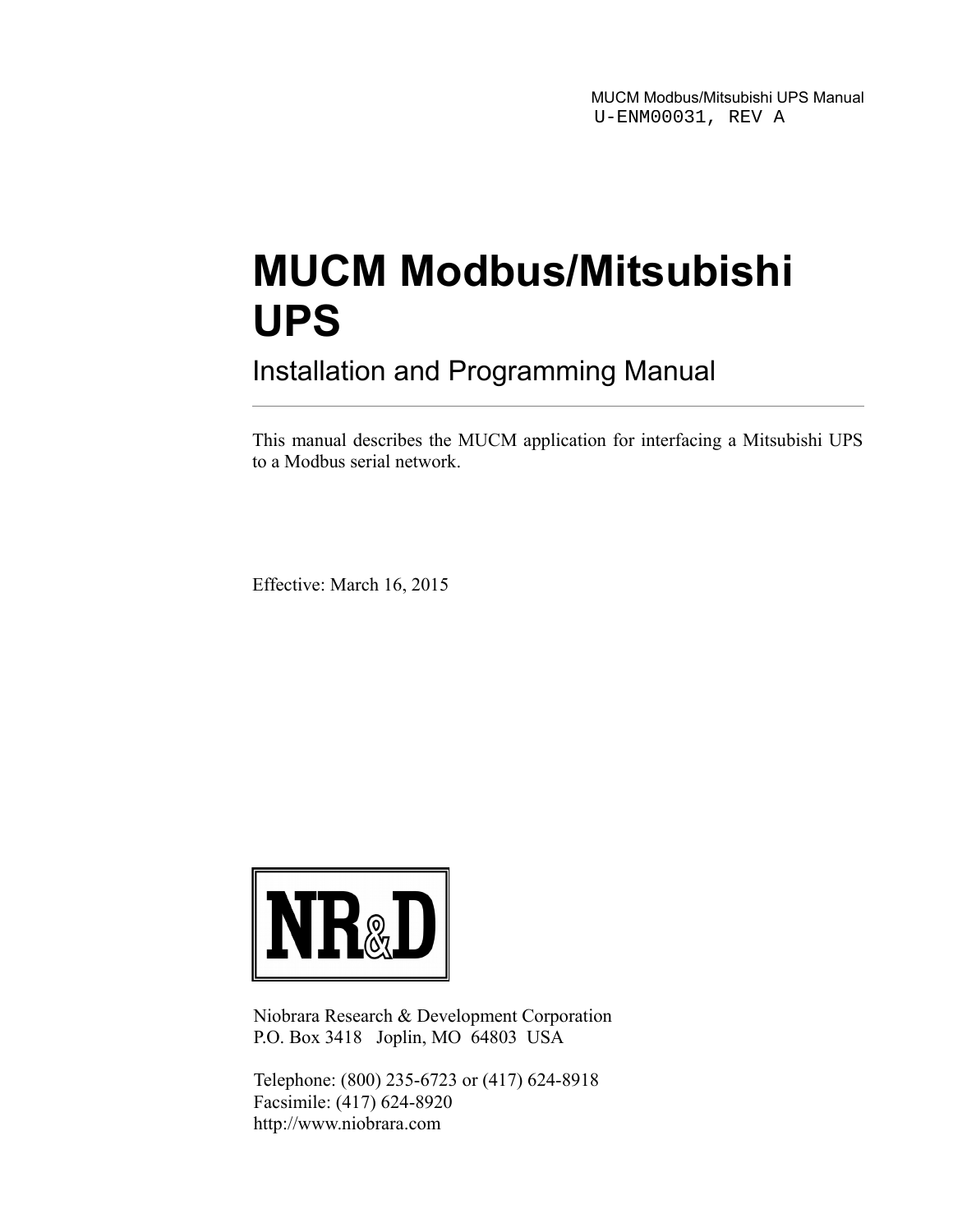All trademarks and registered trademarks are the property of their respective owners. Subject to change without notice.

© Niobrara Research & Development Corporation 2015. All Rights Reserved.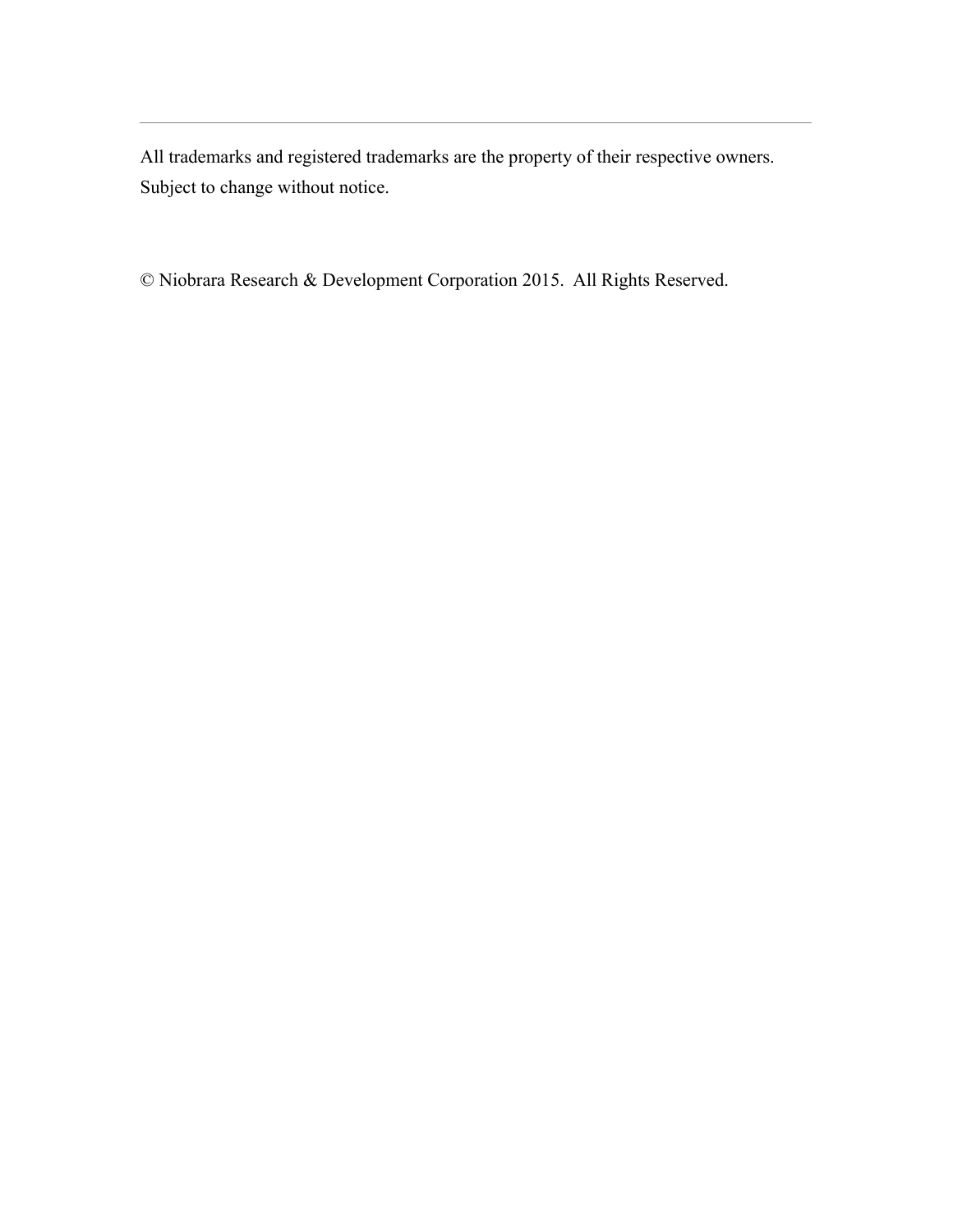|                                                      | <b>Contents</b> |
|------------------------------------------------------|-----------------|
|                                                      |                 |
|                                                      |                 |
|                                                      |                 |
|                                                      |                 |
|                                                      |                 |
|                                                      |                 |
|                                                      |                 |
|                                                      |                 |
|                                                      |                 |
|                                                      |                 |
|                                                      |                 |
| 1100, 2033D, 7011A, 9800AD, 9800AE, 9900A, and 9900B |                 |
|                                                      |                 |
|                                                      |                 |
|                                                      |                 |
|                                                      |                 |
|                                                      |                 |
|                                                      |                 |
|                                                      |                 |
|                                                      |                 |
|                                                      |                 |
|                                                      |                 |
|                                                      |                 |
|                                                      |                 |
|                                                      |                 |
|                                                      |                 |
|                                                      |                 |
|                                                      |                 |
|                                                      |                 |
|                                                      |                 |
|                                                      |                 |
|                                                      |                 |
|                                                      |                 |
|                                                      |                 |
|                                                      |                 |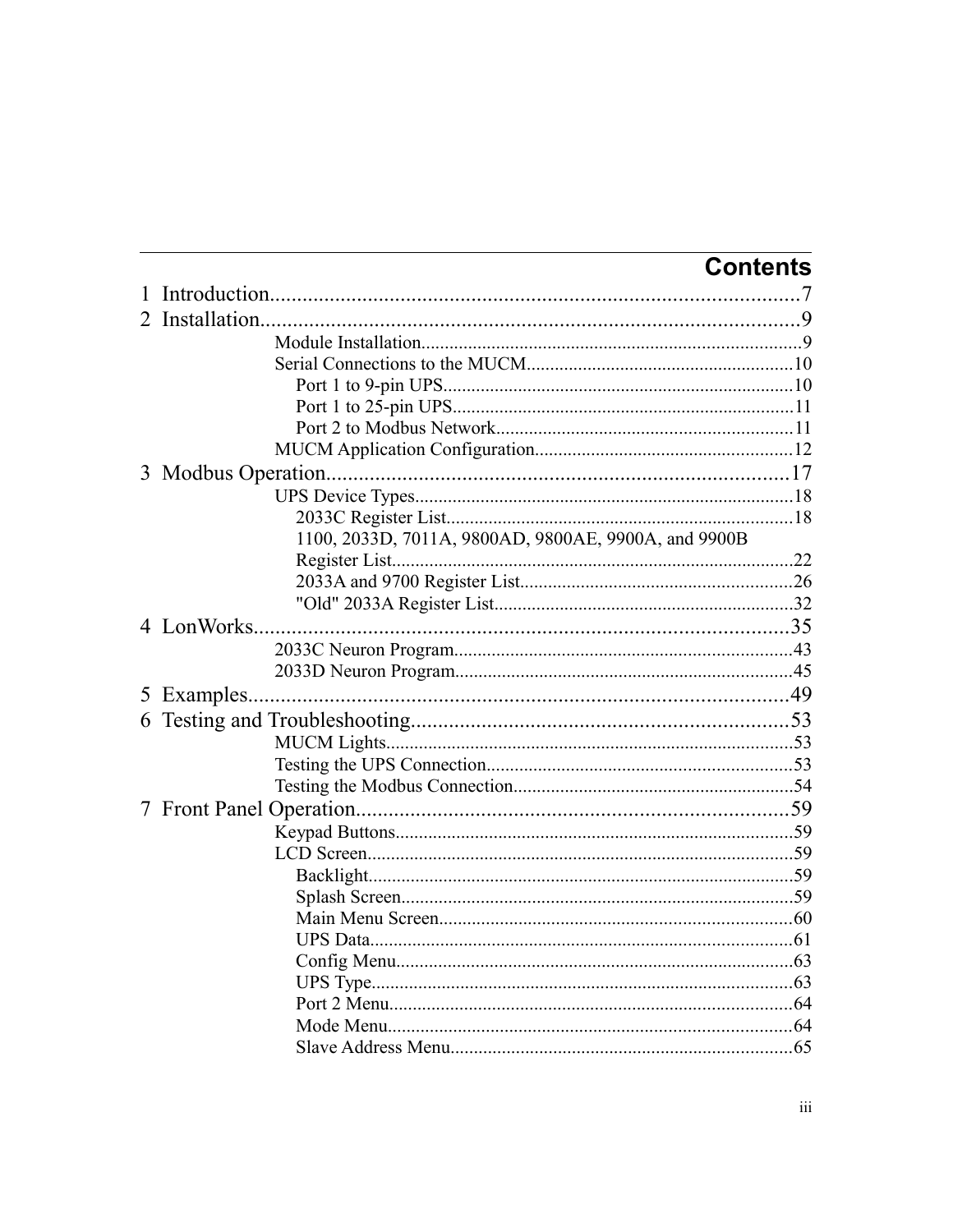## **Figures**

| Figure 1.1: Typical Configuration |  |
|-----------------------------------|--|
|                                   |  |
|                                   |  |
|                                   |  |
|                                   |  |
|                                   |  |
|                                   |  |
|                                   |  |
|                                   |  |
|                                   |  |
|                                   |  |
|                                   |  |
|                                   |  |
|                                   |  |
|                                   |  |
|                                   |  |
|                                   |  |
|                                   |  |
|                                   |  |
|                                   |  |
|                                   |  |
|                                   |  |
|                                   |  |
|                                   |  |
|                                   |  |
|                                   |  |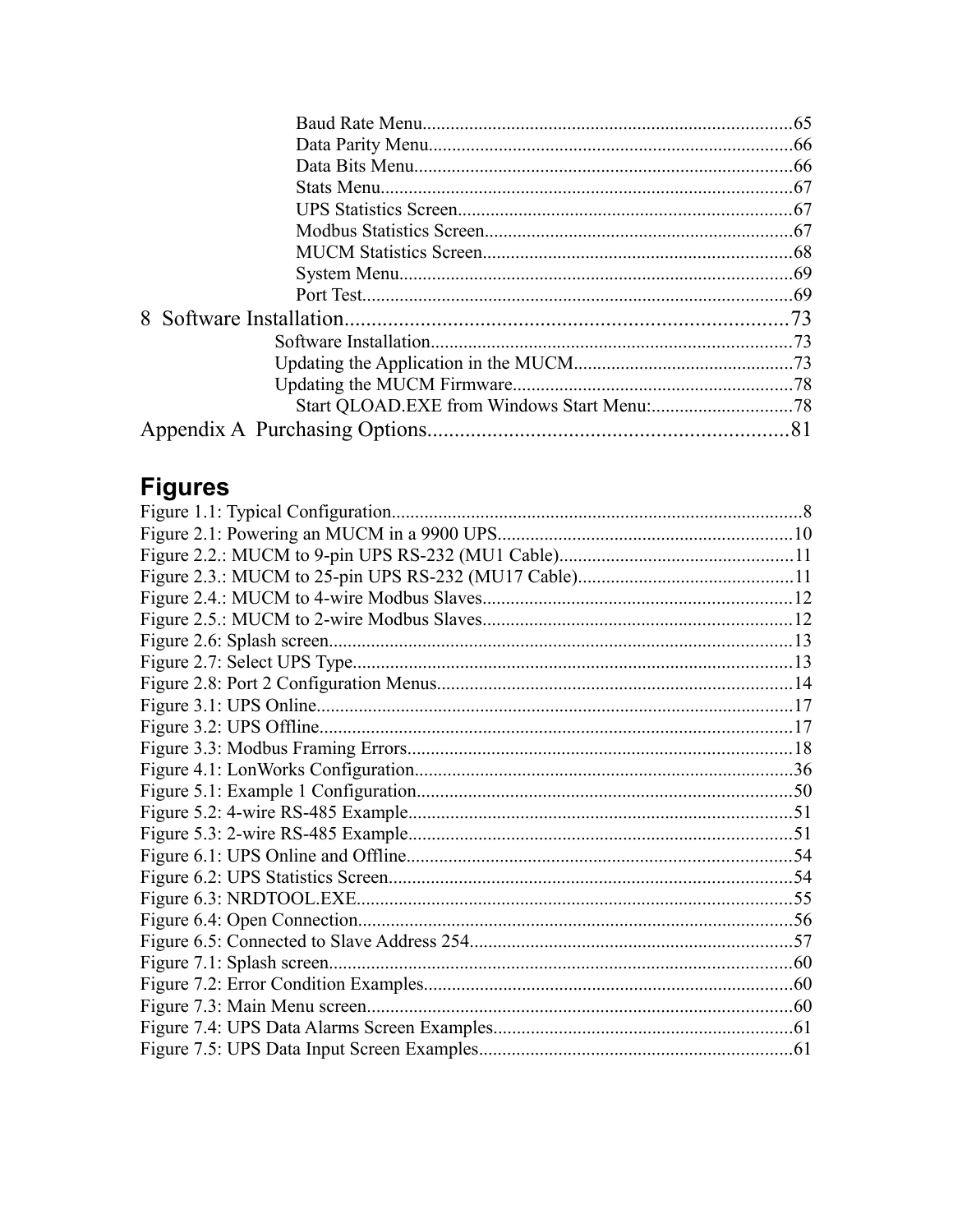## **Tables**

| Table 3.7: 1100, 2033D, 7011A, 9800AD, 9800AE, 9900A, 9900B Register List |  |
|---------------------------------------------------------------------------|--|
|                                                                           |  |
| Table 3.8: 1100, 2033D, 7011A, 9800AD, 9800AE, 9900A, 9900B Register List |  |
|                                                                           |  |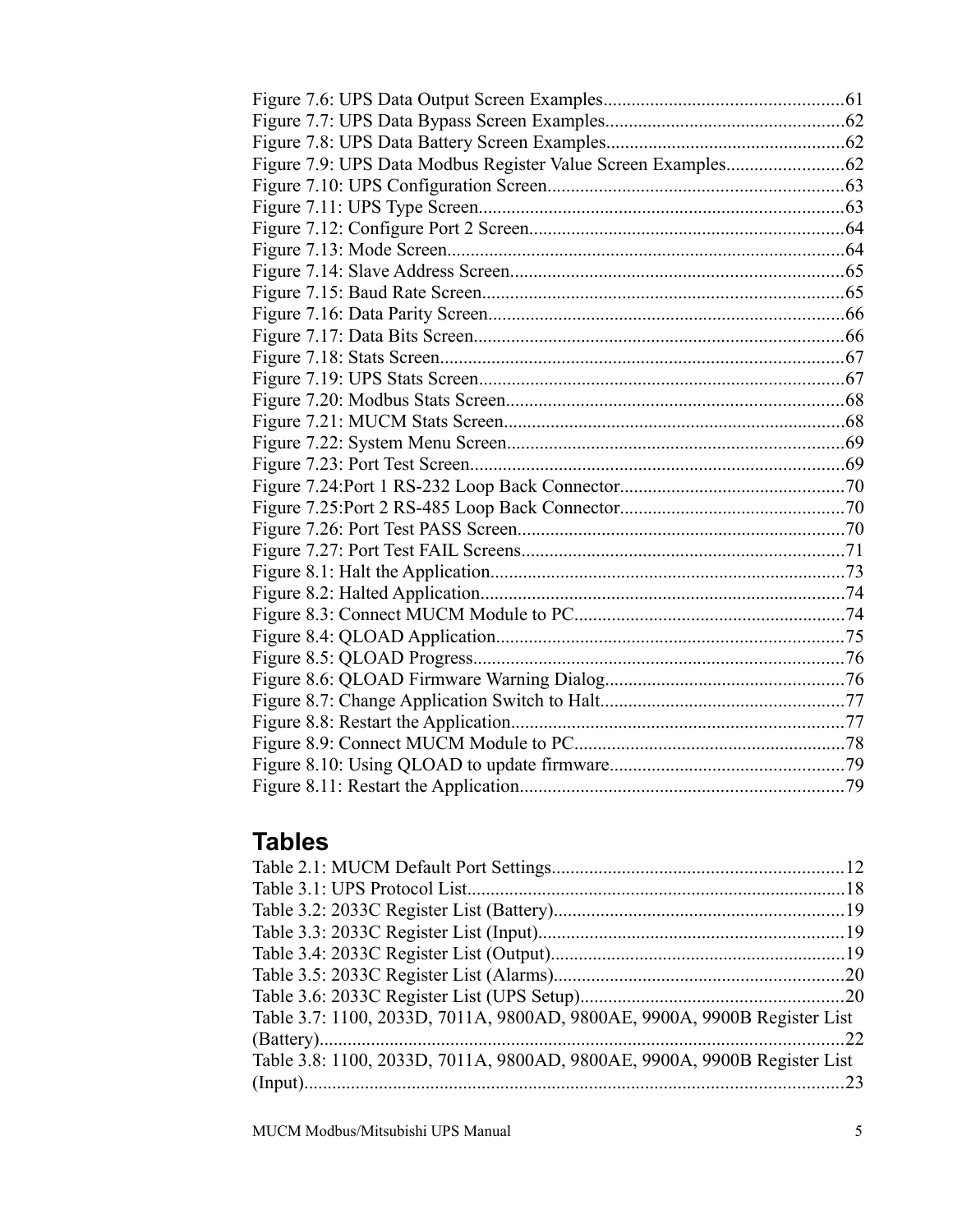| Table 3.9: 1100, 2033D, 7011A, 9800AD, 9800AE, 9900A, 9900B Register List  |     |
|----------------------------------------------------------------------------|-----|
|                                                                            | .23 |
| Table 3.10: 1100, 2033D, 7011A, 9800AD, 9800AE, 9900A, 9900B Register List |     |
| $(BYPASS)$                                                                 | .23 |
| Table 3.11: 1100, 2033D, 7011A, 9800AD, 9800AE, 9900A, 9900B Register List |     |
| $(Alarms)$                                                                 | .24 |
| Table 3.12: 1100, 2033D, 7011A, 9800AD, 9800AE, 9900A, 9900B Register List |     |
|                                                                            | .25 |
|                                                                            |     |
|                                                                            |     |
|                                                                            |     |
|                                                                            |     |
|                                                                            |     |
|                                                                            |     |
|                                                                            |     |
| Table 3.20: Old 2033A Register List (Bypass Input Voltages)32              |     |
|                                                                            | 33  |
|                                                                            |     |
|                                                                            |     |
| Table 3.24: Old 2033A Register List (Active Fault Codes)34                 |     |
|                                                                            | .37 |
| Table 4.2: 2033A, 9700 LonWorks Network Variable List (Battery)37          |     |
| Table 4.3: 2033A, 9700 LonWorks Network Variable List (Input)37            |     |
| Table 4.4: 2033A, 9700 LonWorks Network Variable List (Output)             | .38 |
| Table 4.5: 2033A, 9700 LonWorks Network Variable List (Bypass)             | .38 |
| Table 4.6: 2033A, 9700 LonWorks Network Variable List (Alarms)             | .38 |
| Table 4.7: 2033A, 9700 LonWorks Network Variable List (Status)             | .42 |
| Table 4.8: 2033C Files                                                     | 43  |
| Table 4.9: 2033C LonWorks Network Variable List (Battery)43                |     |
| Table 4.10: 2033C LonWorks Network Variable List (Input)44                 |     |
| Table 4.11: 2033C LonWorks Network Variable List (Output)44                |     |
|                                                                            |     |
| Table 4.13: 2033D, 7011A, 9800AD, 9900 Neuron Files                        | 45  |
| Table 4.14: 2033D, 7011A, 9800AD, 9900 LonWorks Network Variable List      |     |
|                                                                            | .46 |
| Table 4.15: 2033D, 7011A, 9800AD, 9900 LonWorks Network Variable List      |     |
|                                                                            | 46  |
| Table 4.16: 2033D, 7011A, 9800AD, 9900 LonWorks Network Variable List      |     |
|                                                                            | .46 |
| Table 4.17: 2033D, 7011A, 9800AD, 9900 LonWorks Network Variable List      |     |
|                                                                            | 47  |
| Table 4.18: 2033D, 7011A, 9800AD, 9900 LonWorks Network Variable List      |     |
|                                                                            |     |
|                                                                            | 49  |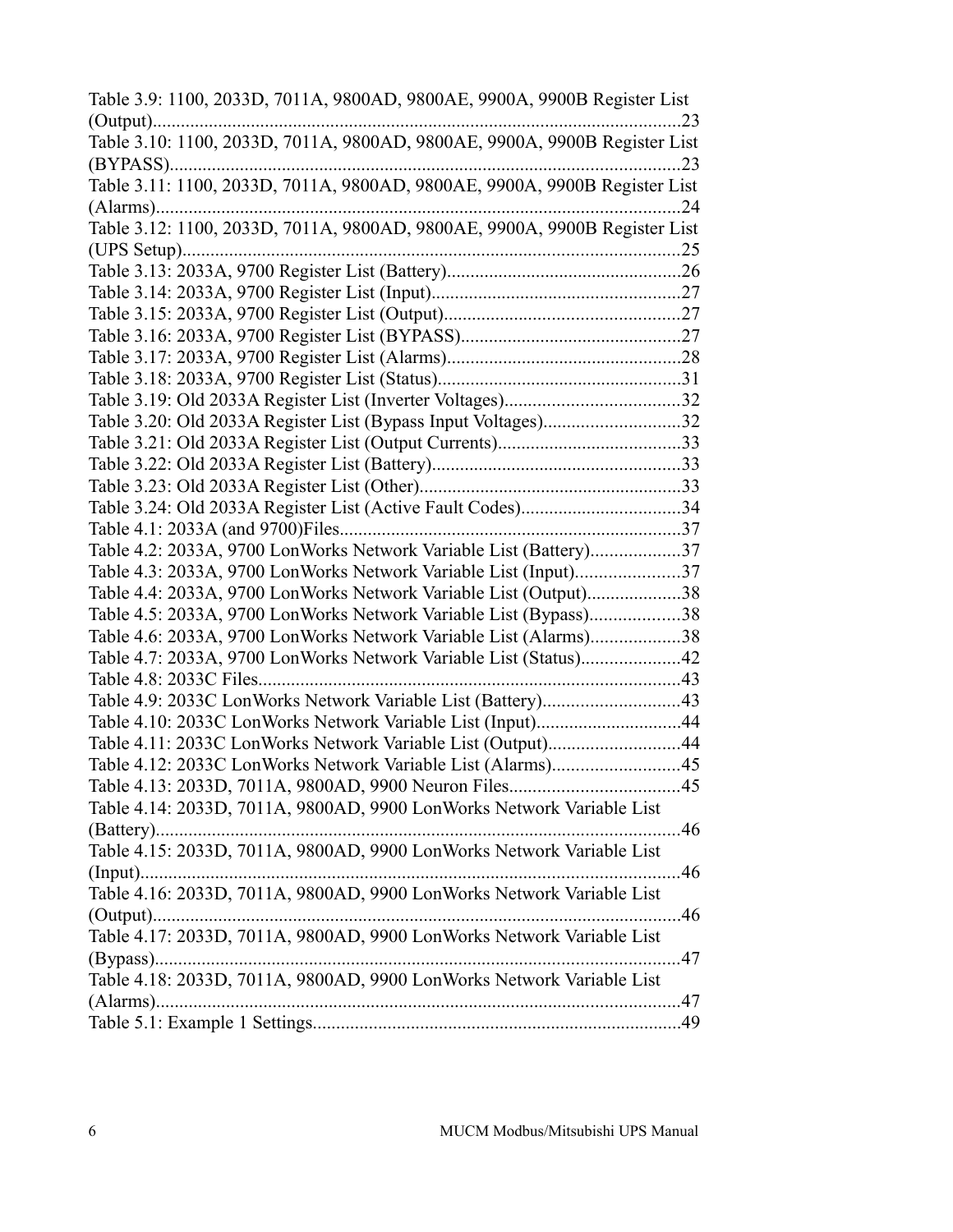## <span id="page-6-0"></span>**1 Introduction**

The Niobrara MUCM is an Modicon Momentum® compatible module that is capable of running an application for performing communication translations between serial protocols. This document covers an application that allows a Modbus serial master to gather data from a Mitsubishi Uninterruptible Power Supply (UPS).

Support is provided for Mitsubishi 1100, 2033A, 2033C, 2033D, 7011A, 9700, 9800AD, 9800AE, 9900A, 9900B and old 2033A models. UPS data is presented as Modbus Holding Registers (4x). Analog values are stored as 16bit integers and alarm values are stored as bits of 16-bit registers. The MUCM may be configured as a Modbus RTU (default) or Modbus ASCII slave. The Modbus Slave Address (default=1), baud rate (default=9600), data bits (default=8), and parity (default=NONE) may all be configured from the front panel.

The Niobrara LonWorks® tophat may be used to place the UPS data onto LonWorks.

Port 1 of the MUCM is RS-232 and is to be connected to the UPS. The Niobrara MU1 cable is provided for the connection to the UPS 9-pin RS-232 port. The Niobrara MU17 cable or the MU1 with an SD013 adapter may be used to connect to a 25-pin port of the UPS. Port 2 of the MUCM is RS-485 and is to be connected to the Modbus network. The Niobrara SC912 cable is handy for testing the Modbus RS-485 connection from a PC.

The MUCM requires 24 VDC power supply and needs a minimum 6W.

When ordered as the MCP-104 kit contains:

- MUCM+302 Preloaded with Mitsubishi application
- METH-001 Momentum empty communications adapter enclosure.
- TR121ST 110 VAC wall transformer for MUCM (no connector)
- MU1 MUCM RS-232 port to PC COM: port cable; screw terminal to DB9S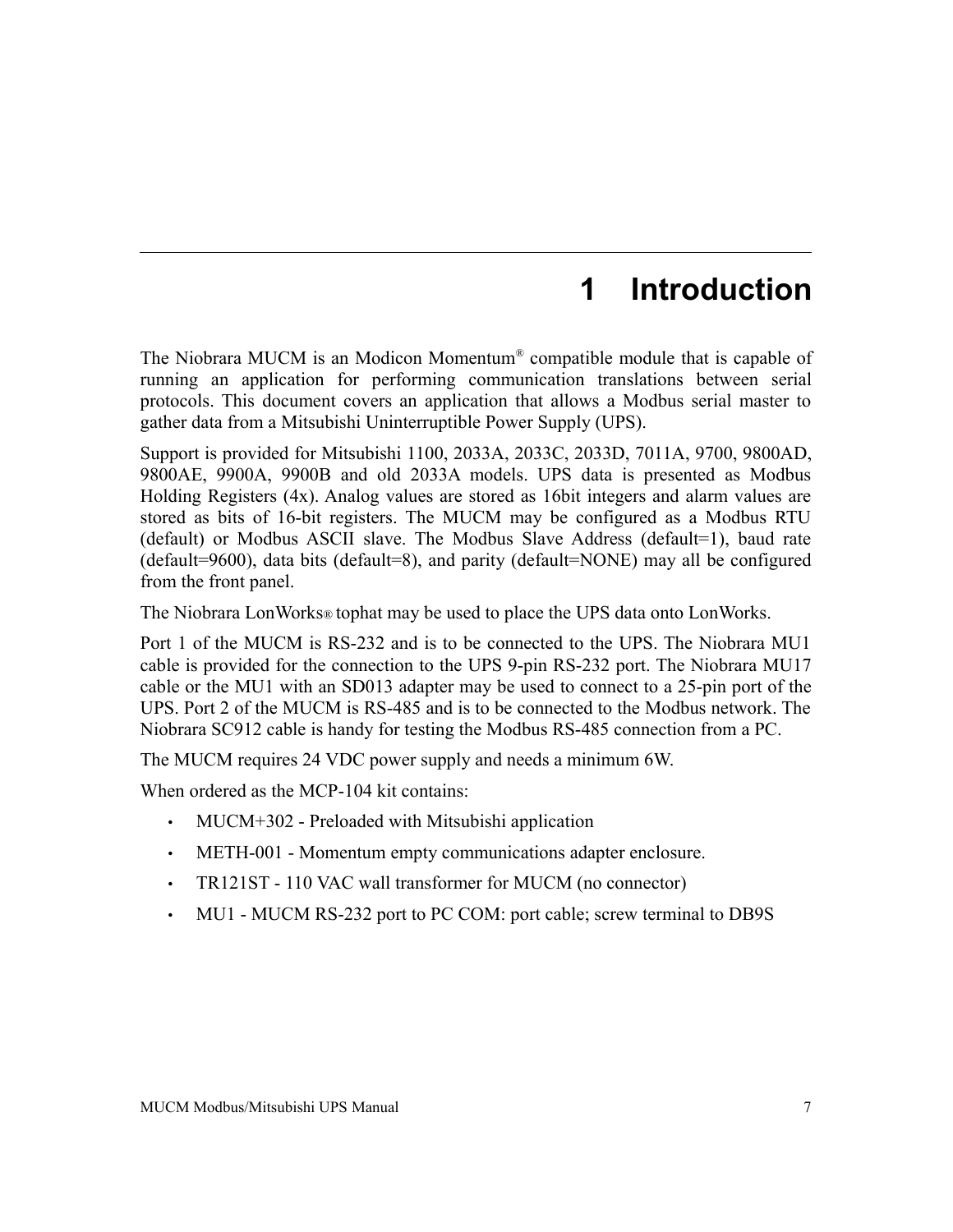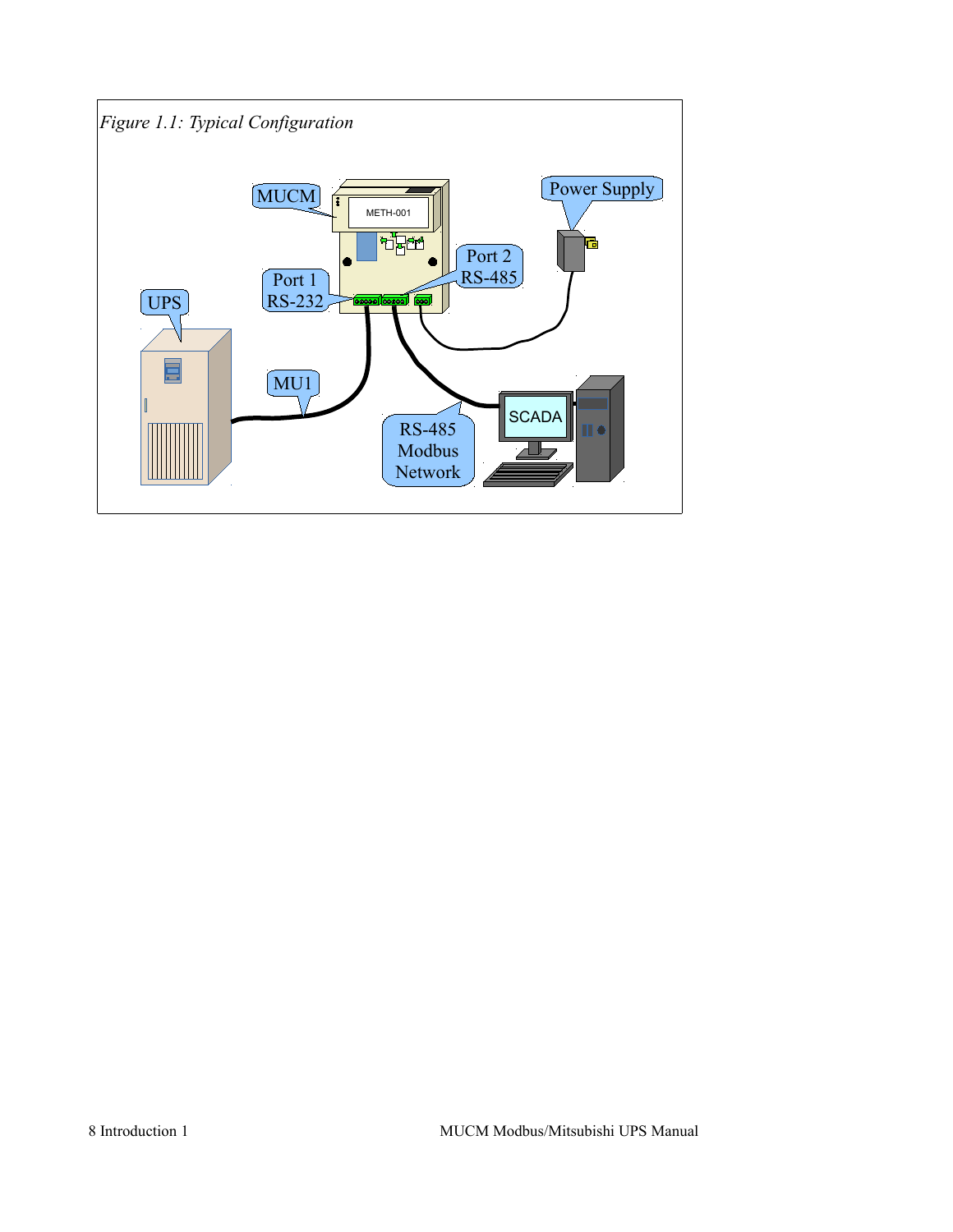## <span id="page-8-0"></span>**2 Installation**

Installation of the MUCM should go quickly, with the necessary materials. The following items are necessary:

- MUCM  $+302$
- MU1 cable see [Figure 2.2](#page-10-2)
- Power source for MUCM (use NR&D part TR121ST or available power)
- Cabling between MUCM and Modbus Master may be built or purchased
- Cabling between MUCM and UPS equipment may be built or purchased. The MU1 cable may be used to connect to the UPS 9-pin RS-232 port on models 2033C, 2033D, 7011, 9800AD, and 9900. The SD013 9-25 pin adapter may be used with the MU1 cable, or the MU17 cable may be used to connect the MUCM to the 25 pin port on Models 2033A and 9700.

The following may be used:

• DIN rail for mounting

#### <span id="page-8-1"></span>*Module Installation*

- 1. Mount the MUCM on a DIN rail, or mount as desired using screws through the two holes provided. The DIN rail or mounting screws should be Earth-grounded for the MUCM serial ports' transient suppression.
- 2. Supply power to the MUCM; The supplied NR&D's TR121ST may be used, or any available power source of minimum 6W 9-30 Volts DC.

**NOTICE:** Because the 9900 UPS is ungrounded, a jumper wire must be installed between the negative terminal of the power supply, and the case ground screw on the MUCM to ensure proper operation. See [Figure 2.1.](#page-9-2)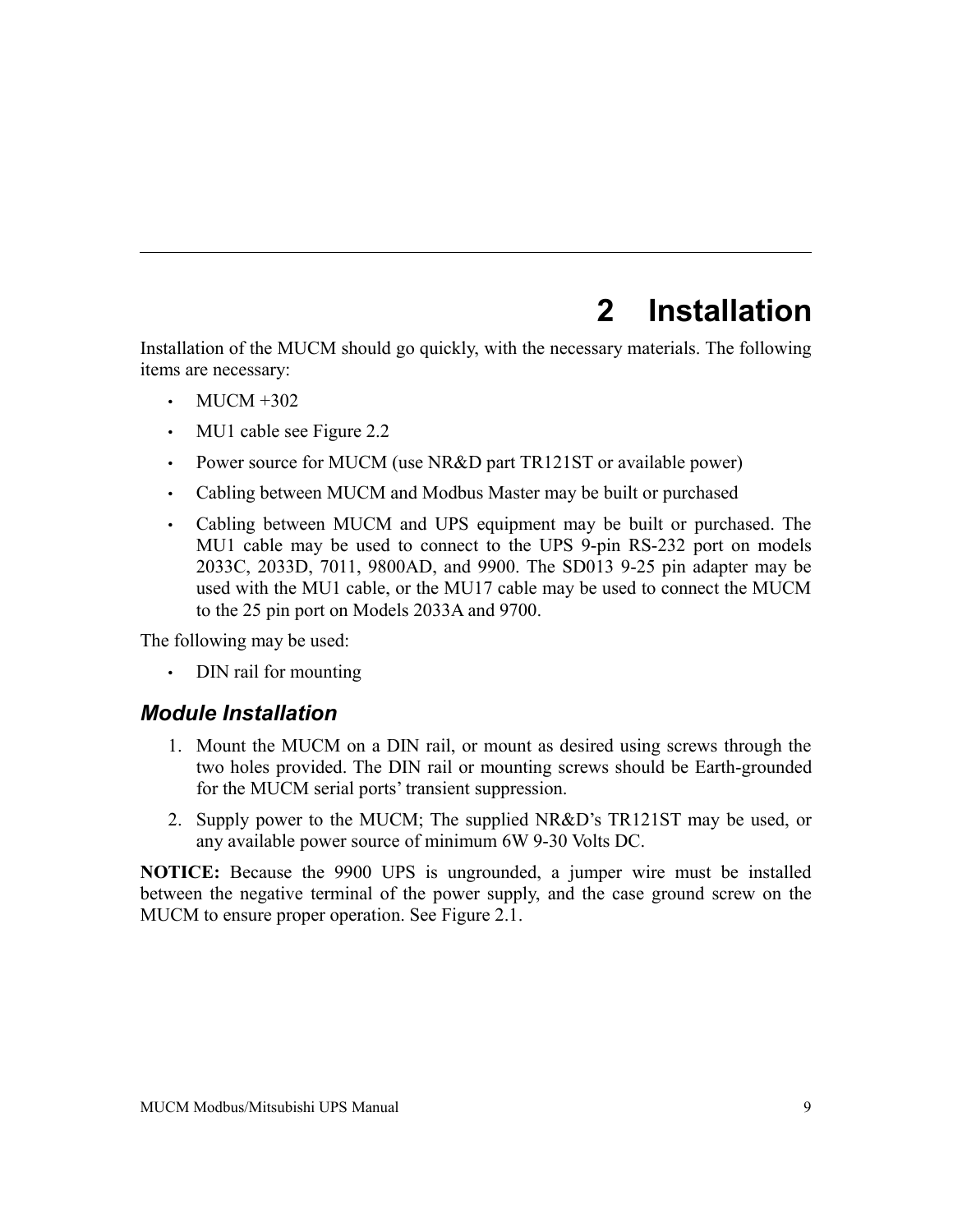<span id="page-9-2"></span>

### <span id="page-9-0"></span>*Serial Connections to the MUCM*

### <span id="page-9-1"></span>**Port 1 to 9-pin UPS**

Port 1 of the MUCM is RS-232 so a simple 3-wire cable is required to connect to the UPS. In general, the UPS's Tx signal will connect to the MUCM's Rx, and the UPS's Rx signal will connect to the MUCM's Tx. Signal ground must run from the UPS to the MUCM, and each device will have its RTS and CTS handshaking pins shorted together.

Mitsubishi UPS models 2033C, 2033D, 7011, 9800AD, and 9900 use a standard 9-pin RS-232 serial port and thus the Niobrara MU1 cable may be used. For other standard connections, see the MUCM manual, or contact NR&D's technical support.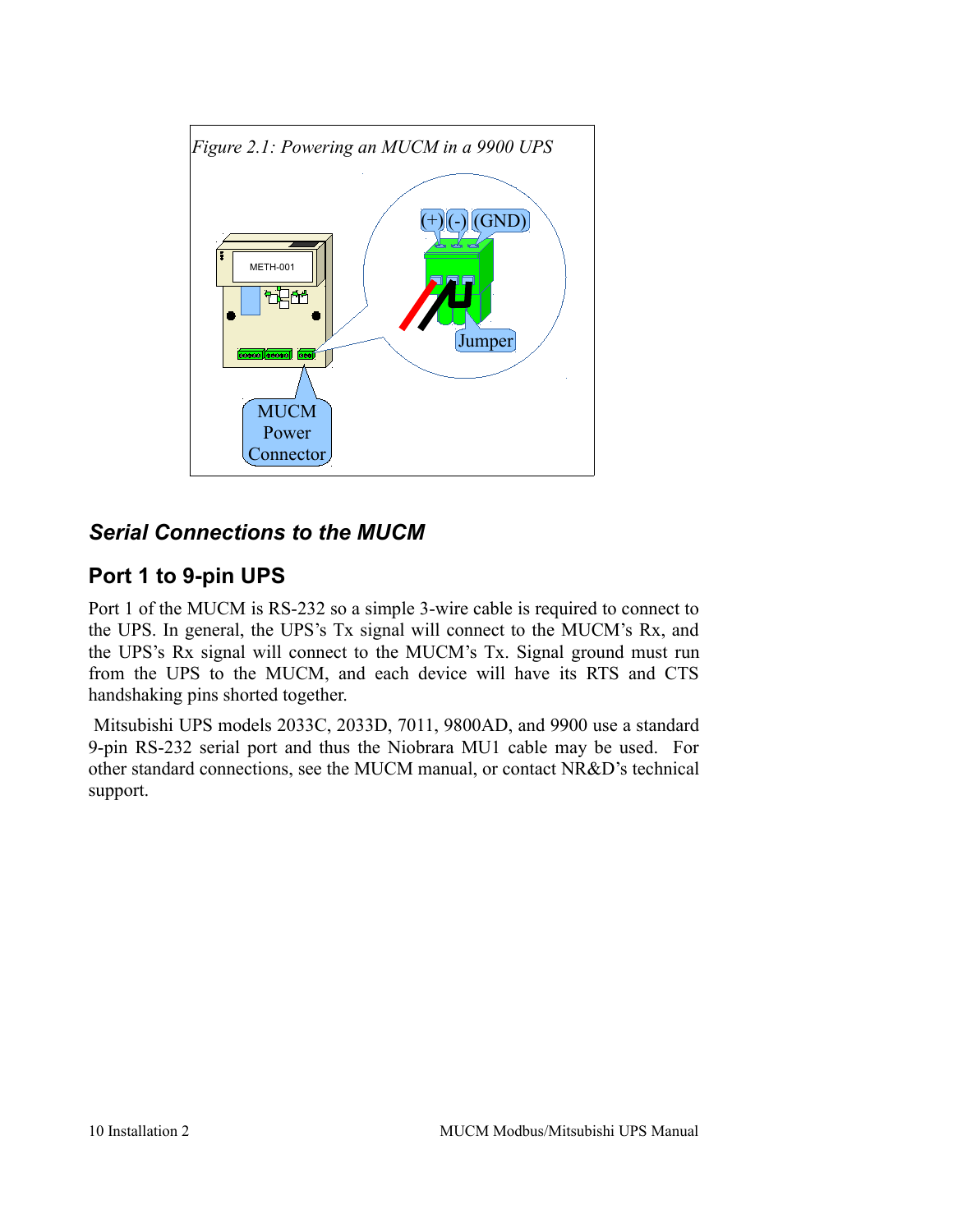

<span id="page-10-2"></span>*Figure 2.2.: MUCM to 9-pin UPS RS-232 (MU1 Cable)*

#### <span id="page-10-0"></span>**Port 1 to 25-pin UPS**

Port 1 of the MUCM is RS-232 so a simple 3-wire cable is required to connect to the UPS. In general, the UPS's Tx signal will connect to the MUCM's Rx, and the UPS's Rx signal will connect to the MUCM's Tx. Signal ground must run from the UPS to the MUCM, and each device will have its RTS and CTS handshaking pins shorted together.

Mitsubishi UPS models 2033A, and 9700 use a 25-pin RS-232 serial port and thus the Niobrara MU1 with the SD013 adapter or the MU17 cable may be used. For other standard connections, see the MUCM manual, or contact NR&D's technical support.

| <b>MUCM Connection</b> | DB25P (male)                                                                                                                |
|------------------------|-----------------------------------------------------------------------------------------------------------------------------|
| Tx <sub>1</sub>        | 3<br><u> 1989 - Johann Stoff, deutscher Stoffen und der Stoffen und der Stoffen und der Stoffen und der Stoffen und der</u> |
| Rx <sub>2</sub>        | $\sim$ 2                                                                                                                    |
| SG <sub>3</sub>        | <u> 1989 - Johann Stein, markin sanat masjid asl a shekara ta 1989 - An an tsarani a shekara ta 1989 - An an tsa</u>        |
| RTS <sub>4</sub>       |                                                                                                                             |
| CTS $5 -$              |                                                                                                                             |
|                        | 6                                                                                                                           |
|                        | 8                                                                                                                           |
|                        |                                                                                                                             |

*Figure 2.3.: MUCM to 25-pin UPS RS-232 (MU17 Cable)*

#### <span id="page-10-1"></span>**Port 2 to Modbus Network**

Port 2 of the MUCM is RS-422/485 so a simple 4-wire cable is required to connect to most Modbus equipment. Twisted pair cable should be used.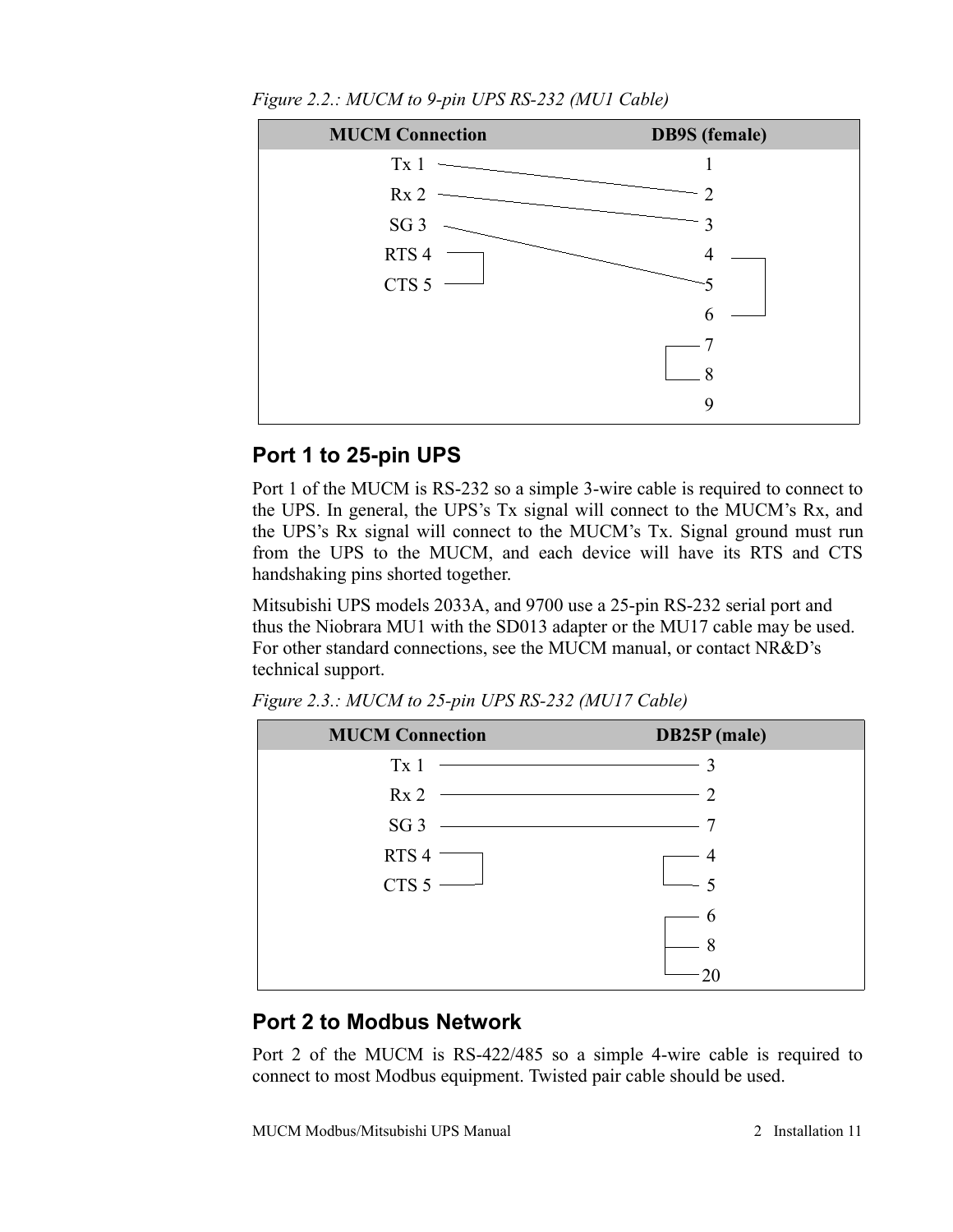*Figure 2.4.: MUCM to 4-wire Modbus Slaves*

| <b>Master</b> | <b>MUCM</b>                                                    | <b>Other Slave</b> |
|---------------|----------------------------------------------------------------|--------------------|
|               | $Tx^{+}$ $\longrightarrow$ $IN^{+}$ $\longrightarrow$ $IN^{+}$ |                    |
|               | $Tx$ - $IN$ - $IN$ - $IN$ - $IN$                               |                    |
|               |                                                                |                    |
|               | $Rx$ - $\longrightarrow$ OUT- $\longrightarrow$ OUT-           |                    |
|               | Shield Shield Shield Shield                                    |                    |

2-Wire RS-485 slaves are supported by the MUCM by jumpering the TX+ and  $RX+$  together to make the  $(+)$  connection and the Tx- and Rx- together for the  $(-)$ connection.

*Figure 2.5.: MUCM to 2-wire Modbus Slaves*



#### <span id="page-11-0"></span>*MUCM Application Configuration*

Connect the UPS to MUCM port 1 and the Modbus Master to MUCM port 2. The default settings for the MUCM are shown in [Table 2.1.](#page-11-1)

<span id="page-11-1"></span>*Table 2.1: MUCM Default Port Settings*

| <b>Setting</b>       | Port 1 | Port 2            |
|----------------------|--------|-------------------|
| Protocol Mode        | 9900B  | <b>Modbus RTU</b> |
| <b>Baud Rate</b>     | N/A    | 9600              |
| Parity               | N/A    | None              |
| Data Bits            | N/A    |                   |
| <b>Stop Bits</b>     | N/A    |                   |
| Modbus Slave Address | N/A    |                   |

These settings may be modified by using the front panel and LCD screen on the MUCM. When the application starts it tries to communicate with the default USP. If the UPS responds to the queries Splash screen will look similar to [Figure](#page-12-0) [2.6.](#page-12-0) This screen displays information about the UPS type and about the connection between the UPS and MUCM as well as the connection to the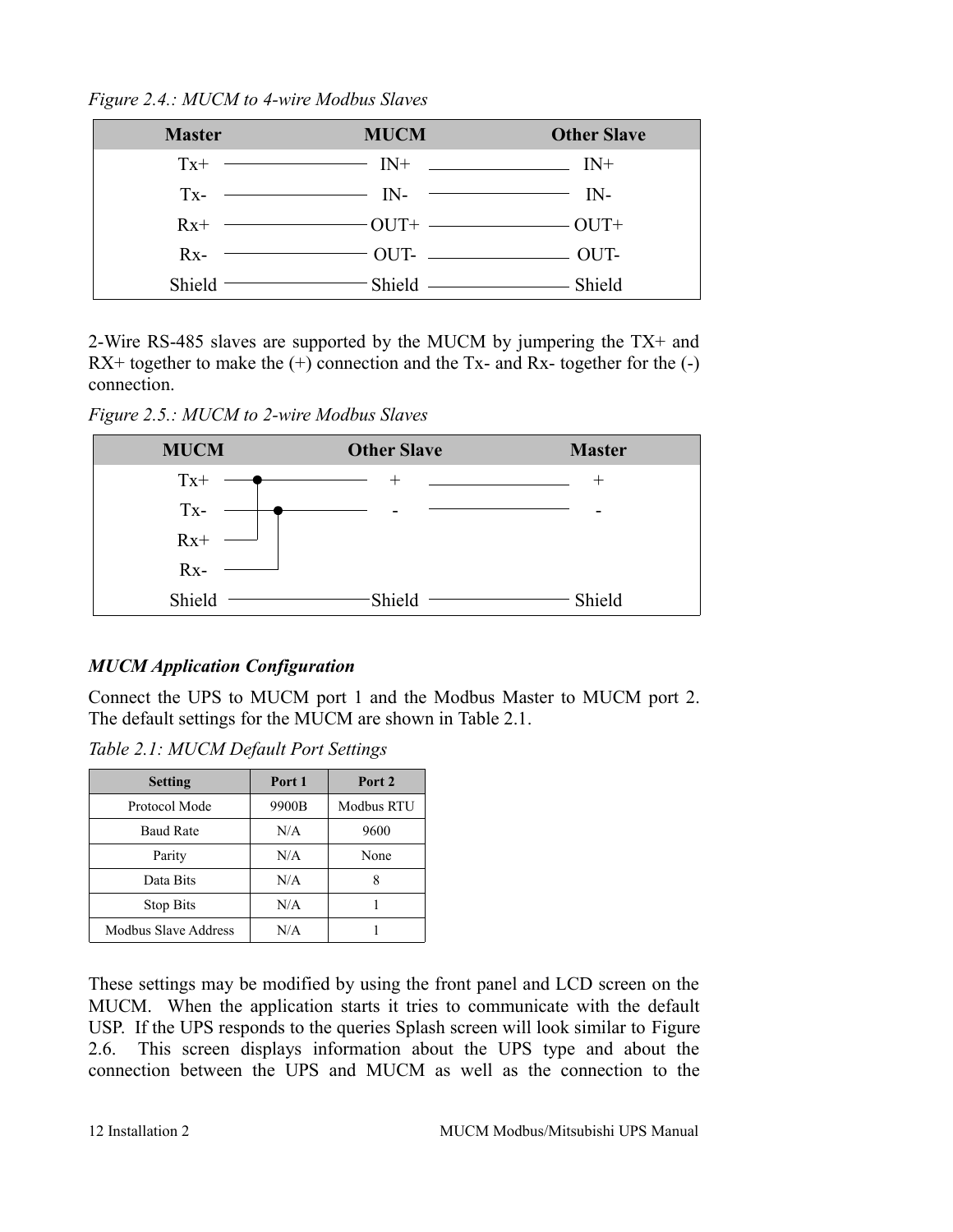Modbus master on port 2.

<span id="page-12-0"></span>

Pressing the Up, Down or right arrow key will bring up the Main Menu. Use the up, down, right, and enter keys to select Config, UPS Type to select the UPS connected to the MUCM from the list.

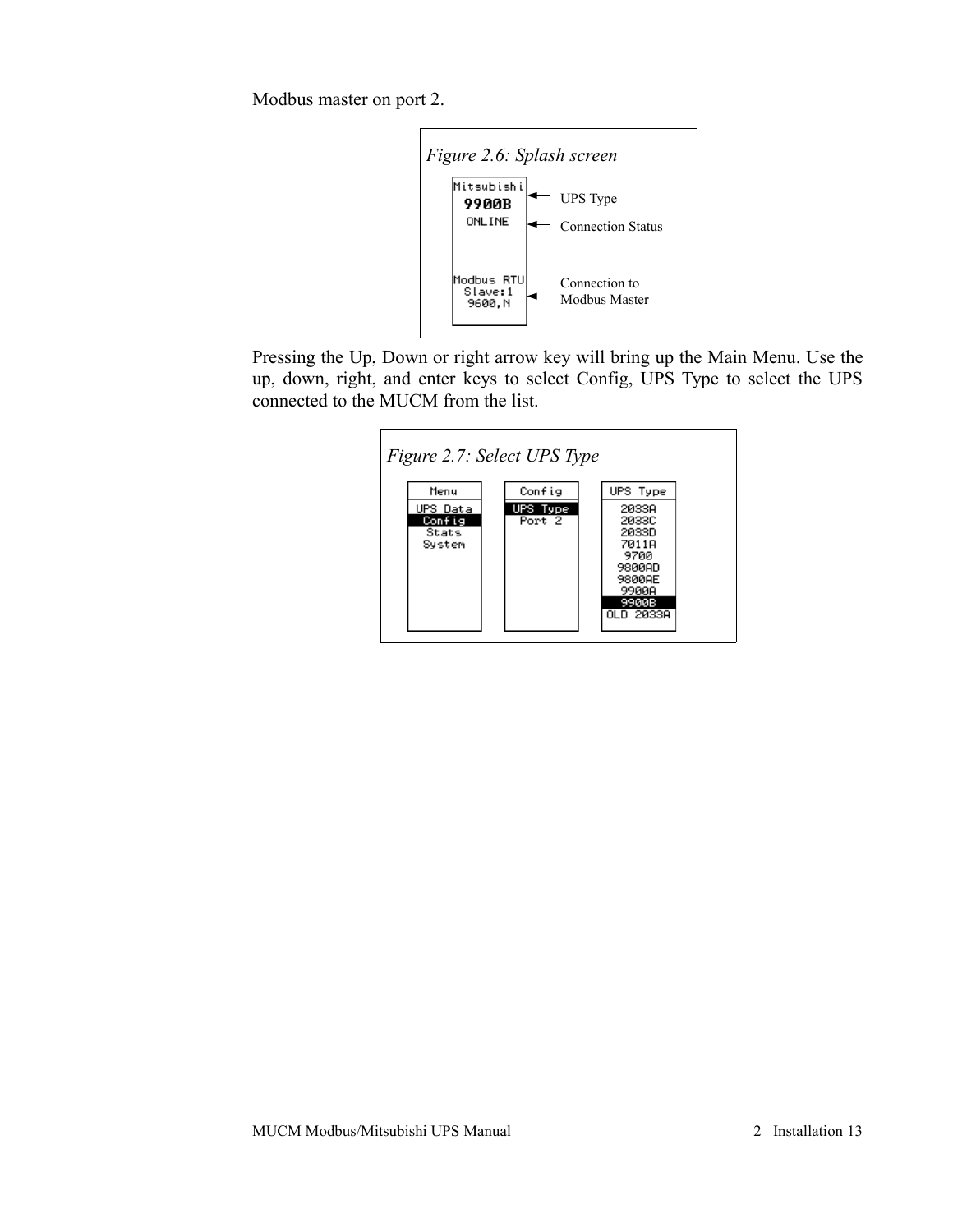To set up port 2 parameters use the up, down, right, and enter keys to select Menu, Config, Port 2 then select the Mode, Slave address, Baud rate, Parity, Data bits from the lists to match the settings of the Modbus master.

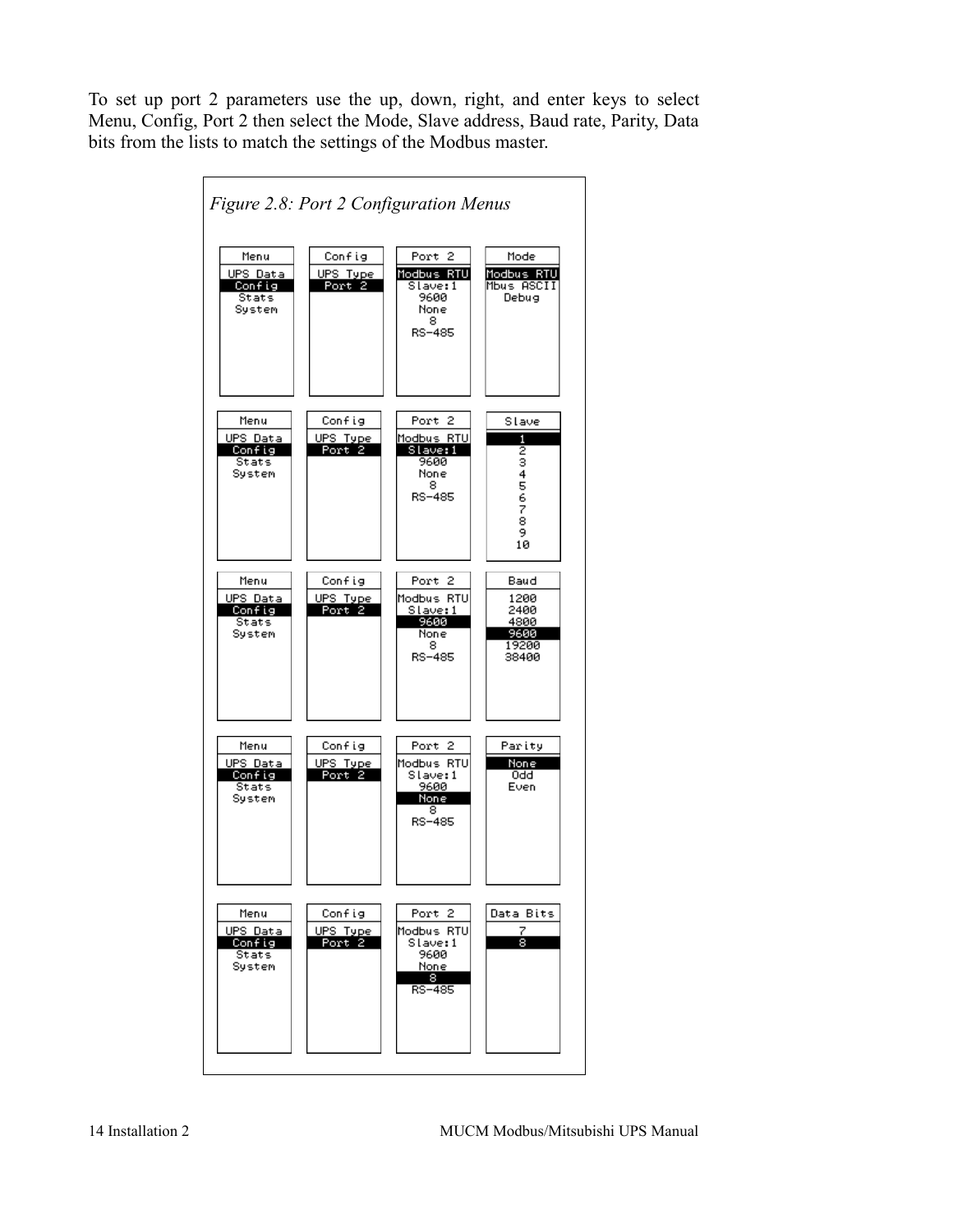The MUCM will answer Modbus RTU requests on its RS-485 port that are directed to its Modbus Slave Address only if it can communicate with the UPS. If the MUCM is not able to communicate with the UPS then it will not respond to queries to the slave address.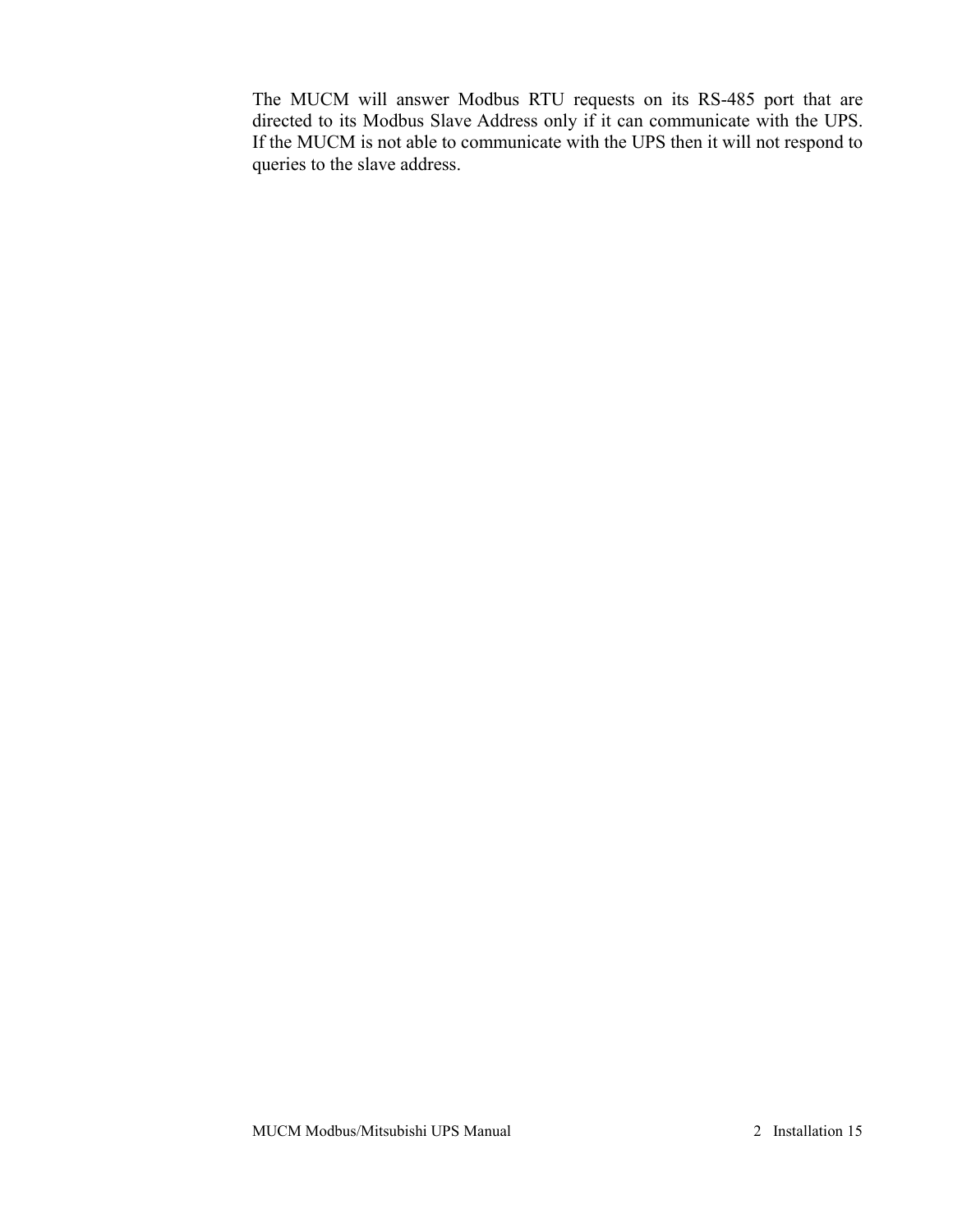## <span id="page-15-0"></span>**3 Modbus Operation**

The Mitsubishi MUCM application uses Port 2 for Modbus communication. Port 2 is RS-485 and may be connected as a 4-wire multidrop slave or 2-wire multidrop slave. By default, Port 2 is set for Modbus RTU Slave, 9600 baud, 8 data bits, NONE parity, and Slave Address 1.

The MUCM will always answer Modbus messages directed to slave address 255 or 254.

The MUCM will briefly light the yellow Rx LED on port 2 when any message is received on the RS-485 port. If the message is intended for the MUCM then the yellow Tx LED on port 2 light will come on as the MUCM replies if the UPS is online.

| Figure 3.1: UPS Online |                                  |  |  |
|------------------------|----------------------------------|--|--|
|                        | Mitsubishil                      |  |  |
|                        | 9900B                            |  |  |
|                        | <b>ONLINE</b>                    |  |  |
|                        | Modbus RTU<br>Slave: 1<br>9600.N |  |  |

If the UPS is not responding to the MUCM then the MUCM will not respond and an OFFLINE box will be displayed beside a red LED on the LCD.

| Figure 3.2: UPS Offline<br>Mitsubishi<br>9900R    |  |
|---------------------------------------------------|--|
| $\Box$ OFFLINE<br>Modbus RTU<br>Slave:1<br>9600.N |  |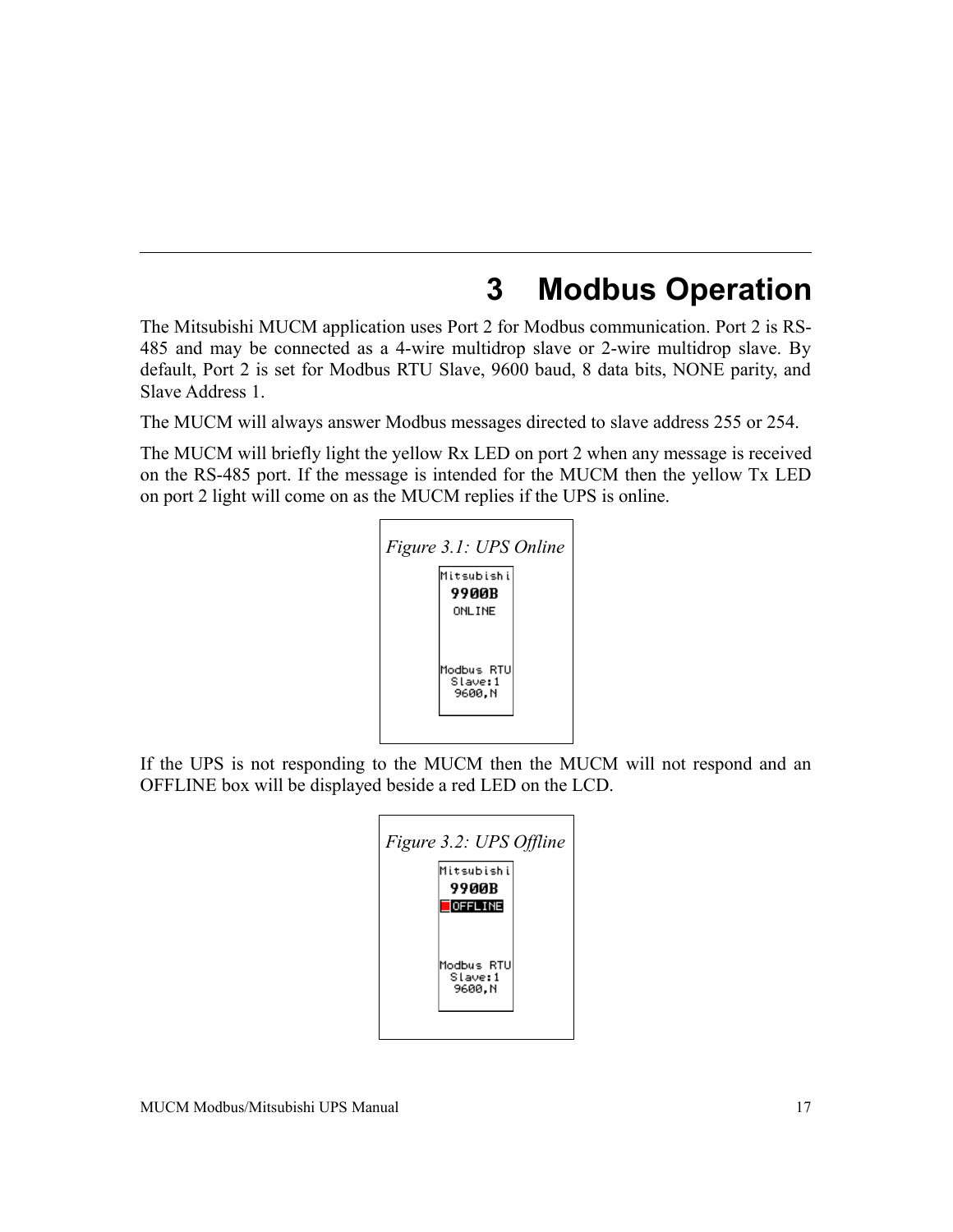If a parity or framing error is detected in the received message then the framing error statistic will begin counting up on the Modbus statistics page.



### <span id="page-16-0"></span>*UPS Device Types*

The following Mitsubishi devices are supported by the MUCM. The device type must be set in the setup from the front panel of the MUCM.

*Table 3.1: UPS Protocol List*

| <b>UPS Model</b>  | <b>Protocol</b>   |  |
|-------------------|-------------------|--|
| 1100              | <b>SEC</b>        |  |
| 2033A             | MIT               |  |
| 2033C and 2033D   | <b>SEC</b>        |  |
| 7011A             | <b>SEC</b>        |  |
| 9700 Series       | MIT               |  |
| 9800AD and 9800AE | <b>SEC</b>        |  |
| 9900A and 9900B   | SEC               |  |
| "Old" 2033A       | Pre-Version E MIT |  |

### <span id="page-16-1"></span>**2033C Register List**

The data from the UPS is presented as Holding Registers (4x). Registers 1 through 66 are read only 16-bit unsigned integers that provide data on the UPS System, Battery, Input, Output, and Bypass circuits. Several data points have an implied decimal place to give a greater precision for the reading. For example, register 16 indicates the frequency of Input Line A times 0.1Hz. A value of 599 indicates a frequency of 59.9Hz.

The mapping in the following tables provides data for 3-phase models. UPS models that provide fewer phases will have the unused values set to zero. The number of phases may be checked by reading registers 500 through 502.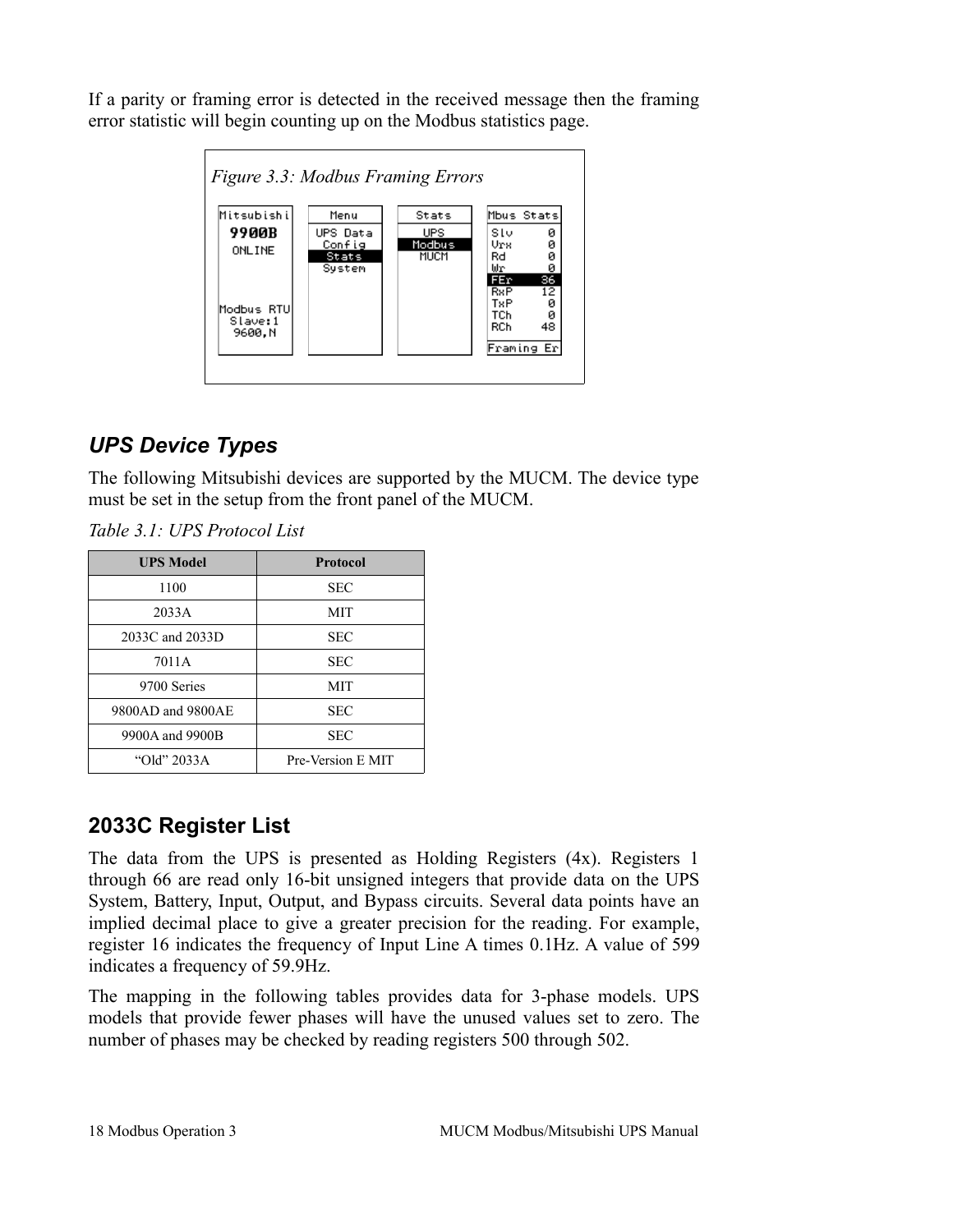| <b>Register</b> | <b>Measurement</b>                 | <b>Notes</b>                                                                            |
|-----------------|------------------------------------|-----------------------------------------------------------------------------------------|
| 4x0001          | <b>UPS</b> Device Type             | Integer Value<br>$1 =$ SEC                                                              |
| 4x0002          | <b>Battery Condition</b>           | Integer Value<br>$0 = Good$<br>$1 = Weak$<br>$2 = Replace$                              |
| 4x0003          | <b>Battery Status</b>              | <b>Integer Value</b><br>$0 = OK$<br>$1 = Low$<br>$2 = Depleted$                         |
| 4x0004          | <b>Battery Charge</b>              | Integer Value<br>$0 =$ Floating<br>$1 = Charging$<br>$2 =$ Resting<br>$3 = Discharging$ |
| 4x0005          | Seconds on Battery                 | Seconds                                                                                 |
| 4x0006          | <b>Estimated Minutes Remaining</b> | Minutes                                                                                 |
| 4x0007          | % Battery Charge Left              | $0-100%$                                                                                |

*Table 3.2: 2033C Register List (Battery)*

*Table 3.3: 2033C Register List (Input)*

| <b>Register</b> | <b>Measurement</b> | <b>Notes</b> |
|-----------------|--------------------|--------------|
| 4x0014          | Input Line Bads    | Count        |
| 4x0016          | Input Frequency    | $x0.1$ Hz    |
| 4x0022          | Input Voltage      | $x0.1$ VAC   |
| 4x0025          | Input Current      | $x0.1$ A     |
| 4x0029          | <b>Input Power</b> | W            |

*Table 3.4: 2033C Register List (Output)*

| <b>Register</b> | <b>Measurement</b>      | <b>Notes</b>                                                                                                            |
|-----------------|-------------------------|-------------------------------------------------------------------------------------------------------------------------|
| 4x0032          | <b>Output Source</b>    | Integer Value<br>$0 = Normal$<br>$1 = On$ Battery<br>$2 = On Bypass$<br>$3 =$ Reducing<br>$4 =$ Boosting<br>$5 =$ Other |
| 4x0036          | Output Voltage          | $x0.1$ VAC                                                                                                              |
| 4x0039          | <b>Output Current</b>   | $x0.1$ A                                                                                                                |
| 4x0045          | <b>Output Power</b>     | W                                                                                                                       |
| 4x0048          | Output % Load           | $0-100\%$                                                                                                               |
| 4x0051          | <b>Output Frequency</b> | $x0.1$ Hz                                                                                                               |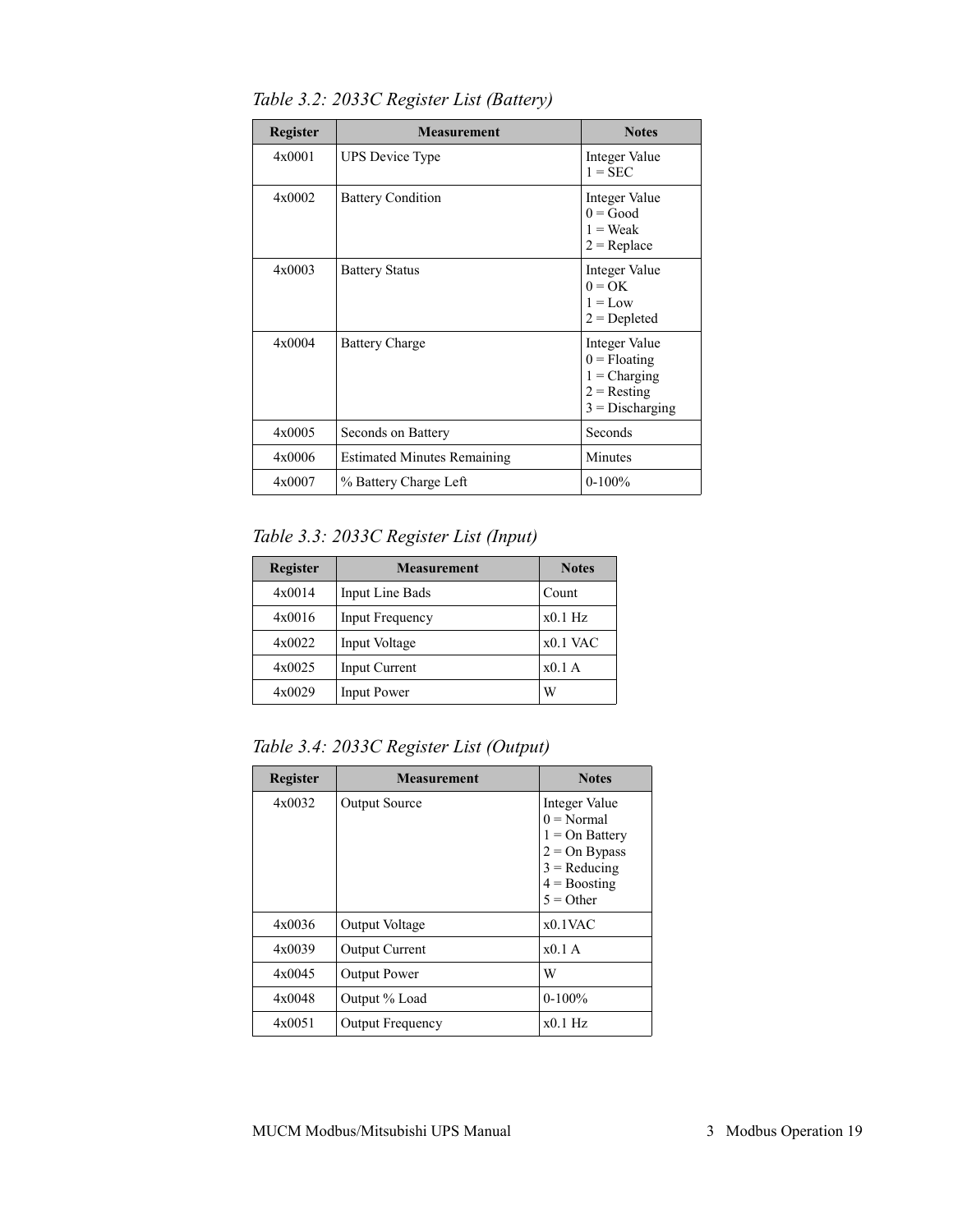The Alarms are mapped as bits in registers. If the alarm is active then its bit will be set. The bits are labeled in IEC format where bit 0 is the LSB and 15 is the MSB.

| Register | <b>Bit</b>     | <b>Description</b>          |                                                              |
|----------|----------------|-----------------------------|--------------------------------------------------------------|
| 4x0067   | $\theta$       | Temperature Alarm           |                                                              |
|          | 1              | Input Bad Alarm             | <b>Example:</b>                                              |
|          | 2              | Output Bad Alarm            | Decimal value $= 96$<br>Binary value = $0000 0000 0110 0000$ |
|          | 3              | Overload Alarm              | Alarm Bit 5 and 6 are ON all others are OFF                  |
|          | $\overline{4}$ | Bypass Bad Alarm            |                                                              |
|          | 5              | Output Off Alarm            |                                                              |
|          | 6              | <b>UPS Shutdown Alarm</b>   |                                                              |
|          | $\tau$         | Charger Failure Alarm       |                                                              |
|          | 8              | System Off Alarm            |                                                              |
|          | 9              | Fan Failure Alarm           |                                                              |
|          | 10             | Fuse Failure Alarm          |                                                              |
|          | 11             | General Fault Alarm         |                                                              |
|          | 12             | <b>Awaiting Power Alarm</b> |                                                              |
|          | 13             | Shutdown Pending Alarm      |                                                              |
|          | 14             | Shutdown Imminent Alarm     |                                                              |
|          | 15             | Reserved                    |                                                              |

*Table 3.5: 2033C Register List (Alarms)*

The UPS configuration is stored in registers 500 through 652. Some registers are read only and some are writable. Care must be exercised on writing configuration parameters. The values are sent to the UPS upon reception of a Modbus write to the MUCM, therefore, it is important to only send a write when the configuration needs to be changed. Do not configure the Master to continuously send writes to the MUCM.

*Table 3.6: 2033C Register List (UPS Setup)*

| <b>Registe</b><br>r | $\mathbf{R}^{\prime}$<br>W | <b>Measurement</b>                                        | <b>Notes</b>                                                                                                                                                                                                                                                                                                                          |                                                                                                                                 |
|---------------------|----------------------------|-----------------------------------------------------------|---------------------------------------------------------------------------------------------------------------------------------------------------------------------------------------------------------------------------------------------------------------------------------------------------------------------------------------|---------------------------------------------------------------------------------------------------------------------------------|
| 4x0499              | R                          | Read Only<br>Bitmap of<br>pending writes to<br><b>UPS</b> | Bit $0 =$ Auto Reboot [503]<br>Bit $1 =$ Nominal Setting [504-517]<br>Bit $2 =$ Shutdown After Delay[518]<br>Bit $3$ = Reboot with Duration [519]<br>Bit $4 =$ Action taken at Shutdown [520]<br>Bit $5 =$ Startup After Delay[521]<br>Bit $6 = Test[522]$<br>Bit $7 = UPS$ Baud Rate [523]<br>Bit $8 = UPS$ Identification [524-555] | <b>Example:</b><br>Decimal value $= 20$<br>Binary value = $0001$ 0100<br>Pending Write Bit 2 and 4 are<br>ON all others are OFF |
| 4x0500              | R                          | Number of Input<br>Lines                                  | $1 - 3$                                                                                                                                                                                                                                                                                                                               |                                                                                                                                 |
| 4x0501              | R                          | Number of<br><b>Output Lines</b>                          | $1 - 3$                                                                                                                                                                                                                                                                                                                               |                                                                                                                                 |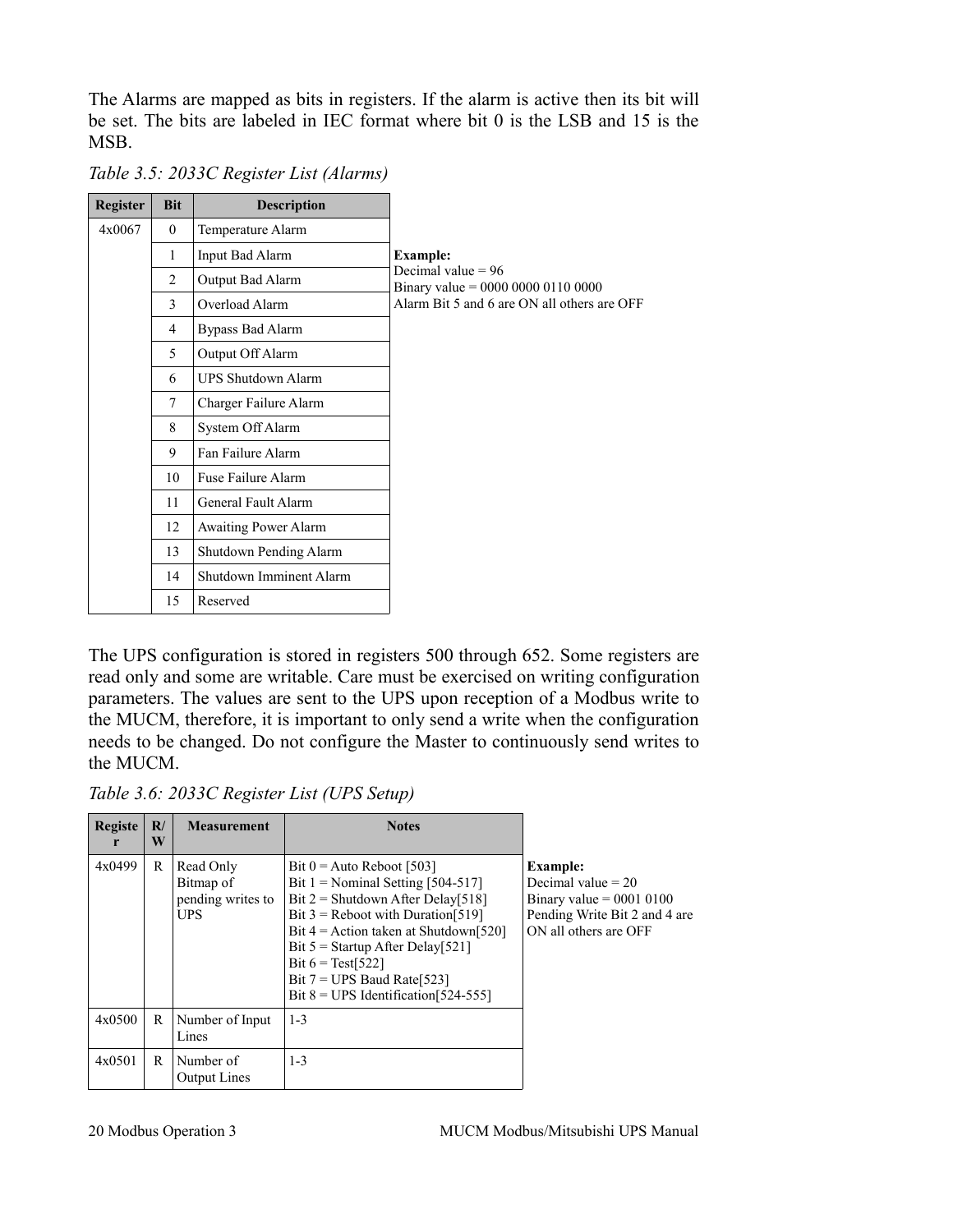| <b>Registe</b><br>r | $\mathbf{R}$<br>W | <b>Measurement</b>                    | <b>Notes</b>                                                                                        |
|---------------------|-------------------|---------------------------------------|-----------------------------------------------------------------------------------------------------|
| 4x0504              | R<br>W            | Nominal Input<br>Voltage              | Volts                                                                                               |
| 4x0505              | R<br>W            | Nominal Input<br>Frequency            | $x0.1$ Hz                                                                                           |
| 4x0506              | R<br>W            | Nominal Output<br>Voltage             | Volts                                                                                               |
| 4x0507              | R<br>W            | Nominal Output<br>Frequency           | x0.1 Hz                                                                                             |
| 4x0508              | R<br>W            | Nominal VA<br>Rating                  | VA                                                                                                  |
| 4x0509              | R<br>W            | Nominal Output<br>Power               | W                                                                                                   |
| 4x0510              | R<br>W            | Low Battery Time                      | Minutes                                                                                             |
| 4x0511              | R<br>W            | Audible Alarm                         | Integer Value<br>$1 = Disabled$<br>$2 =$ Enabled<br>$3 =$ Muted<br>$4 =$ Disabled until Low Battery |
| 4x0512              | R<br>W            | Low Voltage<br><b>Transfer Point</b>  | Volts                                                                                               |
| 4x0513              | R<br>W            | High Voltage<br><b>Transfer Point</b> | Volts                                                                                               |
| 4x0514              | R<br>W            | <b>Battery Installed</b><br>Month     | $1 - 12$                                                                                            |
| 4x0515              | R<br>W            | <b>Battery Installed</b><br>Day       | $1 - 31$                                                                                            |
| 4x0516              | R<br>W            | <b>Battery Installed</b><br>Year      | <b>XXXX</b>                                                                                         |
| 4x0517              | R<br>W            | Nominal Battery<br>Life               | Days                                                                                                |
| 4x0518              | R<br>W            | Shutdown After<br>Delay               | $-1 =$ Abort<br>$0 =$ Immediate<br>$> 0$ = Seconds until shutdown                                   |
| 4x0519              | R<br>W            | Reboot with<br>Duration               | $> 0$ = Seconds after shutdown                                                                      |
| 4x0520              | R<br>W            | Action Taken at<br>Shutdown           | $1 = UPS$ Output OFF<br>$2 = UPS$ System OFF                                                        |
| 4x0521              | R<br>W            | Startup After<br>Delay                | $-1 =$ Abort<br>$0 =$ Immediate<br>$> 0$ = Seconds until shutdown                                   |
| 4x0522              | R<br>W            | Test                                  | $-1 =$ Abort<br>$0 = No$ Effect<br>$1 = General Test$<br>$2 =$ Battery Test<br>$3 = Deep Test$      |
| 4x0523              | R<br>W            | <b>UPS Baud Rate</b>                  | 1200, 2400, 4800, 9600, or 19200                                                                    |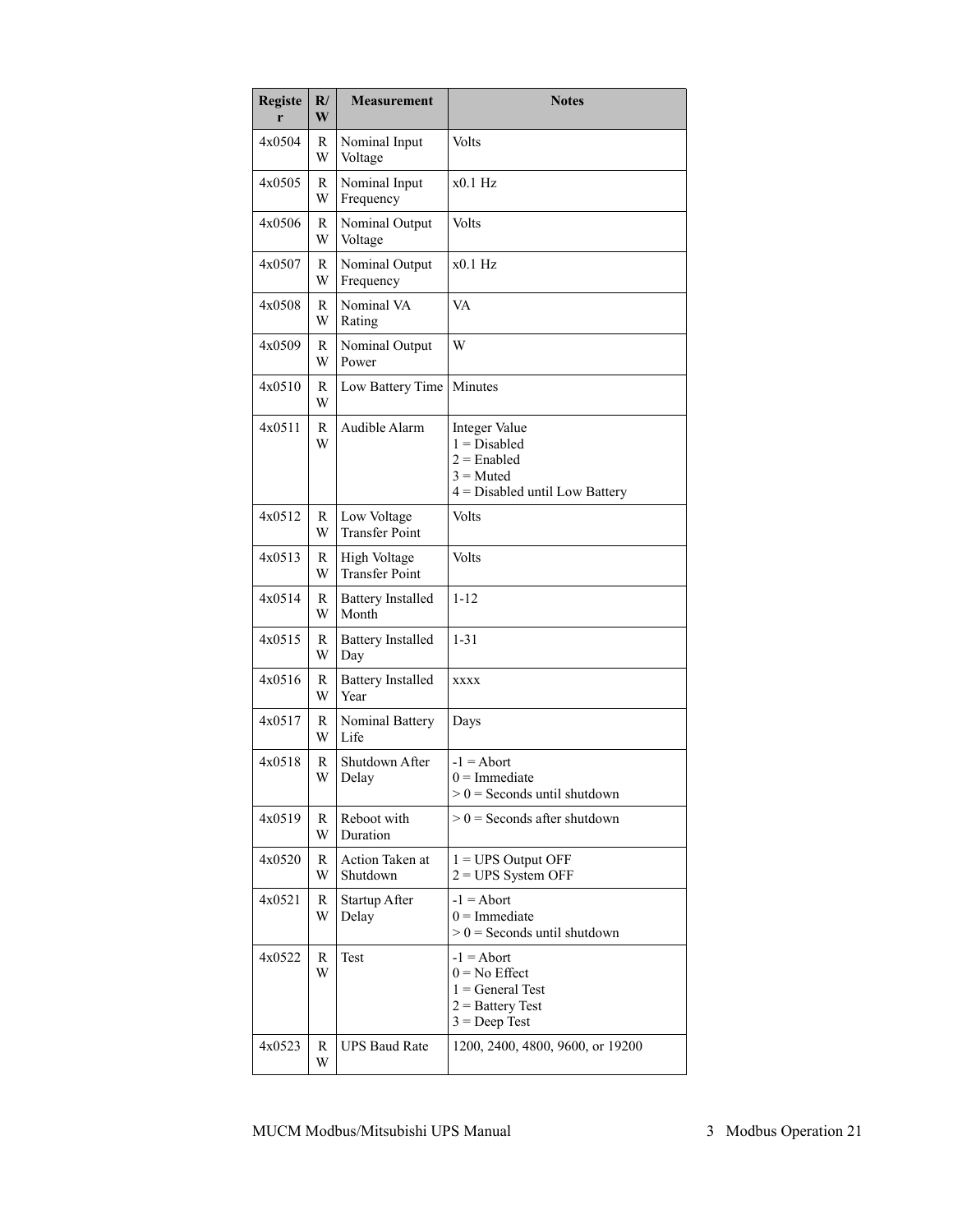| <b>Registe</b><br>r | R/<br>W | <b>Measurement</b>                          | <b>Notes</b>                                                                                                                                                                 |
|---------------------|---------|---------------------------------------------|------------------------------------------------------------------------------------------------------------------------------------------------------------------------------|
| 4x0524<br>4x0555    | R<br>W  | Identification<br>String                    | Packed ASCII                                                                                                                                                                 |
| 4x0556              | R       | <b>Test Results</b>                         | Integer Value<br>$0 = No$ Tests Performed<br>$1 = Test$ Passed<br>$2 = Test$ In Progress<br>$3$ = General Test Failed<br>$4$ = Battery Test Failed<br>$5 = Deep Test Failed$ |
| 4x0557<br>4x0588    | R       | <b>Test Results</b><br>String               | Packed ASCII                                                                                                                                                                 |
| 4x0589<br>4x0604    | R       | <b>UPS</b><br>Manufacturer<br><b>String</b> | Packed ASCII                                                                                                                                                                 |
| 4x0605<br>4x0636    | R       | <b>UPS Model</b><br>String                  | Packed ASCII                                                                                                                                                                 |
| 4x0637<br>4x0652    | R       | <b>UPS Software</b><br>Version String       | Packed ASCII                                                                                                                                                                 |

#### <span id="page-20-0"></span>**1100, 2033D, 7011A, 9800AD, 9800AE, 9900A, and 9900B Register List**

The data from the UPS is presented as Holding Registers (4x). Registers 1 through 66 are read only 16-bit unsigned integers that provide data on the UPS System, Battery, Input, Output, and Bypass circuits. Several data points have an implied decimal place to give a greater precision for the reading. For example, register 17 indicates the frequency of Input Line A times 0.1. A value of 599 indicates a frequency of 59.9Hz.

The mapping in the following tables provides data for 3-phase models. UPS models that provide fewer phases will have the unused values set to zero. The number of phases may be checked by reading registers 500 through 502.

*Table 3.7: 1100, 2033D, 7011A, 9800AD, 9800AE, 9900A, 9900B Register List (Battery)*

| <b>Register</b> | <b>Measurement</b>     | <b>Notes</b>                                                                     |
|-----------------|------------------------|----------------------------------------------------------------------------------|
| 4x0001          | <b>UPS</b> Device Type | Integer Value<br>$1 =$ SEC                                                       |
| 4x0003          | <b>Battery Status</b>  | Integer Value<br>$\begin{cases}\n0 = OK \\ 1 = Low \\ 2 = Depleted\n\end{cases}$ |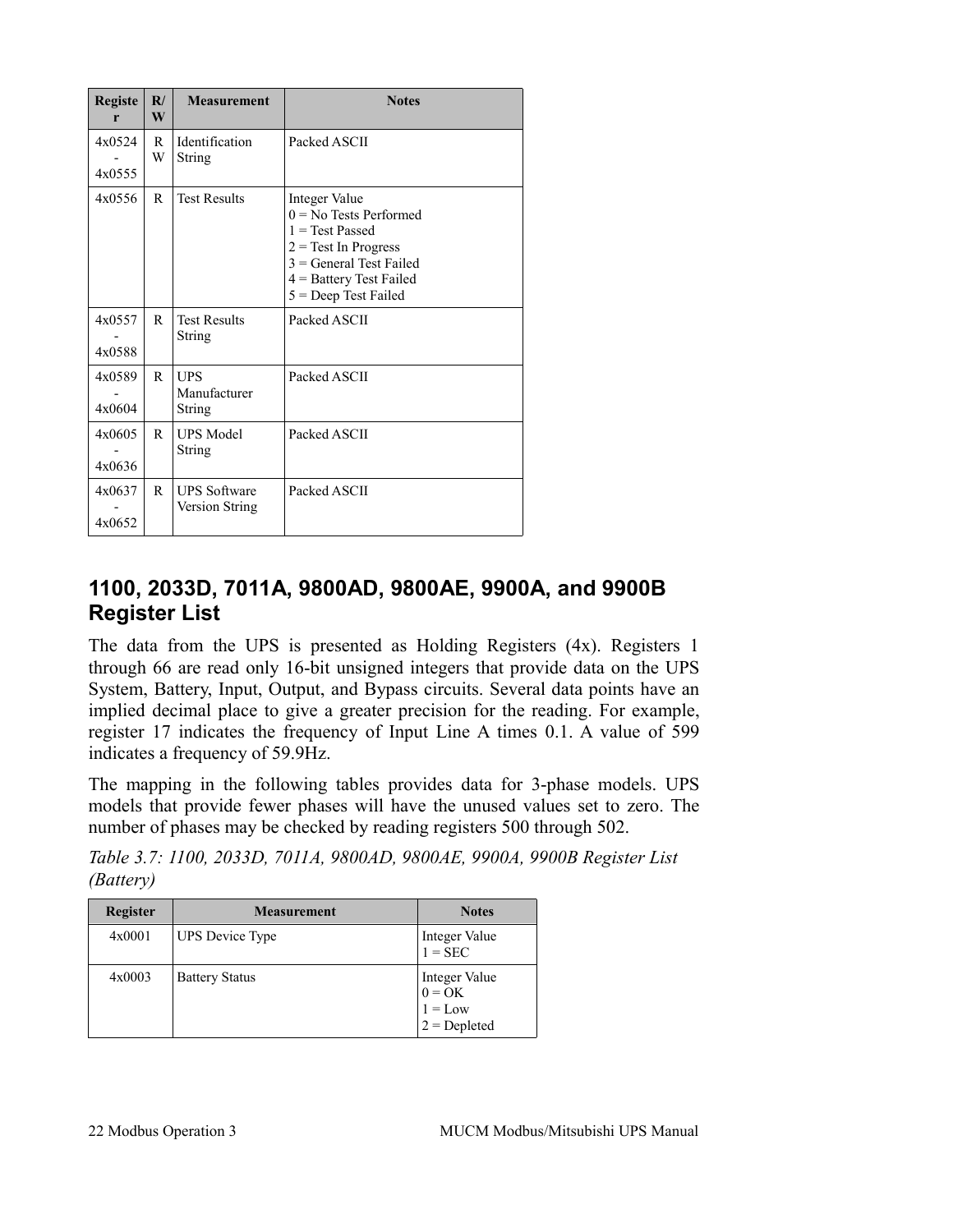| <b>Register</b> | <b>Measurement</b>     | <b>Notes</b>                                                                            |
|-----------------|------------------------|-----------------------------------------------------------------------------------------|
| 4x0004          | <b>Battery Charge</b>  | Integer Value<br>$0 =$ Floating<br>$1$ = Charging<br>$2 =$ Resting<br>$3 = Discharging$ |
| 4x0005          | Seconds on Battery     | Seconds                                                                                 |
| 4x0007          | % Battery Charge Left  | $0-100%$                                                                                |
| 4x0008          | <b>Battery Voltage</b> | $x0.1$ VAC                                                                              |

*Table 3.8: 1100, 2033D, 7011A, 9800AD, 9800AE, 9900A, 9900B Register List (Input)*

| Register | <b>Measurement</b>     | <b>Notes</b> |
|----------|------------------------|--------------|
| 4x0014   | Input Line Bads        | Count        |
| 4x0016   | <b>Input Frequency</b> | $x0.1$ Hz    |
| 4x0022   | Input Voltage          | $x0.1$ VAC   |

*Table 3.9: 1100, 2033D, 7011A, 9800AD, 9800AE, 9900A, 9900B Register List (Output)*

| <b>Register</b> | <b>Measurement</b>       | <b>Notes</b>                                                                                                            |
|-----------------|--------------------------|-------------------------------------------------------------------------------------------------------------------------|
| 4x0032          | <b>Output Source</b>     | Integer Value<br>$0 = Normal$<br>$1 = On$ Battery<br>$2 = On Bypass$<br>$3 =$ Reducing<br>$4 =$ Boosting<br>$5 =$ Other |
| 4x0036          | Output Voltage Phase A-B | x01VAC                                                                                                                  |
| 4x0037          | Output Voltage Phase B-C | $x0.1$ VAC                                                                                                              |
| 4x0038          | Output Voltage Phase C-A | $x0.1$ VAC                                                                                                              |
| 4x0039          | Output Current Phase A   | $x0.1$ A                                                                                                                |
| 4x0040          | Output Current Phase B   | x01A                                                                                                                    |
| 4x0041          | Output Current Phase C   | $x0.1$ A                                                                                                                |
| 4x0045          | <b>Output Power</b>      | W                                                                                                                       |
| 4x0048          | Output % Load Phase A    | $0-100%$                                                                                                                |
| 4x0049          | Output % Load Phase B    | $0 - 100%$                                                                                                              |
| 4x0050          | Output % Load Phase C    | $0-100%$                                                                                                                |
| 4x0051          | Output Frequency         | x01Hz                                                                                                                   |

*Table 3.10: 1100, 2033D, 7011A, 9800AD, 9800AE, 9900A, 9900B Register List (BYPASS)*

| Register | <b>Measurement</b>       | <b>Notes</b> |
|----------|--------------------------|--------------|
| 4x0057   | Bypass Voltage Phase A-B | $x0.1$ VAC   |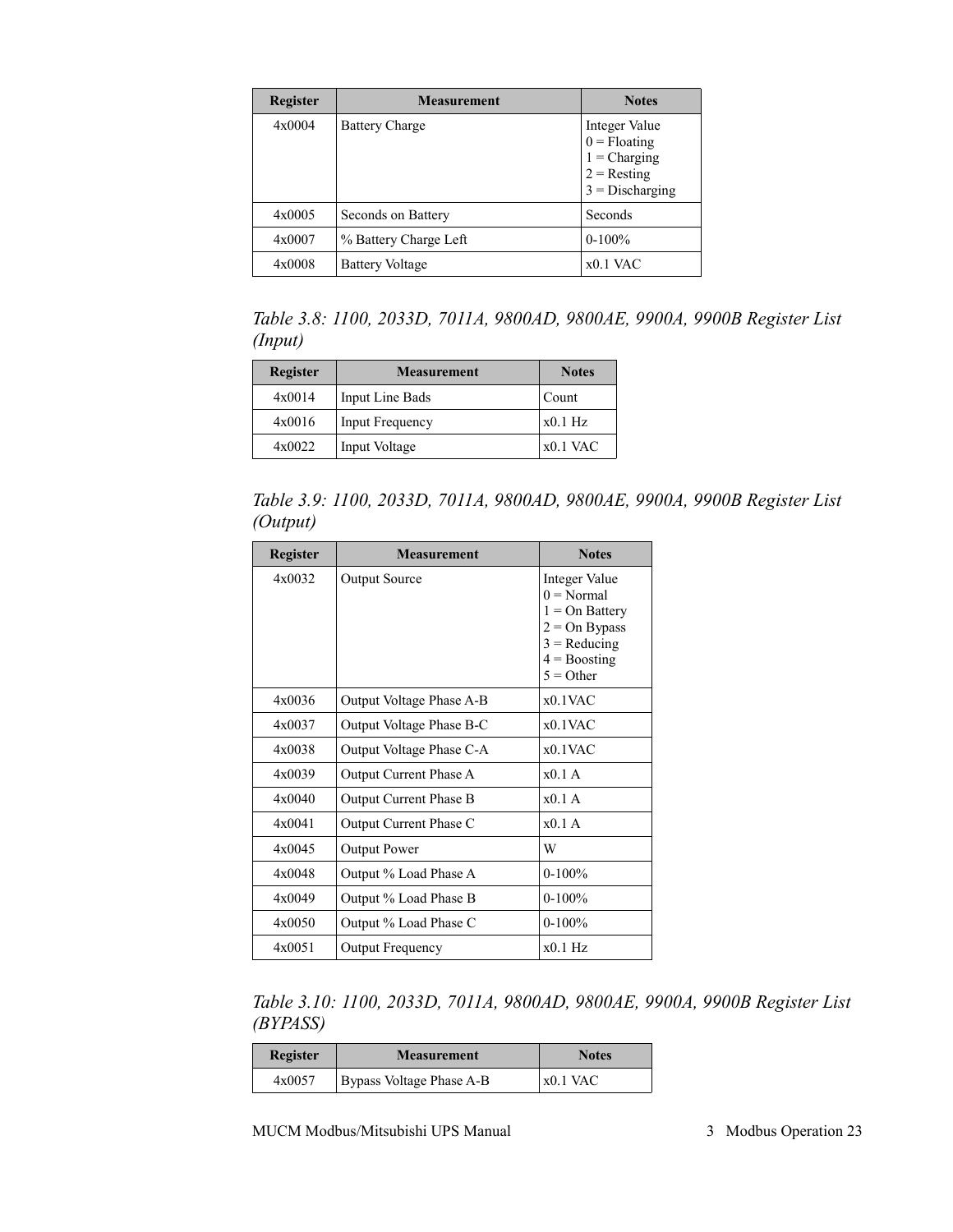| <b>Register</b> | <b>Measurement</b>            | <b>Notes</b> |
|-----------------|-------------------------------|--------------|
| 4x0058          | Bypass Voltage Phase B-C      | $x0.1$ VAC   |
| 4x0059          | Bypass Voltage Phase C-A      | $x0.1$ VAC   |
| 4x0060          | Bypass Current Phase A        | x0.1A        |
| 4x0061          | <b>Bypass Current Phase B</b> | $x0.1$ A     |
| 4x0062          | Bypass Current Phase C        | $x0.1$ A     |
| 4x0063          | <b>Bypass Power</b>           | W            |
| 4x0066          | <b>Bypass Frequency</b>       | $x0.1$ Hz    |

The Alarms are mapped as bits in registers. If the alarm is active then its bit will be set. The bits are labeled in IEC format where bit 0 is the LSB and 15 is the **MSB** 

*Table 3.11: 1100, 2033D, 7011A, 9800AD, 9800AE, 9900A, 9900B Register List (Alarms)*

| Register | <b>Bit</b> | <b>Description</b>        |                                                            |
|----------|------------|---------------------------|------------------------------------------------------------|
| 4x0067   | $\theta$   | Temperature Alarm         |                                                            |
|          | 1          | Input Bad Alarm           | <b>Example:</b>                                            |
|          | 2          | Output Bad Alarm          | Decimal value $= 96$<br>Binary value = 0000 0000 0110 0000 |
|          | 3          | Overload Alarm            | Alarm Bit 5 and 6 are ON all others are OFF                |
|          | 4          | Bypass Bad Alarm          |                                                            |
|          | 5          | Output Off Alarm          |                                                            |
|          | 6          | <b>UPS Shutdown Alarm</b> |                                                            |
|          | $\tau$     | Charger Failure Alarm     |                                                            |
|          | 8          | System Off Alarm          |                                                            |
|          | 9          | Fan Failure Alarm         |                                                            |
|          | 10         | Fuse Failure Alarm        |                                                            |
|          | 11         | General Fault Alarm       |                                                            |
|          | 12         | Awaiting Power Alarm      |                                                            |
|          | 13         | Shutdown Pending Alarm    |                                                            |
|          | 14         | Shutdown Imminent Alarm   |                                                            |
|          | 15         | Reserved                  |                                                            |

The UPS configuration is stored in registers 500 through 652. Some registers are read only and some are writeable. Care must be exercised on writing configuration parameters. The values are sent to the UPS upon reception of a Modbus write to the MUCM, therefore, it is important to only send a write when the configuration needs to be changed. Do not configure the Master to continuously send writes to the MUCM.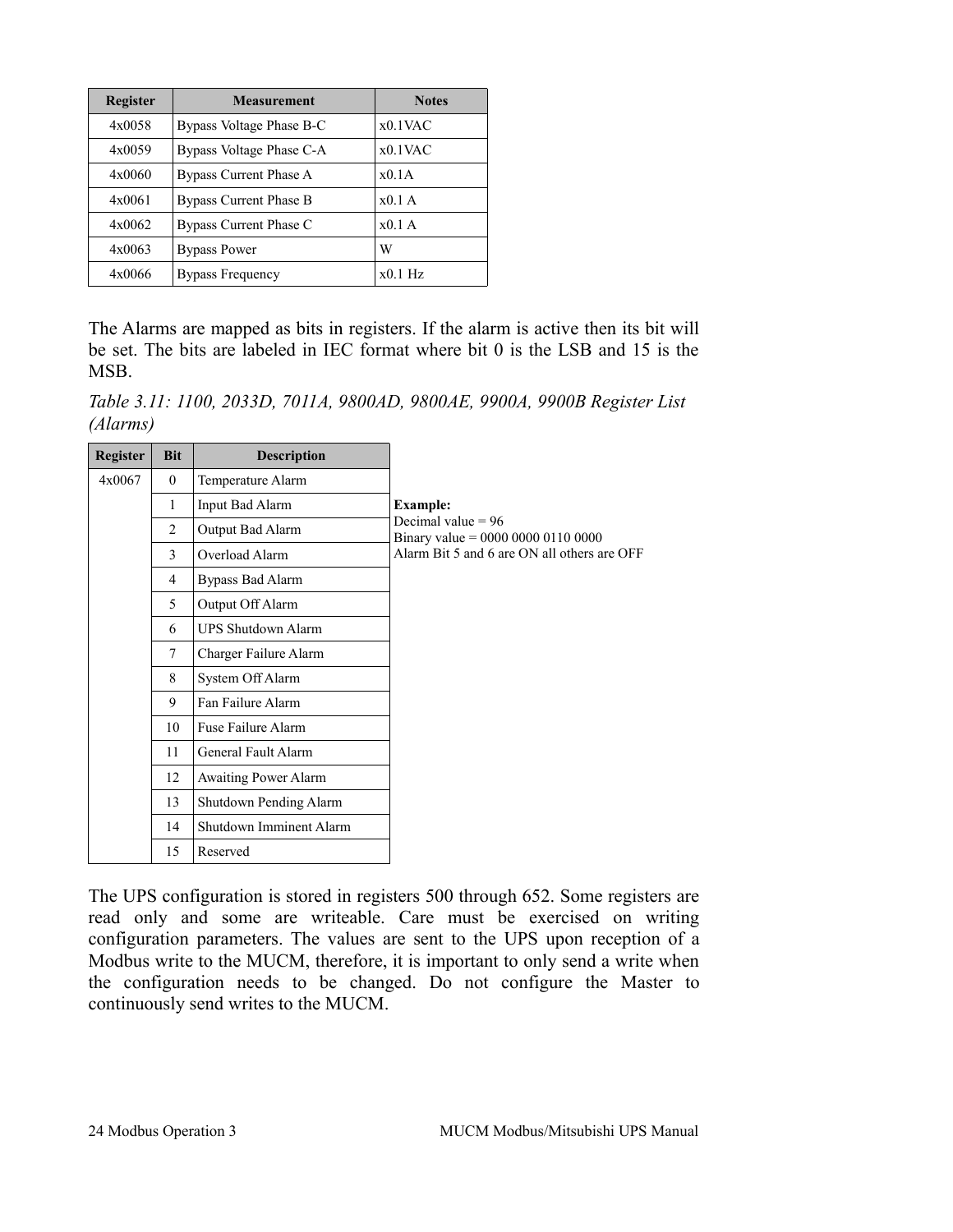| <b>Registe</b><br>r | $\mathbf{R}/$<br>W | <b>Measurement</b>                                     | <b>Notes</b>                                                                                                                                                                                                                                                                                                                           |                                                                                                                                 |
|---------------------|--------------------|--------------------------------------------------------|----------------------------------------------------------------------------------------------------------------------------------------------------------------------------------------------------------------------------------------------------------------------------------------------------------------------------------------|---------------------------------------------------------------------------------------------------------------------------------|
| 4x0499              | R                  | Read Only Bitmap<br>of pending writes to<br><b>UPS</b> | Bit $0 =$ Auto Reboot [503]<br>Bit $1 =$ Nominal Setting [504-517]<br>Bit $2 =$ Shutdown After Delay [518]<br>Bit $3$ = Reboot with Duration [519]<br>Bit $4 =$ Action taken at Shutdown [520]<br>Bit $5 =$ Startup After Delay[521]<br>Bit $6 = Test[522]$<br>Bit $7 = UPS$ Baud Rate [523]<br>Bit $8 = UPS$ Identification [524-555] | <b>Example:</b><br>Decimal value $= 20$<br>Binary value = $0001$ 0100<br>Pending Write Bit 2 and 4<br>are ON all others are OFF |
| 4x0500              | R                  | Number of Input<br>Lines                               | $1 - 3$                                                                                                                                                                                                                                                                                                                                |                                                                                                                                 |
| 4x0501              | R                  | Number of Output<br>Lines                              | $1 - 3$                                                                                                                                                                                                                                                                                                                                |                                                                                                                                 |
| 4x0502              | R                  | Number of Bypass<br>Lines                              | $0 - 3$                                                                                                                                                                                                                                                                                                                                |                                                                                                                                 |
| 4x0504              | RW                 | Nominal Input<br>Voltage                               | Volts                                                                                                                                                                                                                                                                                                                                  |                                                                                                                                 |
| 4x0505              | <b>RW</b>          | Nominal Input<br>Frequency                             | $x0.1$ Hz                                                                                                                                                                                                                                                                                                                              |                                                                                                                                 |
| 4x0506              | <b>RW</b>          | Nominal Output<br>Voltage                              | Volts                                                                                                                                                                                                                                                                                                                                  |                                                                                                                                 |
| 4x0507              | <b>RW</b>          | Nominal Output<br>Frequency                            | $x0.1$ Hz                                                                                                                                                                                                                                                                                                                              |                                                                                                                                 |
| 4x0508              | <b>RW</b>          | Nominal VA Rating                                      | VA                                                                                                                                                                                                                                                                                                                                     |                                                                                                                                 |
| 4x0509              | <b>RW</b>          | Nominal Output<br>Power                                | W                                                                                                                                                                                                                                                                                                                                      |                                                                                                                                 |
| 4x0511              | <b>RW</b>          | Audible Alarm                                          | Integer Value<br>$1 = Disabeled$<br>$2 =$ Enabled<br>$3$ = Muted<br>$4 =$ Disabled until Low Battery                                                                                                                                                                                                                                   |                                                                                                                                 |
| 4x0514              | <b>RW</b>          | <b>Battery Installed</b><br>Month                      | $1 - 12$                                                                                                                                                                                                                                                                                                                               |                                                                                                                                 |
| $4x0515$            | RW.                | <b>Battery Installed</b><br>Day                        | $1 - 31$                                                                                                                                                                                                                                                                                                                               |                                                                                                                                 |
| 4x0516              | RW                 | <b>Battery Installed</b><br>Year                       | XXXX                                                                                                                                                                                                                                                                                                                                   |                                                                                                                                 |
| 4x0520              | <b>RW</b>          | Action Taken at<br>Shutdown                            | $1 = UPS$ Output OFF<br>$2 = UPS$ System OFF                                                                                                                                                                                                                                                                                           |                                                                                                                                 |
| 4x0522              | <b>RW</b>          | Test                                                   | $-1 =$ Abort<br>$0 = No$ Effect<br>$1 = General Test$<br>$2 =$ Battery Test<br>$3 = Deep Test$                                                                                                                                                                                                                                         |                                                                                                                                 |
| 4x0523              | <b>RW</b>          | <b>UPS Baud Rate</b>                                   | 1200, 2400, 4800, 9600, or 19200                                                                                                                                                                                                                                                                                                       |                                                                                                                                 |

*Table 3.12: 1100, 2033D, 7011A, 9800AD, 9800AE, 9900A, 9900B Register List (UPS Setup)*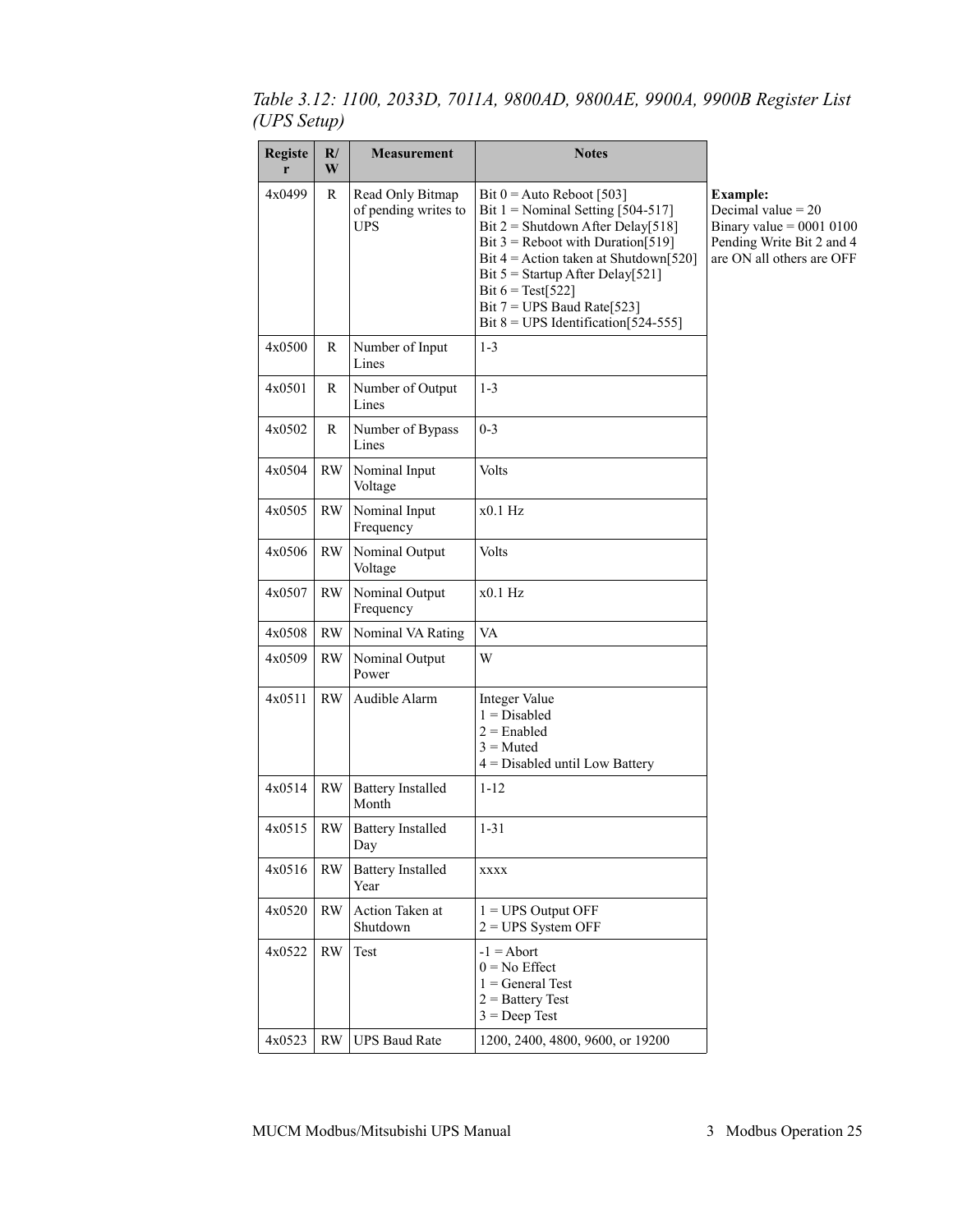| <b>Registe</b><br>r | R/<br>W | <b>Measurement</b>                           | <b>Notes</b>                                                                                                                                                                 |
|---------------------|---------|----------------------------------------------|------------------------------------------------------------------------------------------------------------------------------------------------------------------------------|
| 4x0524              | RW.     | <b>Identification String</b>                 | Packed ASCII                                                                                                                                                                 |
| 4x0555              |         |                                              |                                                                                                                                                                              |
| 4x0556              | R       | <b>Test Results</b>                          | Integer Value<br>$0 = No$ Tests Performed<br>$1 = Test$ Passed<br>$2 = Test$ In Progress<br>$3 = General Test Failed$<br>$4 =$ Battery Test Failed<br>$5 = Deep Test Failed$ |
| 4x0557<br>4x0588    | R       | <b>Test Results String</b>                   | Packed ASCII                                                                                                                                                                 |
| 4x0589<br>4x0604    | R       | <b>UPS Manufacturer</b><br><b>String</b>     | Packed ASCII                                                                                                                                                                 |
| 4x0605<br>4x0636    | R       | <b>UPS Model String</b>                      | Packed ASCII                                                                                                                                                                 |
| 4x0637<br>4x0652    | R       | <b>UPS Software</b><br><b>Version String</b> | Packed ASCII                                                                                                                                                                 |

### <span id="page-24-0"></span>**2033A and 9700 Register List**

The data from the UPS is presented as Holding Registers (4x). Registers 1 through 66 are read only 16-bit unsigned integers that provide data on the UPS System, Battery, Input, Output, and Bypass circuits. Several data points have an implied decimal place to give a greater precision for the reading. For example, register 15 indicates the frequency of Input times 0.1. A value of 599 indicates a frequency of 59.9Hz.

*Table 3.13: 2033A, 9700 Register List (Battery)*

| <b>Register</b> | <b>Measurement</b>        | <b>Notes</b>               |  |
|-----------------|---------------------------|----------------------------|--|
| 4x0001          | <b>UPS</b> Device Type    | Integer Value<br>$2 = MIT$ |  |
| 4x0007          | % Battery Charge Left     | $0-100\%$                  |  |
| $4 \times 0008$ | <b>Battery Voltage</b>    | $x0.1$ VDC                 |  |
| 4x0009          | <b>Battery Current</b>    | $x0.1$ A                   |  |
| 4x0011          | Discharge Time            | <b>Hours</b>               |  |
| 4x0012          | Discharge Time            | Minutes                    |  |
| 4x0013          | Discharge Time<br>Seconds |                            |  |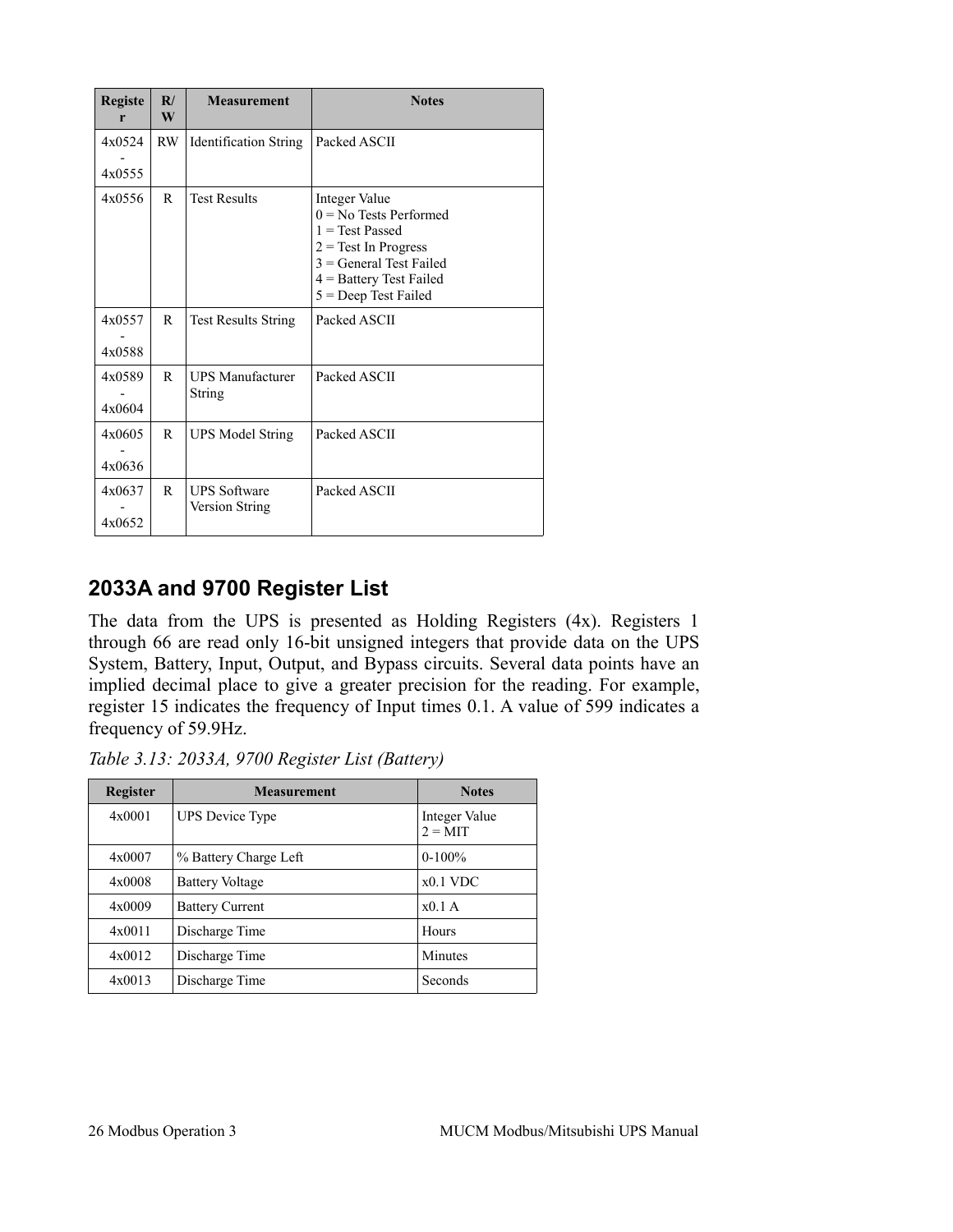| <b>Register</b> | <b>Measurement</b>      | <b>Notes</b> |
|-----------------|-------------------------|--------------|
| 4x0014          | Input Line Bads         | Count        |
| 4x0015          | Input Frequency         | $x0.1$ Hz    |
| 4x0019          | Input Voltage Phase A-B | $x0.1$ VAC   |
| 4x0020          | Input Voltage Phase B-C | $x0.1$ VAC   |
| 4x0021          | Input Voltage Phase C-A | $x0.1$ VAC   |
| 4x0022          | Input Voltage Phase A-N | $x0.1$ VAC   |
| 4x0023          | Input Voltage Phase B-N | $x0.1$ VAC   |
| 4x0024          | Input Voltage Phase C-N | $x0.1$ VAC   |
| 4x0025          | Input Current Phase A   | x1A          |
| 4x0026          | Input Current Phase B   | x1A          |
| 4x0027          | Input Current Phase C   | x1A          |

*Table 3.14: 2033A, 9700 Register List (Input)*

*Table 3.15: 2033A, 9700 Register List (Output)*

| <b>Register</b> | <b>Measurement</b>                      | <b>Notes</b> |  |
|-----------------|-----------------------------------------|--------------|--|
| 4x0033          | Output Voltage Phase A-B                | $x0.1$ VAC   |  |
| 4x0034          | Output Voltage Phase B-C                | $x0.1$ VAC   |  |
| 4x0035          | Output Voltage Phase C-A                | $x0.1$ VAC   |  |
| 4x0036          | Output Voltage Phase A-N                | $x01$ VAC    |  |
| 4x0037          | Output Voltage Phase B-N                | $x0.1$ VAC   |  |
| 4x0038          | Output Voltage Phase C-N                | $x0.1$ VAC   |  |
| 4x0039          | Output Current Phase A                  | x1A          |  |
| 4x0040          | <b>Output Current Phase B</b>           | x1A          |  |
| 4x0041          | Output Current Phase C                  | x1A          |  |
| 4x0042          | Output Peak Current Phase A             | x1A          |  |
| 4x0043          | Output Peak Current Phase B             | x1A          |  |
| 4x0044          | Output Peak Current Phase C             | x1A          |  |
| 4x0051          | Output Frequency                        | $x0.1$ Hz    |  |
| 4x0052          | <b>Output Power</b>                     | x0.1 W       |  |
| 4x0053          | $x0.01\%$<br><b>Output Power Factor</b> |              |  |
| 4x0092          | x01A<br>Output Current Phase N          |              |  |

*Table 3.16: 2033A, 9700 Register List (BYPASS)*

| Register | <b>Measurement</b>       | <b>Notes</b> |
|----------|--------------------------|--------------|
| 4x0054   | Bypass Voltage Phase A-B | $x0.1$ VAC   |
| 4x0055   | Bypass Voltage Phase B-C | $x0.1$ VAC   |
| 4x0056   | Bypass Voltage Phase C-A | $x0.1$ VAC   |
| 4x0057   | Bypass Voltage Phase A-N | $x0.1$ VAC   |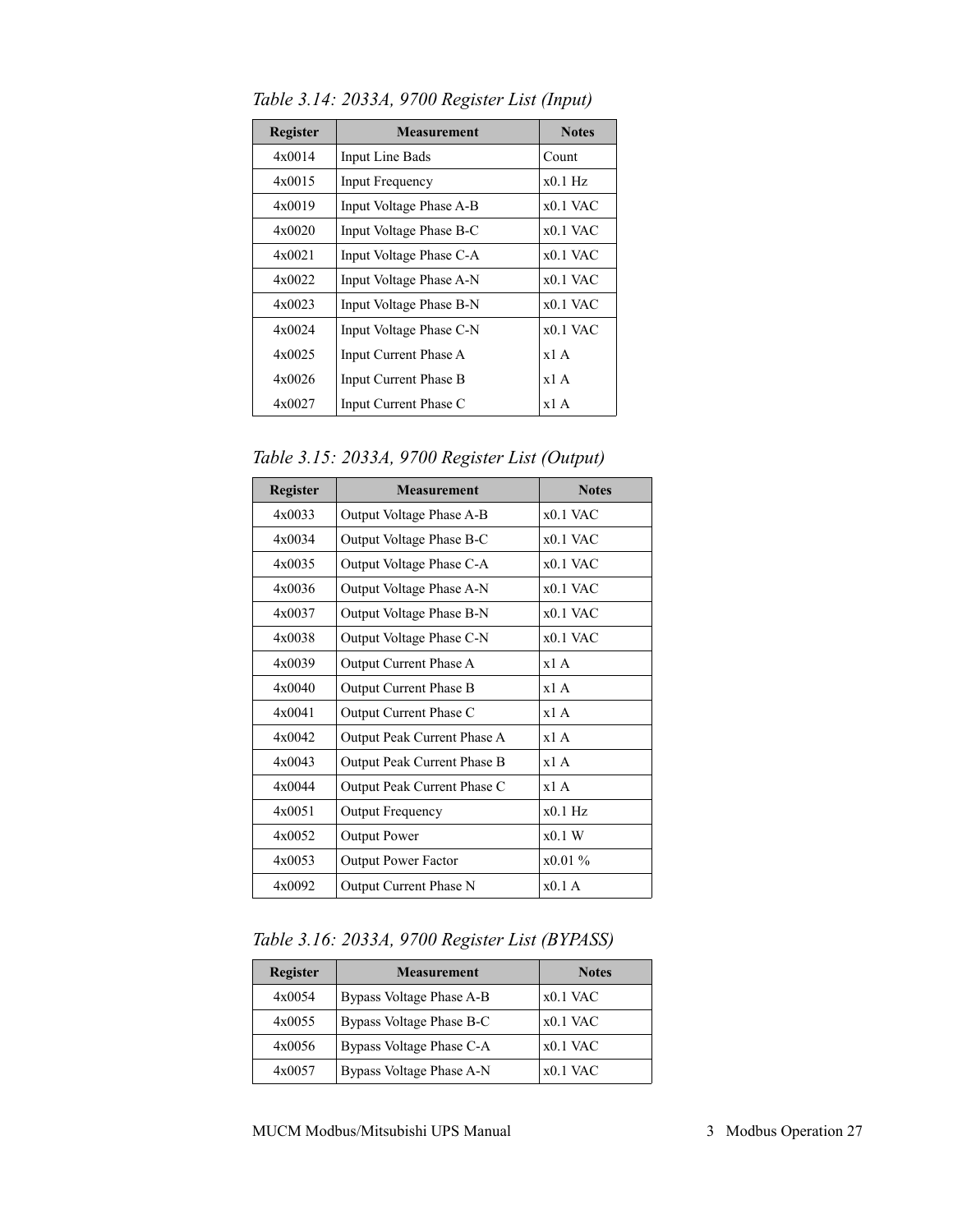| Register | <b>Measurement</b>       | <b>Notes</b> |
|----------|--------------------------|--------------|
| 4x0058   | Bypass Voltage Phase B-N | $x0.1$ VAC   |
| 4x0059   | Bypass Voltage Phase C-N | $x0.1$ VAC   |
| 4x0066   | <b>Bypass Frequency</b>  | $x0.1$ Hz    |

The Alarms are mapped as bits in registers. If the alarm is active then its bit will be set. The bits are labeled in IEC format where bit 0 is the LSB and 15 is the MSB. Unused bits are forced to zero.

| Register                           | <b>Bit</b>       | Code         | <b>Description</b>                               |
|------------------------------------|------------------|--------------|--------------------------------------------------|
| 4x0068                             | $\mathbf{1}$     | <b>UF007</b> | Converter Input Current Sensor Abnormal          |
| Fault 1<br>$(Bits 0-15)$           | $\boldsymbol{2}$ | <b>UF105</b> | DC Voltage Sensor Circuit Abnormal               |
|                                    | 5                | <b>UF102</b> | DC Undervoltage                                  |
|                                    | 6                | <b>UF103</b> | DC Overvoltage                                   |
|                                    | 11               | <b>UF216</b> | Inverter Output Current Sensor Abnormal          |
|                                    | 12               | <b>UF201</b> | Inverter Output Overvoltage +15%                 |
|                                    | 13               | <b>UF202</b> | Inverter Output Undervoltage -15%                |
| 4x0069                             | $\mathbf{0}$     | <b>UF306</b> | <b>UPS Control Power Circuit Error</b>           |
| Fault 1<br>(Bits $16-31$ )         | 3                | <b>UF301</b> | UPS Control Microprocessor Circuit Error         |
|                                    | 5                | <b>UF305</b> | <b>UPS Control Circuit Error</b>                 |
|                                    | 10               | <b>UF203</b> | Inverter Output Overcurrent                      |
|                                    | 12               | <b>UF302</b> | UPS Control Microprocessor Circuit Error         |
|                                    | 13               | <b>UF303</b> | UPS Control Microprocessor Circuit Error         |
|                                    | 15               | <b>UF304</b> | UPS Control Microprocessor Circuit Error         |
| 4x0070<br>Fault 2<br>$(Bits 0-15)$ | $\overline{c}$   | <b>UF216</b> | Sensor Abnormal                                  |
| 4x0071<br>Fault 2<br>(Bits 16-31)  | None             | None         | Reserved, No Alarms                              |
| 4x0072                             | $\theta$         | <b>UF003</b> | Converter Abnormal                               |
| Fault 3<br>$(Bits 0-15)$           | $\mathbf{1}$     | <b>UF212</b> | Fan Power Source Abnormal                        |
|                                    | 2                | <b>UF107</b> | CB2 Abnormal                                     |
|                                    | 3                | <b>UF214</b> | Cooling Fan Thermal Relay Abnormal               |
|                                    | 5                | UF213        | Inverter or Converter Over Temperature           |
|                                    | 9                | <b>UF307</b> | <b>UPS Control Circuit Error</b>                 |
|                                    | 11               | <b>UF209</b> | 52C Abnormal (Not Closed)                        |
|                                    | 12               | <b>UF210</b> | 52C Abnormal (Not Open)                          |
|                                    | 13               | <b>UF106</b> | DC Capacitor Abnormal                            |
|                                    | 15               | <b>UF255</b> | 52C Abnormal                                     |
| 4x0073                             | 3                | <b>UF309</b> | Inverter Output Voltage Sensed before 52C Closed |

*Table 3.17: 2033A, 9700 Register List (Alarms)*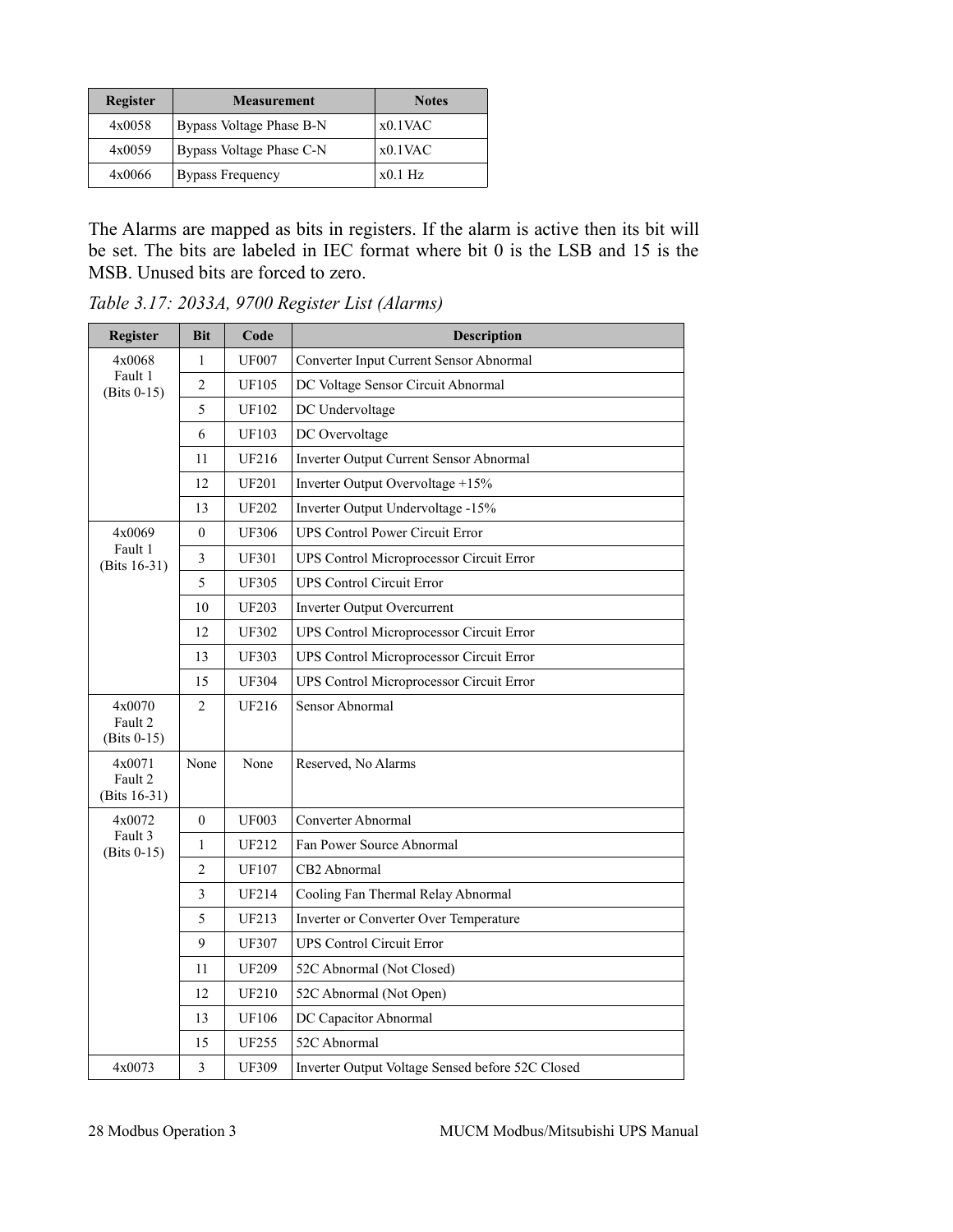| Register                             | <b>Bit</b>       | Code         | Description                                                                              |
|--------------------------------------|------------------|--------------|------------------------------------------------------------------------------------------|
| Fault 3                              | 4                | <b>UF401</b> | 52S Abnormal (Not Closed or Closed without command)                                      |
| (Bits 16-31)                         | 5                | <b>UF402</b> | 52S Abnormal (Not Opened or Open without command)                                        |
|                                      | 6                | <b>UF215</b> | Frequent Overload                                                                        |
| 4x0074                               | 0                | <b>UF053</b> | Input Contactor CB1 not Open under correct sequence                                      |
| Fault 4<br>$(Bits 0-15)$             | 1                | <b>UF052</b> | Input Circuit Breaker CB1 Tripped                                                        |
|                                      | $\overline{c}$   | <b>UF257</b> | 52C Abnormal, did NOT Open after manual transfer to bypass                               |
|                                      | 3                | UF451        | 52S Abnormal NOT Closed, or closed with no manual transfer<br>command                    |
|                                      | 4                | UF153        | CB2 DC Circuit Breaker Tripped                                                           |
|                                      | 5                | <b>UF154</b> | CB2 Abnormal                                                                             |
|                                      | 9                | <b>UF158</b> | Battery Liquid Level Low                                                                 |
|                                      | 10               | UF157        | <b>Battery Over Temperature</b>                                                          |
|                                      | 11               | <b>UF156</b> | CB2 Tripped (after prolonged battery over temperature 2 Hr)                              |
|                                      | 13               | <b>UF256</b> | Output Voltage Abnormal (outside +/- 5%)                                                 |
|                                      | 15               | <b>UF352</b> | Control Power Supply Abnormal                                                            |
| 4x0075                               | $\boldsymbol{0}$ | <b>UF159</b> | DC Ground Fault                                                                          |
| Fault 4<br>(Bits 16-31)              | 2                | <b>UF160</b> | DC Circuit Sensor Abnormal                                                               |
|                                      | 3                | <b>UF351</b> | DC Control Fuse Blown                                                                    |
|                                      | 4                | UF151        | DC Voltage Abnormal, DC Buss does not return to Float after<br>power restored (24 Hr)    |
|                                      | 5                | <b>UF152</b> | DC Voltage Abnormal, DC Buss does not return to Equalize after<br>power restored (24 Hr) |
|                                      | 9                | UF162        | DC Circuit Abnormal                                                                      |
|                                      | 11               | <b>UF356</b> | <b>UPS Control Circuit Error</b>                                                         |
|                                      | 12               | <b>UF357</b> | "Inverter Start" Switch Abnormal                                                         |
|                                      | 13               | <b>UF358</b> | "Inverter Stop" Switch Abnormal                                                          |
|                                      | 14               | <b>UF359</b> | "Inverter Operation" Switch Abnormal                                                     |
|                                      | 15               | <b>UF360</b> | "Bypass Operation" Switch Abnormal                                                       |
| 4x0076                               | $\boldsymbol{0}$ | <b>UF255</b> | 52C Abnormal, Opened during Inverter Load Supply                                         |
| Fault 5<br>$(Bits 0-15)$             | 2                | <b>UF355</b> | <b>UPS Control Circuit Error</b>                                                         |
| 4x0077<br>Fault 5<br>(Bits 16-31)    | None             | None         | Reserved, No Alarms                                                                      |
| 4x0078<br>Fault 6<br>$(Bits 0-15)$   | $\mathbf{1}$     | <b>UA802</b> | AC Input Frequency Out of Range                                                          |
| 4x0079<br>Fault 6<br>(Bits $16-31$ ) | None             | None         | Reserved, No Alarms                                                                      |
| 4x0080                               | $\boldsymbol{0}$ | <b>UF056</b> | Converter Input Current Overload                                                         |
| Fault 7<br>$(Bits 0-15)$             | 1                | <b>UF058</b> | Cooling Fan Abnormal (Converter Circuit)                                                 |
|                                      | 2                | <b>UF057</b> | Converter Over temperature                                                               |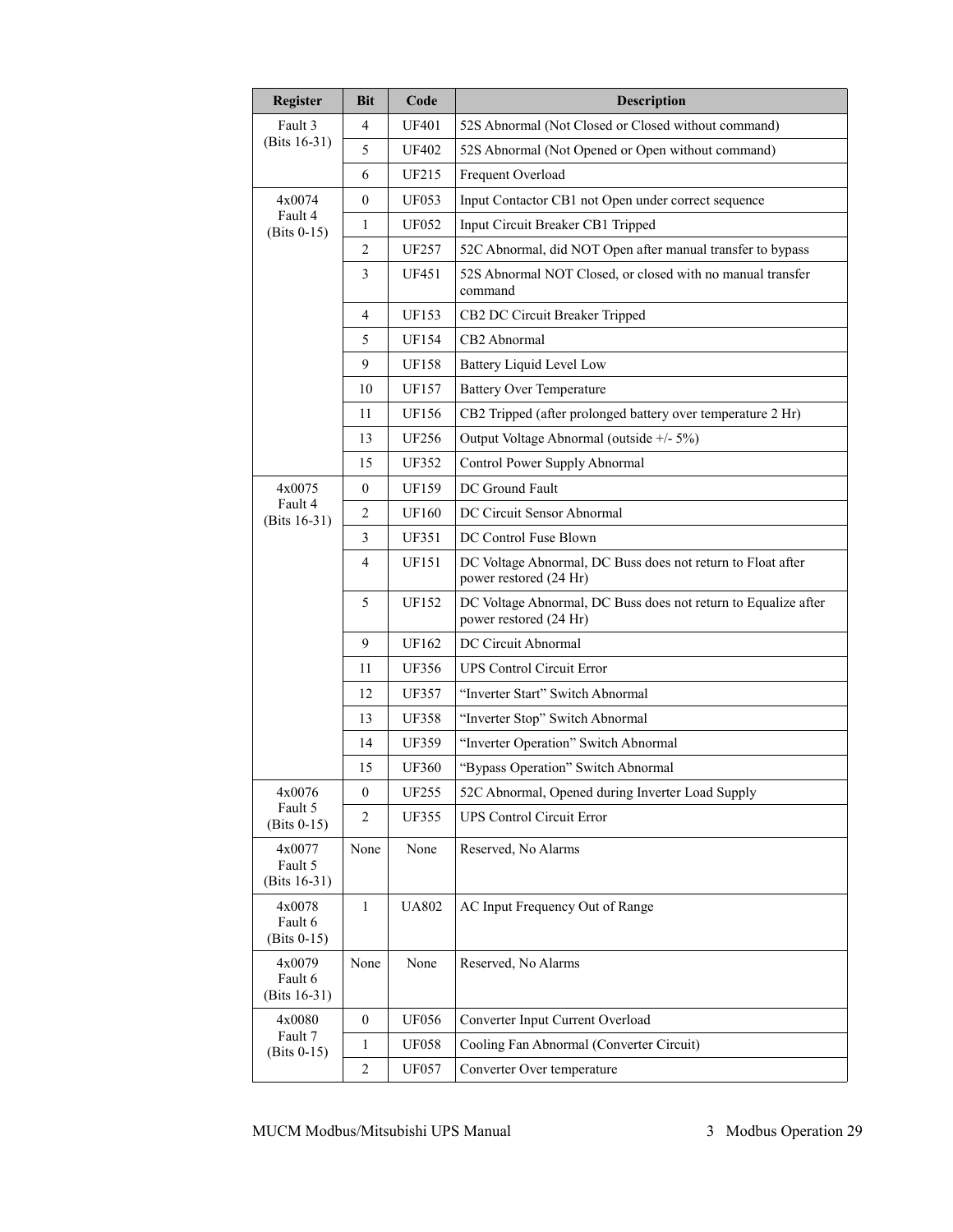| <b>Register</b>           | <b>Bit</b> | Code         | Description                                                                                        |
|---------------------------|------------|--------------|----------------------------------------------------------------------------------------------------|
|                           | 3          | UF362        | <b>UPS Control Circuit Error</b>                                                                   |
|                           | 4          | UF161        | CB2 Tripped (DC Voltage Abnormal) DC Buss does not return to<br>Float after power restored (48 Hr) |
|                           | 5          | <b>UF254</b> | 88C Abnormal - Fan AC Source Abnormal during Inverter<br>Operation                                 |
|                           | 6          | <b>UF059</b> | Converter Abnormal, Preliminary Charge Impossible                                                  |
|                           | 7          | <b>UF060</b> | Converter Abnormal                                                                                 |
|                           | 8          | <b>UF363</b> | Voltage Adjust Error                                                                               |
|                           | 9          | <b>UF258</b> | Frequent Overload                                                                                  |
| 4x0081                    | 8          | <b>UF806</b> | Inverter Overload > 100%                                                                           |
| Fault 7<br>(Bits 16-31)   | 9          | <b>UF807</b> | Inverter Overload $> 110\%$                                                                        |
|                           | 10         | <b>UF808</b> | Inverter Overload > 125%                                                                           |
|                           | 11         | <b>UF809</b> | Inverter Overload $> 150\%$                                                                        |
|                           | 12         | <b>UF810</b> | Inverter Overload, Momentary Overcurrent while load powered by<br>inverter                         |
|                           | 13         | <b>UF836</b> | Converter Overload                                                                                 |
| 4x0082                    | $\theta$   | <b>UA823</b> | CB1 OFF, AC Input Contactor OPEN                                                                   |
| Fault 8<br>$(Bits 0-15)$  | 1          | <b>UA824</b> | CB2 OFF, DC Contactor OPEN                                                                         |
|                           | 2          | <b>UA826</b> | CB101 OFF, Control Breaker Opened During Inverter Load Supply.                                     |
|                           | 5          | <b>UA819</b> | Remote Start Button Abnormal                                                                       |
|                           | 6          | <b>UA820</b> | Remote Stop button Abnormal                                                                        |
|                           | 7          | <b>UA812</b> | Bypass Voltage Out of Range +20%                                                                   |
|                           | 8          | <b>UA817</b> | <b>Emergency Stop Activated</b>                                                                    |
|                           | 9          | <b>UA827</b> | 52C Not Permitted, Transfer Permitted switch open                                                  |
|                           | 10         | <b>UA830</b> | AC Input Undervoltage                                                                              |
|                           | 11         | None         | Manual Bypass Switch ON                                                                            |
|                           | 12         | <b>UA803</b> | AC Input Phase Rotation Error                                                                      |
|                           | 13         | <b>UA805</b> | Ambient Temperature Abnormal HIGH                                                                  |
|                           | 14         | <b>UA804</b> | Battery DC Precharge Circuit Abnormal                                                              |
|                           | 15         | <b>UA801</b> | AC Input Voltage Out of Range Fell below 18% threshold.                                            |
| 4x0083                    | 0          | <b>UA811</b> | Bypass Voltage Out of Range +/15%                                                                  |
| Fault 8<br>$(Bits 16-31)$ | 1          | None         | Transfer Failure (Load Stop)                                                                       |
|                           | 2          | <b>UA813</b> | <b>Bypass Phase Rotation Error</b>                                                                 |
|                           | 3          | <b>UA814</b> | Bypass Frequency Out of Range                                                                      |
|                           | 4          | <b>UA816</b> | Extended Bypass Operation (10 minutes)                                                             |
|                           | 5          | <b>UA831</b> | Emergency Bypass Switch ON                                                                         |
|                           | 6          | <b>UA822</b> | Generator Operation (Transfer to Bypass not permitted)                                             |
|                           | 8          | <b>UA832</b> | Interrupted Transfer to Bypass                                                                     |
|                           | 9          | UA821        | UPS Stopped (Transfer Inhibited, Bypass Voltage out of range)                                      |
|                           | 10         | UA835        | UPS Stopped (Transfer Inhibited, Inverter Asynchronous)                                            |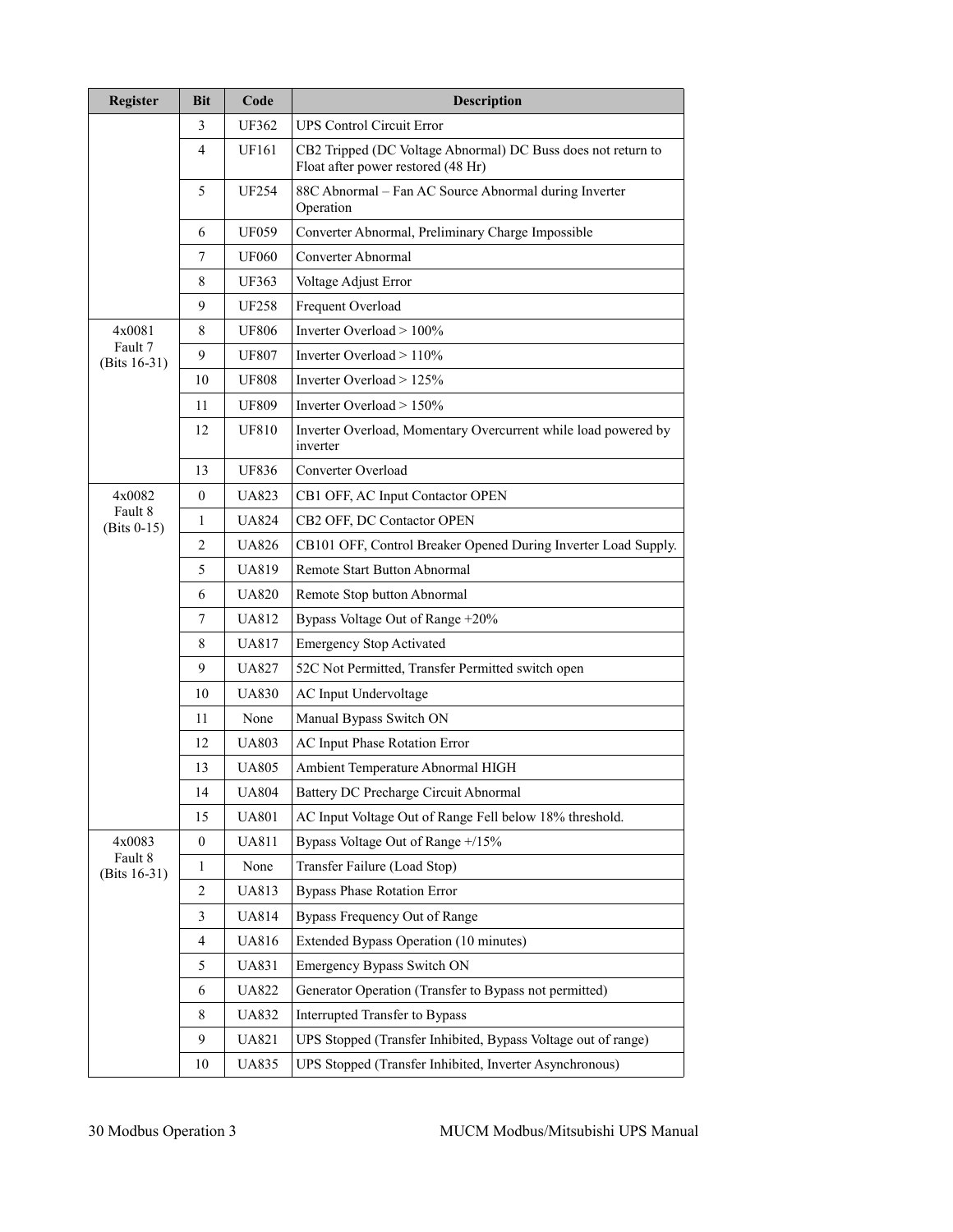| <b>Register</b> | <b>Bit</b> | Code | <b>Description</b>       |  |
|-----------------|------------|------|--------------------------|--|
|                 |            |      | UA804   Battery Abnormal |  |

*Table 3.18: 2033A, 9700 Register List (Status)*

| <b>Register</b>             | <b>Bit</b>     | <b>Description</b>                                                      |  |  |  |
|-----------------------------|----------------|-------------------------------------------------------------------------|--|--|--|
| 4x0084                      | $\mathbf{0}$   | Inverter is operating and powering the load                             |  |  |  |
| Status 1<br>$(Bits 0-15)$   | $\mathbf{1}$   | Ex. Alarm, Minor Fault                                                  |  |  |  |
|                             | 2              | <b>Inverter Running</b>                                                 |  |  |  |
|                             | 3              | Inverter S/S, Inverter is Started from Local or Remote                  |  |  |  |
|                             | 4              | Battery Operation 1, 3 minute alarm time delay after battery backup     |  |  |  |
|                             | 5              | Battery Low Voltage, near depletion due to prolonged AC Fail            |  |  |  |
|                             | 6              | Overload, UPS Output Capacity Exceeded                                  |  |  |  |
|                             | 7              | Overload, (Level Reached)                                               |  |  |  |
|                             | 8              | Enable to Remote Operation                                              |  |  |  |
|                             | 9              | Remote Operation                                                        |  |  |  |
|                             | 10             | Battery Depletion, Shutdown Imminent                                    |  |  |  |
|                             | 11             | Battery Abnormal, Over temperature or Low Liquid Level                  |  |  |  |
|                             | 12             | Converter Operation, 1=Running                                          |  |  |  |
|                             | 13             | Battery Operation 2, UPS in Battery Backup Mode                         |  |  |  |
|                             | 14             | CB1 1=Closed                                                            |  |  |  |
|                             | 15             | CB2 1=Closed                                                            |  |  |  |
| 4x0085                      | $\mathbf{0}$   | Converter is operating and supplying Inverter                           |  |  |  |
| Status 1<br>(Bits 16-31)    | 1              | Battery Operation 3, No alarm time delay after battery backup initiated |  |  |  |
|                             | 2              | 52C 1=Closed                                                            |  |  |  |
|                             | 3              | AC Input Abnormal, Voltage or Frequency out of range                    |  |  |  |
|                             | 4              | Equalize Charge, UPS in Equalize Mode                                   |  |  |  |
|                             | 5              | Output Overload, (Inverter Stop)                                        |  |  |  |
|                             | 6              | <b>Test Mode</b>                                                        |  |  |  |
|                             | 7              | Output Switch Abnormal, 52S or 52C Abnormal                             |  |  |  |
|                             | 8              | <b>Battery Charge</b>                                                   |  |  |  |
| 4x0086                      | $\mathbf{0}$   | CB1 Alarm                                                               |  |  |  |
| Status 2<br>$(Bits 0-15)$   | 1              | CB2 Alarm                                                               |  |  |  |
|                             | $\overline{c}$ | 52C Alarm                                                               |  |  |  |
| 4x0087                      | None           | Reserved                                                                |  |  |  |
| Status 2<br>(Bits $16-31$ ) |                |                                                                         |  |  |  |
| 4x0088                      | $\mathbf{0}$   | Synchronism, Inverter is synchronized to external source                |  |  |  |
| Status 3<br>$(Bits 0-15)$   | 1              | Asnychronism, Inverter is in the free running mode                      |  |  |  |
|                             | $\overline{2}$ | Voltage Equalize Answer, DC Voltage reached equalizing voltage level    |  |  |  |
|                             | 5              | 52S 1=Closed                                                            |  |  |  |
|                             | 6              | CB3 1=Closed                                                            |  |  |  |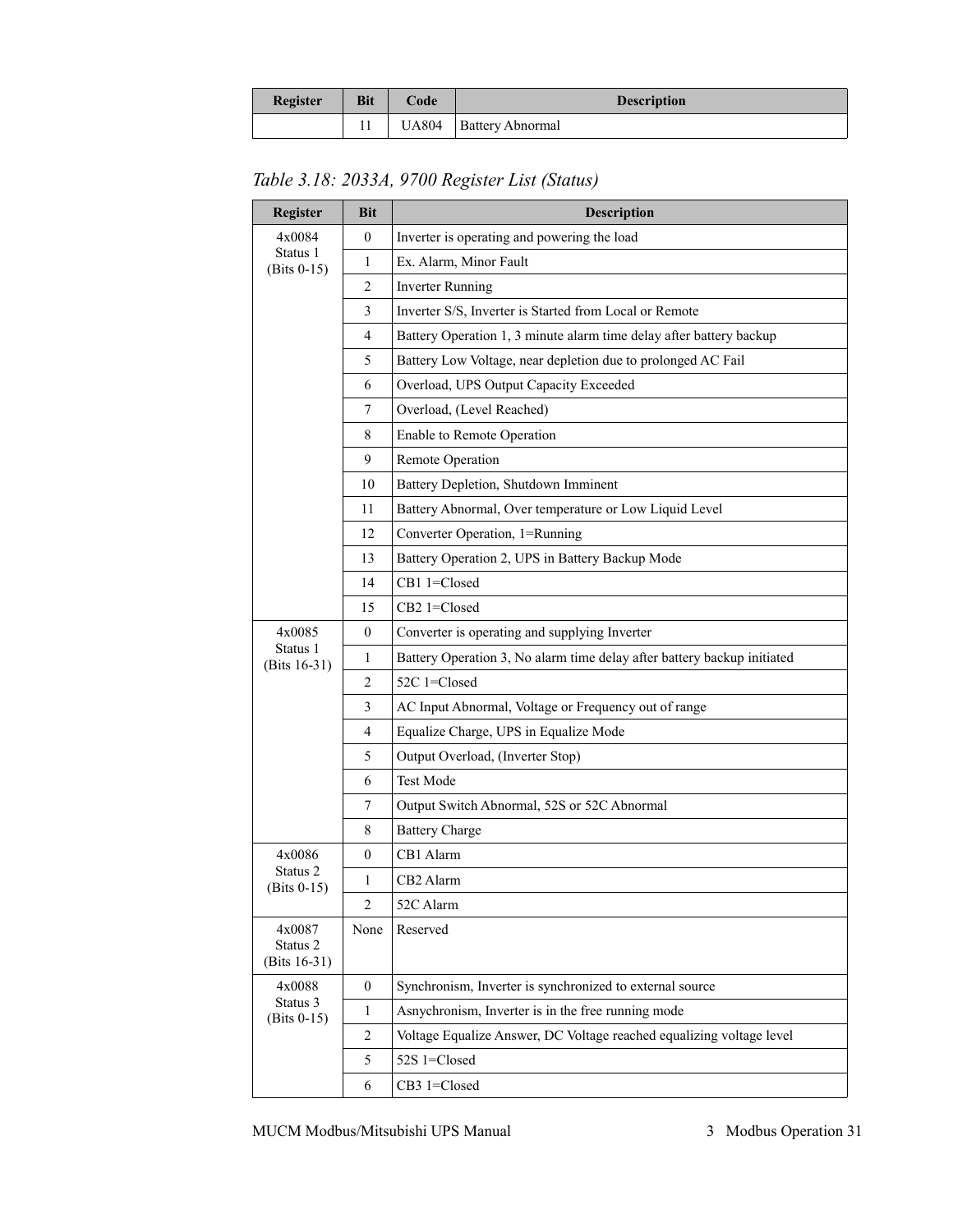| Register                                      | <b>Bit</b>                                          | <b>Description</b>                                       |  |  |
|-----------------------------------------------|-----------------------------------------------------|----------------------------------------------------------|--|--|
|                                               | 7                                                   | Bypass Operation, Load powered via static Bypass Line    |  |  |
|                                               | 8                                                   | Bypass Input Abnormal, Voltage or Frequency Out of Range |  |  |
|                                               | <b>Bypass Abnormal</b><br>10<br>Synchronism 2<br>12 |                                                          |  |  |
|                                               |                                                     |                                                          |  |  |
|                                               | 13                                                  | Load Supply, Load powered by UPS (Inverter or Bypass)    |  |  |
|                                               | 14                                                  | Generator Operation, 1=UPS on Generator                  |  |  |
| $4x0089$ Status                               | None                                                | Reserved                                                 |  |  |
| 3<br>(Bits $16-31$ )                          |                                                     |                                                          |  |  |
| 4x0090                                        | $\theta$                                            | Direction of Battery Current (1=Discharge, 0=Charging)   |  |  |
| <b>EX Status</b><br>$(Bits 0-15)$             | 1                                                   | <b>Battery Floating</b>                                  |  |  |
|                                               | 2                                                   | <b>Input Power Failure Detection</b>                     |  |  |
|                                               | 3                                                   | Input Power Failure                                      |  |  |
| 4x0091<br><b>EX Status</b><br>(Bits $16-31$ ) | None                                                | Reserved                                                 |  |  |

#### <span id="page-30-0"></span>**"Old" 2033A Register List**

Versions 12Jun09 and later of this program support a version of the 2033A that does not use the standard Mitsubishi protocol. The current information available suggests that the communication board will be something previous to Version E that use this older protocol. The data from the UPS is presented as Holding Registers (4x). Registers 1 through 27 are read only 16-bit unsigned integers that provide data on the UPS System, Battery, Input, Output, and Bypass circuits. Several data points have an implied decimal place to give a greater precision for the reading. For example, register 25 indicates the frequency of Input Bypass times 0.1. A value of 599 indicates a frequency of 59.9Hz.

| <b>Register</b> | <b>Measurement</b>          | <b>Notes</b>                     |
|-----------------|-----------------------------|----------------------------------|
| 4x0001          | <b>UPS</b> Device Type      | Integer Value<br>$7 = Old 2033A$ |
| $4 \times 0002$ | Inverter Output Voltage A-N | $x0.1$ VAC                       |
| 4x0003          | Inverter Output Voltage B-N | $x0.1$ VAC                       |
| 4x0004          | Inverter Output Voltage C-N | $x0.1$ VAC                       |
| 4x0005          | Inverter Output Voltage A-B | $x0.1$ VAC                       |
| 4x0006          | Inverter Output Voltage B-C | $x0.1$ VAC                       |
| 4x0007          | Inverter Output Voltage C-A | $x0.1$ VAC                       |

*Table 3.19: Old 2033A Register List (Inverter Voltages)*

*Table 3.20: Old 2033A Register List (Bypass Input Voltages)*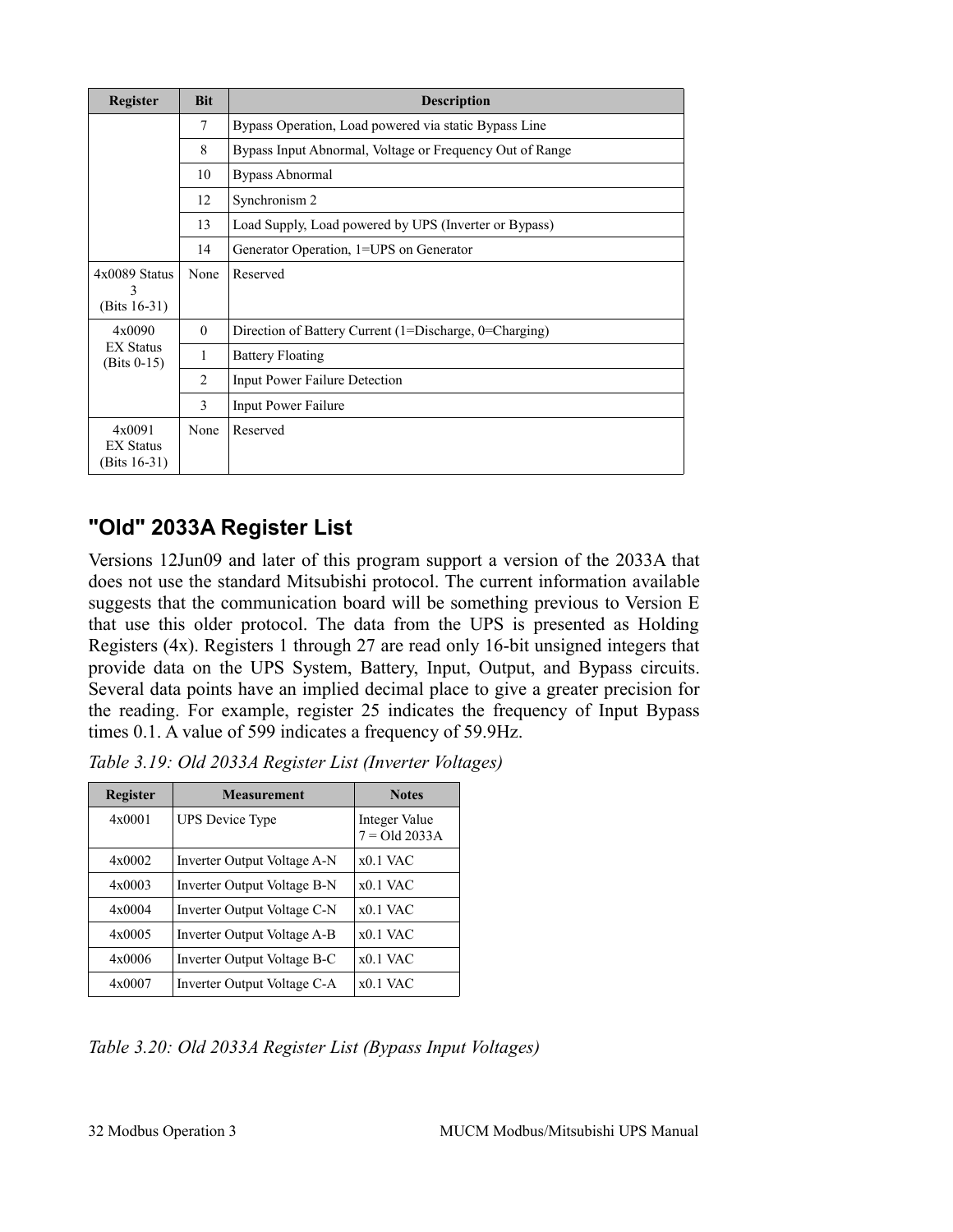| <b>Register</b> | <b>Measurement</b>             | <b>Notes</b> |
|-----------------|--------------------------------|--------------|
| 4x0008          | Bypass Input Voltage Phase A-N | $x0.1$ VAC   |
| 4x0009          | Bypass Input Voltage Phase B-N | $x0.1$ VAC   |
| 4x0010          | Bypass Input Voltage Phase C-N | $x0.1$ VAC   |
| 4x0011          | Bypass Input Voltage Phase A-B | $x0.1$ VAC   |
| 4x0012          | Bypass Input Voltage Phase B-C | $x0.1$ VAC   |
| 4x0013          | Bypass Input Voltage Phase C-A | $x0.1$ VAC   |

*Table 3.21: Old 2033A Register List (Output Currents)*

| <b>Register</b> | <b>Measurement</b>            | <b>Notes</b> |
|-----------------|-------------------------------|--------------|
| 4x0014          | Output Current Phase A        | x 1A         |
| 4x0015          | <b>Output Current Phase B</b> | x 1A         |
| 4x0016          | Output Current Phase C        | x 1A         |
| 4x0017          | Output Current N              | x 1A         |
| 4x0018          | Output Peak Current Phase A   | x 1A         |
| 4x0019          | Output Peak Current Phase B   | x 1A         |
| 4x0020          | Output Peak Current Phase C   | x 1A         |
| 4x0021          | Output Peak Current N         | x 1A         |

*Table 3.22: Old 2033A Register List (Battery)*

| <b>Register</b> | <b>Measurement</b>     | <b>Notes</b> |
|-----------------|------------------------|--------------|
| 4x0022          | <b>Battery Voltage</b> | $x0.1$ VDC   |
| 4x0023          | <b>Battery Current</b> | x0.1A        |

*Table 3.23: Old 2033A Register List (Other)*

| <b>Register</b> | <b>Measurement</b>               | <b>Notes</b>                                    |
|-----------------|----------------------------------|-------------------------------------------------|
| 4x0024          | Input Voltage                    | ?                                               |
| 4x0025          | <b>Bypass Input Frequency</b>    | $x0.1$ Hz                                       |
| 4x0026          | <b>Inverter Output Frequency</b> | $x0.1$ Hz                                       |
| 4x0027          | <b>Battery Flag</b>              | $1 =$ discharge current<br>$2$ = charge current |
| 4x0028          | Input Port Latch Data 0          |                                                 |
| 4x0029          | Input Port Latch Data 1          |                                                 |
| 4x0030          | Input Port Latch Data 2          |                                                 |
| 4x0031          | Input Port Latch Data 3          |                                                 |
| 4x0032          | Input Port Latch Data 4          |                                                 |
| 4x0033          | Input Port Latch Data 5          |                                                 |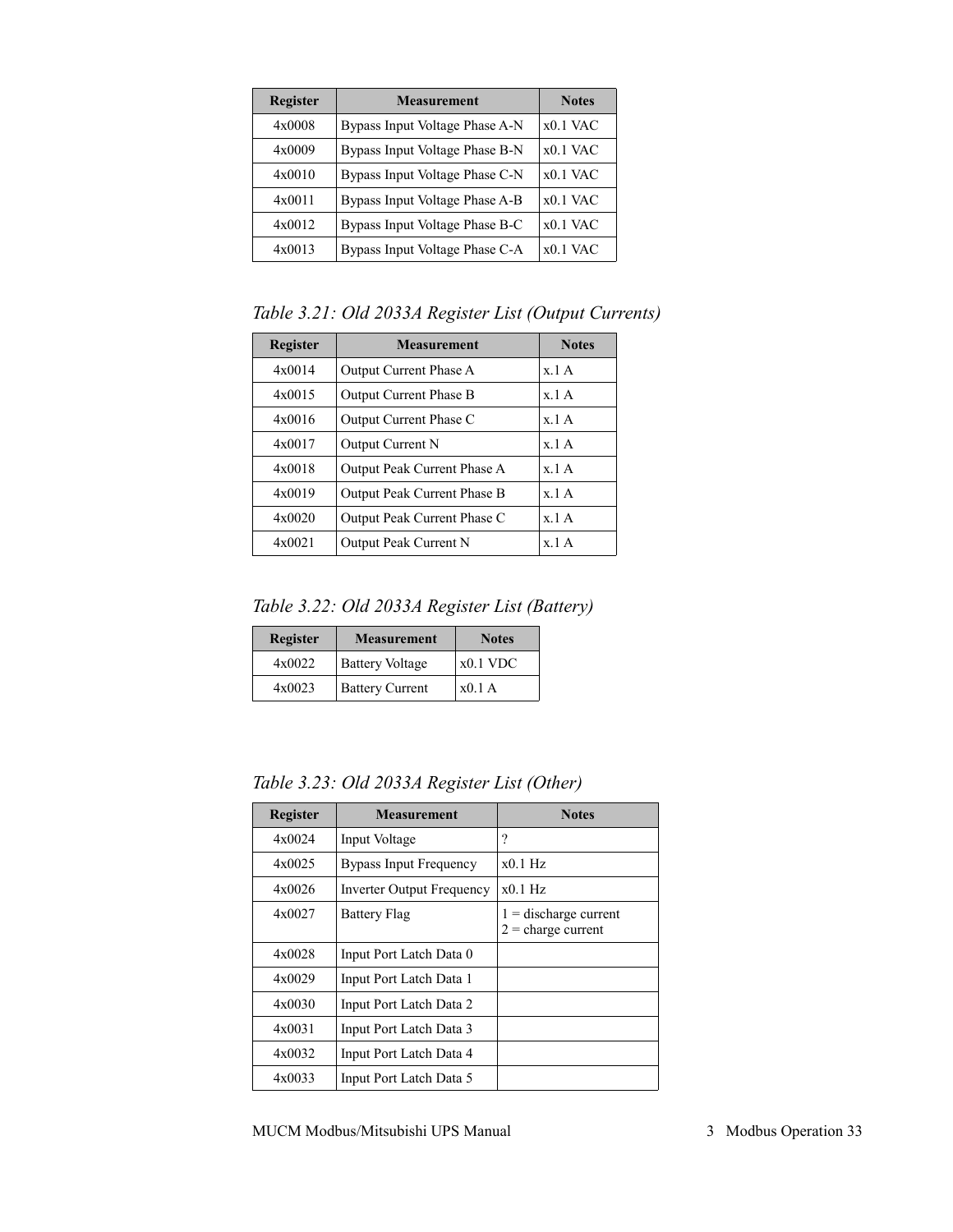| <b>Register</b> | <b>Measurement</b>              | <b>Notes</b> |
|-----------------|---------------------------------|--------------|
| 4x0034          | Input Port Latch Data 6         |              |
| 4x0035          | Input Port Latch Data 7         |              |
| 4x0036          | Input Port Latch Data 8         |              |
| 4x0037          | Input Port Latch Data 9         |              |
| 4x0038          | Fault Flag                      |              |
| 4x0039          | <b>External Output Status 1</b> |              |
| 4x0040          | <b>External Output Status 2</b> |              |
| 4x0041          | <b>External Output Status 3</b> |              |

*Table 3.24: Old 2033A Register List (Active Fault Codes)*

| <b>Register</b> | <b>Measurement</b>               | <b>Notes</b>                                    |
|-----------------|----------------------------------|-------------------------------------------------|
| 4x0024          | Input Voltage                    | $\gamma$                                        |
| 4x0025          | <b>Bypass Input Frequency</b>    | $x0.1$ Hz                                       |
| 4x0026          | <b>Inverter Output Frequency</b> | $x0.1$ Hz                                       |
| 4x0027          | <b>Battery Flag</b>              | $1 =$ discharge current<br>$2$ = charge current |
| 4x0028          | Input Port Latch Data 0          |                                                 |
| 4x0029          | Input Port Latch Data 1          |                                                 |
| 4x0030          | Input Port Latch Data 2          |                                                 |
| 4x0031          | Input Port Latch Data 3          |                                                 |
| 4x0032          | Input Port Latch Data 4          |                                                 |
| 4x0033          | Input Port Latch Data 5          |                                                 |
| 4x0034          | Input Port Latch Data 6          |                                                 |
| 4x0035          | Input Port Latch Data 7          |                                                 |
| 4x0036          | Input Port Latch Data 8          |                                                 |
| 4x0037          | Input Port Latch Data 9          |                                                 |
| 4x0038          | Fault Flag                       |                                                 |
| 4x0039          | <b>External Output Status 1</b>  |                                                 |
| 4x0040          | <b>External Output Status 2</b>  |                                                 |
| 4x0041          | <b>External Output Status 3</b>  |                                                 |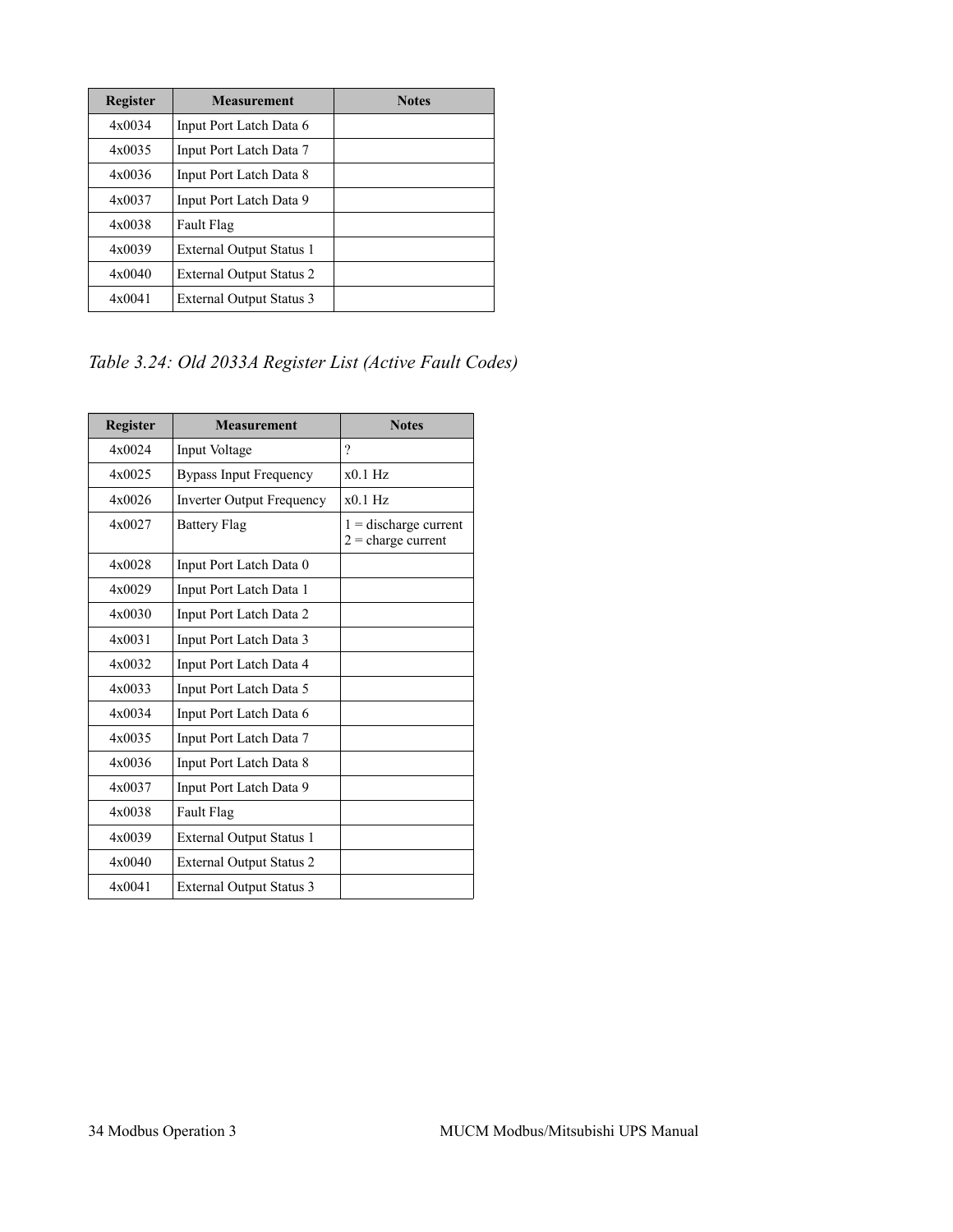## <span id="page-33-0"></span>**4 LonWorks**

The Niobrara MLWF-001 LonWorks adapter may be used with the MUCM Mitsubishi application to present the UPS data onto LonWorks. The MLWF supports the 78-kbaud free-topology LonWorks network. The LonWorks interface is limited to 63 network variables so three different Neuron® 'C' programs are provided to support the three different UPS register maps: 2033A, 2033C, and 2033D. The Neuron program loaded into the MLWF must match the UPS selected in the MUCM setup.

The MLWF may be ordered with the application preloaded for the specific UPS. Order Part Numbwer:

- MLWF-013 for 2033A and 9700 UPS
- MLWF-014 for 2033C UPS
- MLWF-015 for 2033D, 7011, and 9800AD UPS

The MUCM may also be ordered with the MLWF attached and both preloaded with the correct applications. Order Part Number:

- MCP-104-013 is the MCP-104 kit with MUCM preloaded with Mitsubishi application and MLWF-013 installed
- MCP-104-014 is the MCP-104 kit with MUCM preloaded with Mitsubishi application and MLWF-014 installed
- MCP-104-015 is the MCP-104 kit with MUCM preloaded with Mitsubishi application and MLWF-015 installed

See [Appendix A f](#page-75-0)or other ordering options.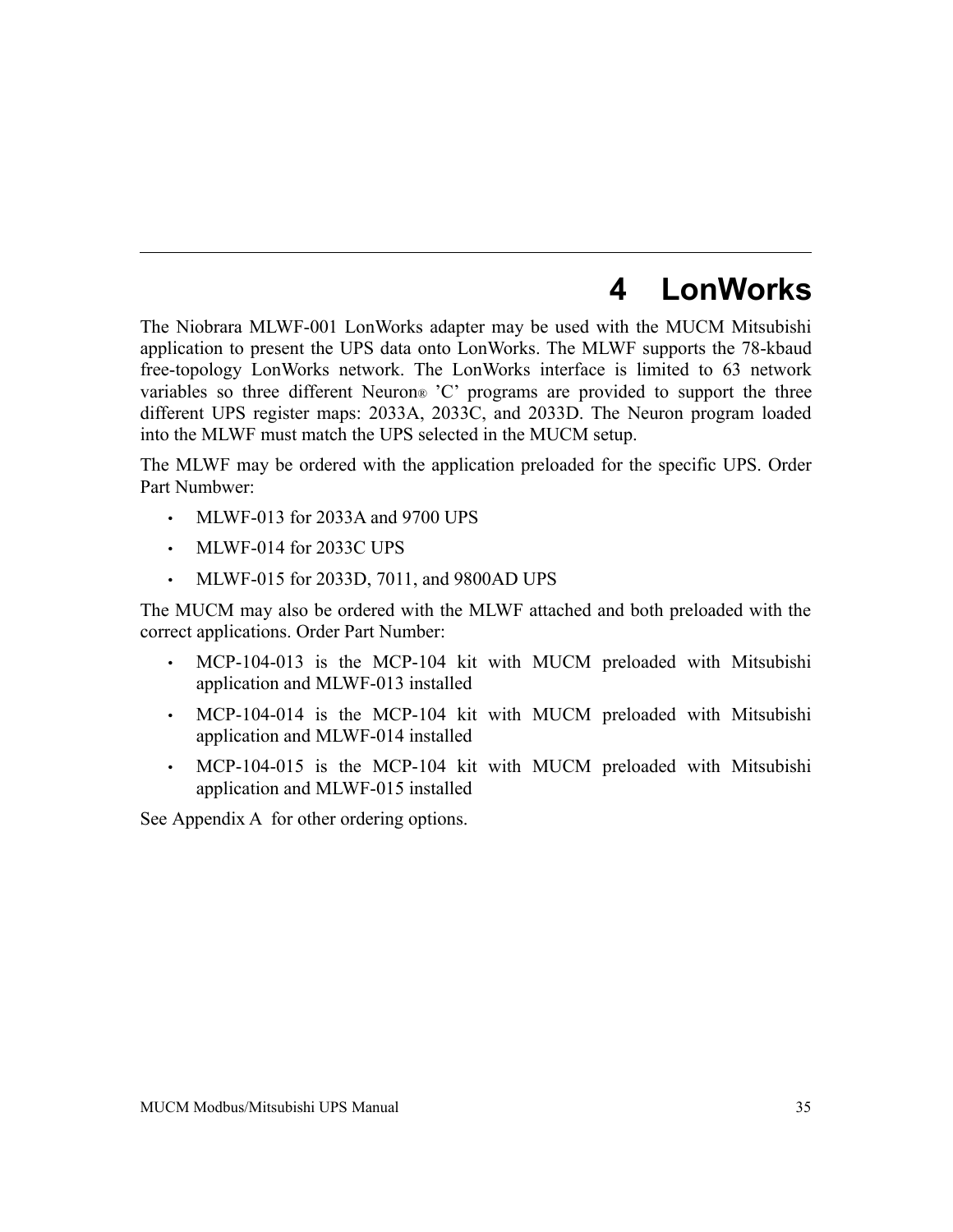

If the MUCM reports a different UPS type than the MLWF is programmed for then the MLWF will flash its green Active light. If the UPS matches then the Active light is on solid. If the MLWF is not installed on an MUCM then both the green Active and yellow Network lights flash continuously.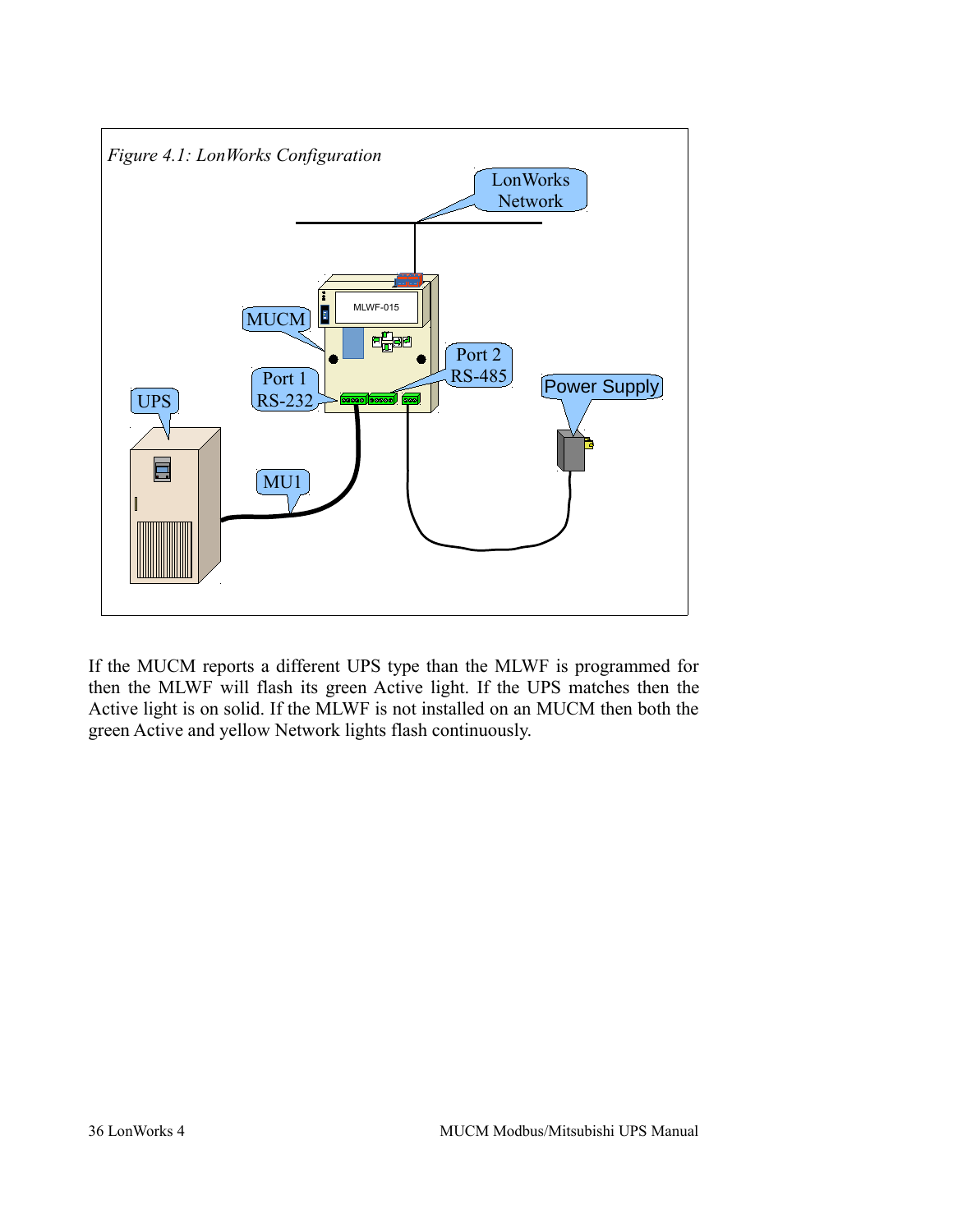#### **2033A Neuron Program**

[Table 4.1](#page-35-0) shows the LonWorks files to be used when interfacing the Mitsubishi 2033A and 9700 UPSs.

<span id="page-35-0"></span>*Table 4.1: 2033A (and 9700)Files*

| <b>File</b> | <b>Description</b>                                                  |  |  |
|-------------|---------------------------------------------------------------------|--|--|
| 2033A.APB   | Application Image (used by LonMaker)                                |  |  |
| 2033A.NC    | Neuron C source file                                                |  |  |
| 2033A.NXE   | Executable interface file (used by other LonWorks management tools) |  |  |
| 2033A.XIF   | External Interface File (used by LonMaker)                          |  |  |

*Table 4.2: 2033A, 9700 LonWorks Network Variable List (Battery)*

| <b>Network</b><br><b>Variable</b> | <b>Network</b><br><b>Variable Type</b> | <b>Modbus</b><br><b>Register</b> | <b>Measurement</b>     | <b>Notes</b>   |
|-----------------------------------|----------------------------------------|----------------------------------|------------------------|----------------|
| NvoPercBattLeft                   | SNVT switch                            | 4x0007                           | % Battery Charge Left  | $x0.5\%$       |
| NvoBattVoltage                    | SNVT volt                              | 4x0008                           | <b>Battery Voltage</b> | $x0.1$ VDC     |
| NvoBattCurrent                    | SNVT amp                               | 4x0009                           | <b>Battery Current</b> | $x0.1$ A       |
| NvoDischargeHr                    | SNVT time hour                         | 4x0011                           | Discharge Time         | Hours          |
| NvoDischargeMin                   | SNVT time min                          | 4x0012                           | Discharge Time         | <b>Minutes</b> |
| NvoDischargeSec                   | SNVT time sec                          | 4x0013                           | Discharge Time         | $x0.1$ Seconds |

*Table 4.3: 2033A, 9700 LonWorks Network Variable List (Input)*

| <b>Network</b><br><b>Variable</b> | <b>Network</b><br><b>Variable Type</b> | <b>Modbus</b><br>Register | <b>Measurement</b>      | <b>Notes</b> |
|-----------------------------------|----------------------------------------|---------------------------|-------------------------|--------------|
| NvoInpLineBads                    | unsigned long                          | 4x0014                    | Input Line Bads         | Count        |
| NvoInpFreq                        | SNVT freq hz                           | 4x0015                    | <b>Input Frequency</b>  | $x0.1$ Hz    |
| NvoInpVoltageAB                   | SNVT volt                              | 4x0019                    | Input Voltage Phase A-B | $x0.1$ VAC   |
| NvoInpVoltageBC                   | SNVT volt                              | 4x0020                    | Input Voltage Phase B-C | $x0.1$ VAC   |
| NvoInpVoltageCA                   | SNVT volt                              | 4x0021                    | Input Voltage Phase C-A | $x0.1$ VAC   |
| NvoInpVoltageAN                   | SNVT volt                              | 4x0022                    | Input Voltage Phase A-N | $x0.1$ VAC   |
| NvoInpVoltageBN                   | SNVT volt                              | 4x0023                    | Input Voltage Phase B-N | $x0.1$ VAC   |
| NvoInpVoltageCN                   | SNVT volt                              | 4x0024                    | Input Voltage Phase C-N | $x0.1$ VAC   |
| NvoInpCurrentA                    | SNVT_amp                               | 4x0025                    | Input Current Phase A   | x0.1A        |
| NvoInpCurrentB                    | SNVT_amp                               | 4x0026                    | Input Current Phase B   | x0.1A        |
| NvoInpCurrentC                    | SNVT amp                               | 4x0027                    | Input Current Phase C   | x0.1A0       |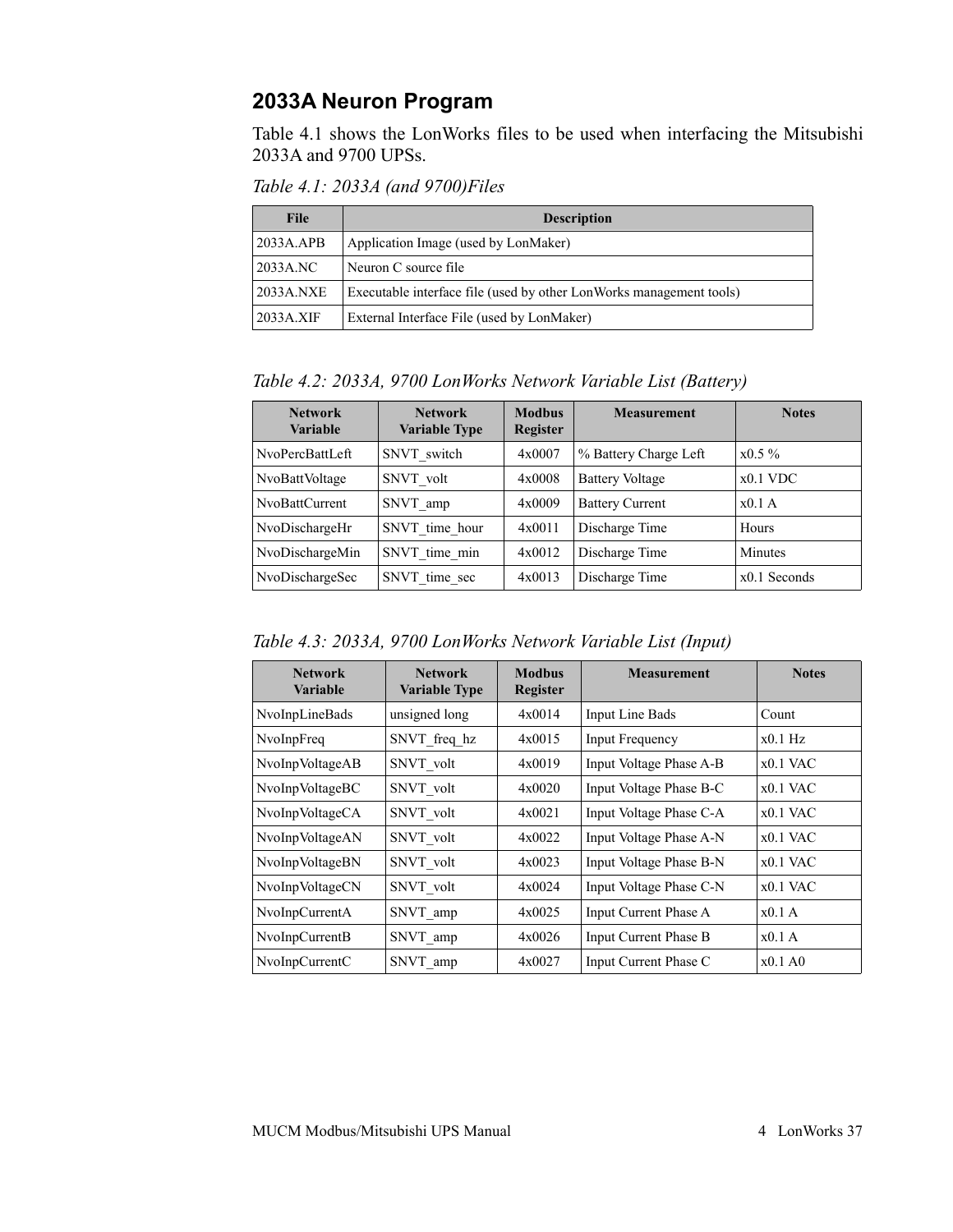| <b>Network</b><br><b>Variable</b> | <b>Network</b><br><b>Variable Type</b> | <b>Modbus</b><br><b>Register</b> | <b>Measurement</b>          | <b>Notes</b> |
|-----------------------------------|----------------------------------------|----------------------------------|-----------------------------|--------------|
| NvoOutpVoltageAB                  | SNVT volt                              | 4x0033                           | Output Voltage Phase A-B    | $x0.1$ VAC   |
| NvoOutpVoltageBC                  | SNVT volt                              | 4x0034                           | Output Voltage Phase B-C    | $x0.1$ VAC   |
| NvoOutpVoltageCA                  | SNVT volt                              | 4x0035                           | Output Voltage Phase C-A    | $x0.1$ VAC   |
| NvoOutpVoltageAN                  | SNVT_volt                              | 4x0036                           | Output Voltage Phase A-N    | $x0.1$ VAC   |
| NvoOutpVoltageBN                  | SNVT volt                              | 4x0037                           | Output Voltage Phase B-N    | $x0.1$ VAC   |
| NvoOutpVoltageCN                  | SNVT volt                              | 4x0038                           | Output Voltage Phase C-N    | $x0.1$ VAC   |
| NvoOutpCurrentA                   | SNVT_amp                               | 4x0039                           | Output Current Phase A      | x0.1A        |
| NvoOutpCurrentB                   | SNVT_amp                               | 4x0040                           | Output Current Phase B      | x0.1A        |
| NvoOutpCurrentC                   | SNVT_amp                               | 4x0041                           | Output Current Phase C      | x0.1A        |
| NvoOutpPkCurrenAt                 | SNVT amp                               | 4x0042                           | Output Peak Current Phase A | x0.1A        |
| NvoOutpPkCurrentB                 | SNVT_amp                               | 4x0043                           | Output Peak Current Phase B | x0.1A        |
| NvoOutpPkCurrentC                 | SNVT amp                               | 4x0044                           | Output Peak Current Phase C | x0.1A        |
| NvoOutpFreq                       | SNVT_freq_hz                           | 4x0051                           | <b>Output Frequency</b>     | $x0.1$ Hz    |
| NvoOutpPower                      | SNVT_power                             | 4x0052                           | <b>Output Power</b>         | 0.1 W        |
| NvoOutpPowerFact                  | unsigned long                          | 4x0053                           | Output Power Factor         | x0.01%       |
| NvoOutpCurrentN                   | SNVT amp                               | 4x0092                           | Output Current Phase N      | x0.1A        |

*Table 4.4: 2033A, 9700 LonWorks Network Variable List (Output)*

*Table 4.5: 2033A, 9700 LonWorks Network Variable List (Bypass)*

| <b>Network</b><br><b>Variable</b> | <b>Network</b><br><b>Variable Type</b> | <b>Modbus</b><br><b>Register</b> | <b>Measurement</b>       | <b>Notes</b> |
|-----------------------------------|----------------------------------------|----------------------------------|--------------------------|--------------|
| NvoBypVoltageAB                   | SNVT volt                              | 4x0054                           | Bypass Voltage Phase A-B | $x0.1$ VAC   |
| NvoBypVoltageBC                   | SNVT volt                              | 4x0055                           | Bypass Voltage Phase B-C | $x0.1$ VAC   |
| NvoBypVoltageCA                   | SNVT volt                              | 4x0056                           | Bypass Voltage Phase C-A | $x0.1$ VAC   |
| NvoBypVoltageAN                   | SNVT volt                              | 4x0057                           | Bypass Voltage Phase A-N | $x0.1$ VAC   |
| NvoBypVoltageBN                   | SNVT volt                              | 4x0058                           | Bypass Voltage Phase B-N | $x0.1$ VAC   |
| NvoBypVoltageCN                   | SNVT volt                              | 4x0059                           | Bypass Voltage Phase C-n | $x0.1$ VAC   |
| NvoBypFreq                        | SNVT freq hz                           | 4x0066                           | <b>Bypass Frequency</b>  | $x0.1$ Hz    |

*Table 4.6: 2033A, 9700 LonWorks Network Variable List (Alarms)*

| <b>Network</b><br><i><b>Variable</b></i> | <b>Network</b><br><b>Variable</b><br><b>Type</b> | <b>Modbus</b><br><b>Register</b> | <b>Bit</b> | Code         | <b>Description</b>                      |
|------------------------------------------|--------------------------------------------------|----------------------------------|------------|--------------|-----------------------------------------|
| NvoFault[0]                              | Unsigned                                         | 4x0068                           |            | <b>UF007</b> | Converter Input Current Sensor Abnormal |
|                                          | long                                             | Fault 1<br>(Bits 0-15)           | 2          | UF105        | DC Voltage Sensor Circuit Abnormal      |
|                                          |                                                  |                                  | 5          | UF102        | DC Undervoltage                         |
|                                          |                                                  |                                  | 6          | UF103        | DC Overvoltage                          |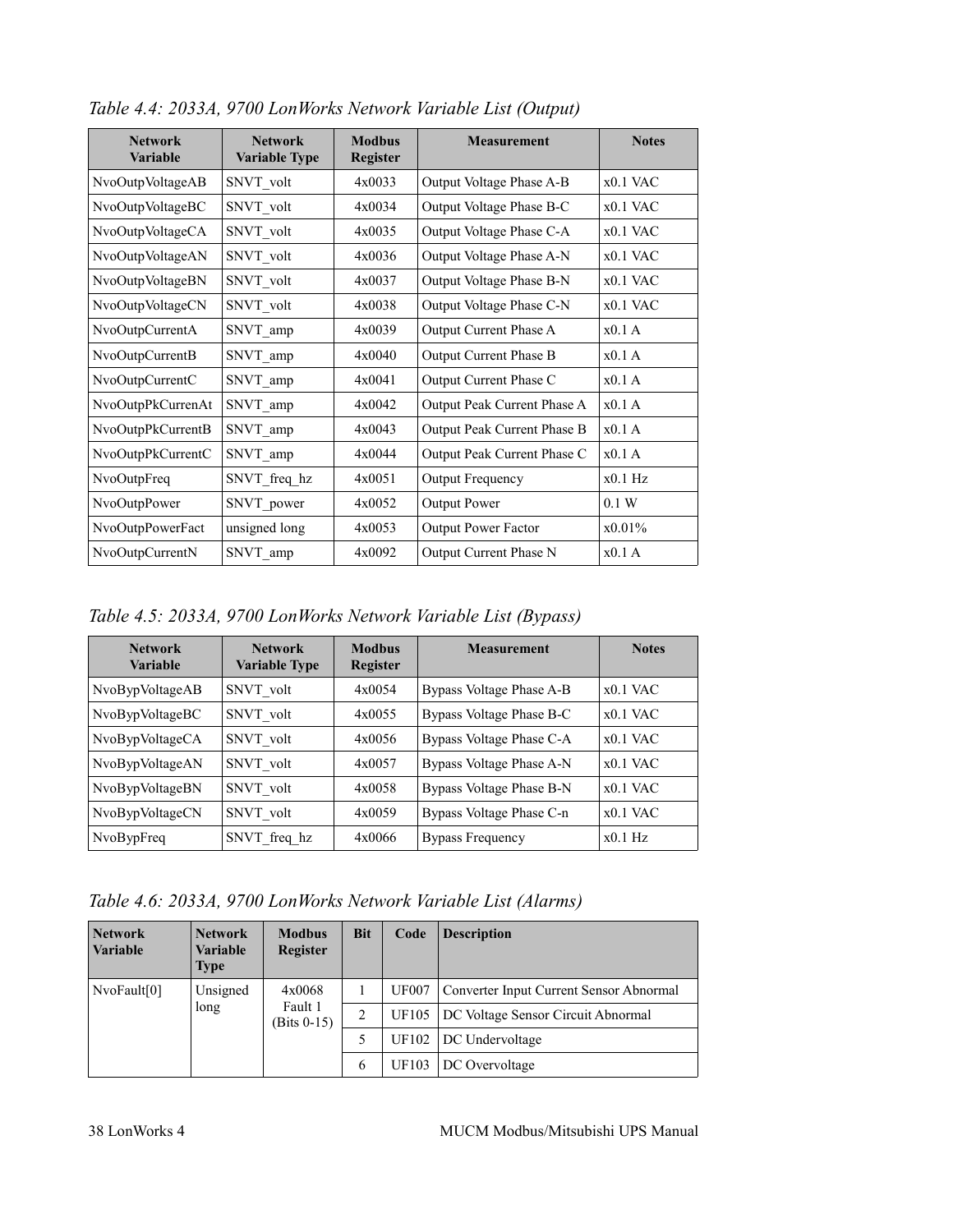| <b>Network</b><br>Variable | <b>Network</b><br><b>Variable</b><br><b>Type</b> | <b>Modbus</b><br>Register          | <b>Bit</b>     | Code         | <b>Description</b>                                                     |
|----------------------------|--------------------------------------------------|------------------------------------|----------------|--------------|------------------------------------------------------------------------|
|                            |                                                  |                                    | 11             | UF216        | Inverter Output Current Sensor Abnormal                                |
|                            |                                                  |                                    | 12             | <b>UF201</b> | Inverter Output Overvoltage +15%                                       |
|                            |                                                  |                                    | 13             | <b>UF202</b> | Inverter Output Undervoltage -15%                                      |
| NvoFault[1]                | unsigned                                         | 4x0069                             | $\mathbf{0}$   | <b>UF306</b> | <b>UPS Control Power Circuit Error</b>                                 |
|                            | long                                             | Fault 1<br>(Bits 16-31)            | 3              | <b>UF301</b> | UPS Control Microprocessor Circuit Error                               |
|                            |                                                  |                                    | 5              | <b>UF305</b> | <b>UPS Control Circuit Error</b>                                       |
|                            |                                                  |                                    | 10             | <b>UF203</b> | Inverter Output Overcurrent                                            |
|                            |                                                  |                                    | 12             | <b>UF302</b> | UPS Control Microprocessor Circuit Error                               |
|                            |                                                  |                                    | 13             | <b>UF303</b> | UPS Control Microprocessor Circuit Error                               |
|                            |                                                  |                                    | 15             | <b>UF304</b> | UPS Control Microprocessor Circuit Error                               |
| NvoFault[2]                | unsigned<br>long                                 | 4x0070<br>Fault 2<br>$(Bits 0-15)$ | $\overline{2}$ | <b>UF216</b> | Sensor Abnormal                                                        |
| NvoFault[3]                | unsigned<br>long                                 | 4x0071<br>Fault 2<br>(Bits 16-31)  | None           | None         | Reserved, No alarms                                                    |
| NvoFault[4]                | unsigned                                         | 4x0072                             | $\mathbf{0}$   | <b>UF003</b> | Converter Abnormal                                                     |
|                            | long                                             | Fault 3<br>$(Bits 0-15)$           | 1              | UF212        | Fan Power Source Abnormal                                              |
|                            |                                                  |                                    | $\overline{2}$ | <b>UF107</b> | CB2 Abnormal                                                           |
|                            |                                                  |                                    | 3              | UF214        | Cooling Fan Thermal Relay Abnormal                                     |
|                            |                                                  |                                    | 5              | UF213        | Inverter or Converter Overtemperature                                  |
|                            |                                                  |                                    | 9              | <b>UF307</b> | <b>UPS Control Circuit Error</b>                                       |
|                            |                                                  |                                    | 11             | <b>UF209</b> | 52C Abnormal (Not Closed)                                              |
|                            |                                                  |                                    | 12             | <b>UF210</b> | 52C Abnormal (Not Open)                                                |
|                            |                                                  |                                    | 13             | <b>UF106</b> | DC Capacitor Abnormal                                                  |
|                            |                                                  |                                    | 15             | <b>UF255</b> | 52C Abnormal                                                           |
| NvoFault[5]                | unsigned<br>long                                 | 4x0073<br>Fault 3                  | 3              | <b>UF309</b> | Inverter Output Voltage Sensed before 52C<br>Closed                    |
|                            |                                                  | (Bits 16-31)                       | 4              | <b>UF401</b> | 52S Abnormal (Not Closed or Closed<br>without command)                 |
|                            |                                                  |                                    | 5              | <b>UF402</b> | 52S Abnormal (Not Opened or Open<br>without command)                   |
|                            |                                                  |                                    | 6              | UF215        | Frequent Overload                                                      |
| NvoFault[6]                | unsigned<br>long                                 | 4x0074<br>Fault 4                  | $\overline{0}$ | <b>UF053</b> | Input Contactor CB1 not Open under correct<br>sequence                 |
|                            |                                                  | $(Bits 0-15)$                      | 1              | <b>UF052</b> | Input Circuit Breaker CB1 Tripped                                      |
|                            |                                                  |                                    | 2              | <b>UF257</b> | 52C Abnormal, did NOT Open after manual<br>transfer to bypass.         |
|                            |                                                  |                                    | 3              | <b>UF451</b> | 52S Abnormal NOT closed, or closed with<br>no manual transfer command. |
|                            |                                                  |                                    | 4              | <b>UF153</b> | CB2 DC Circuit Breaker Tripped                                         |
|                            |                                                  |                                    | 5              | UF154        | CB2 Abnormal                                                           |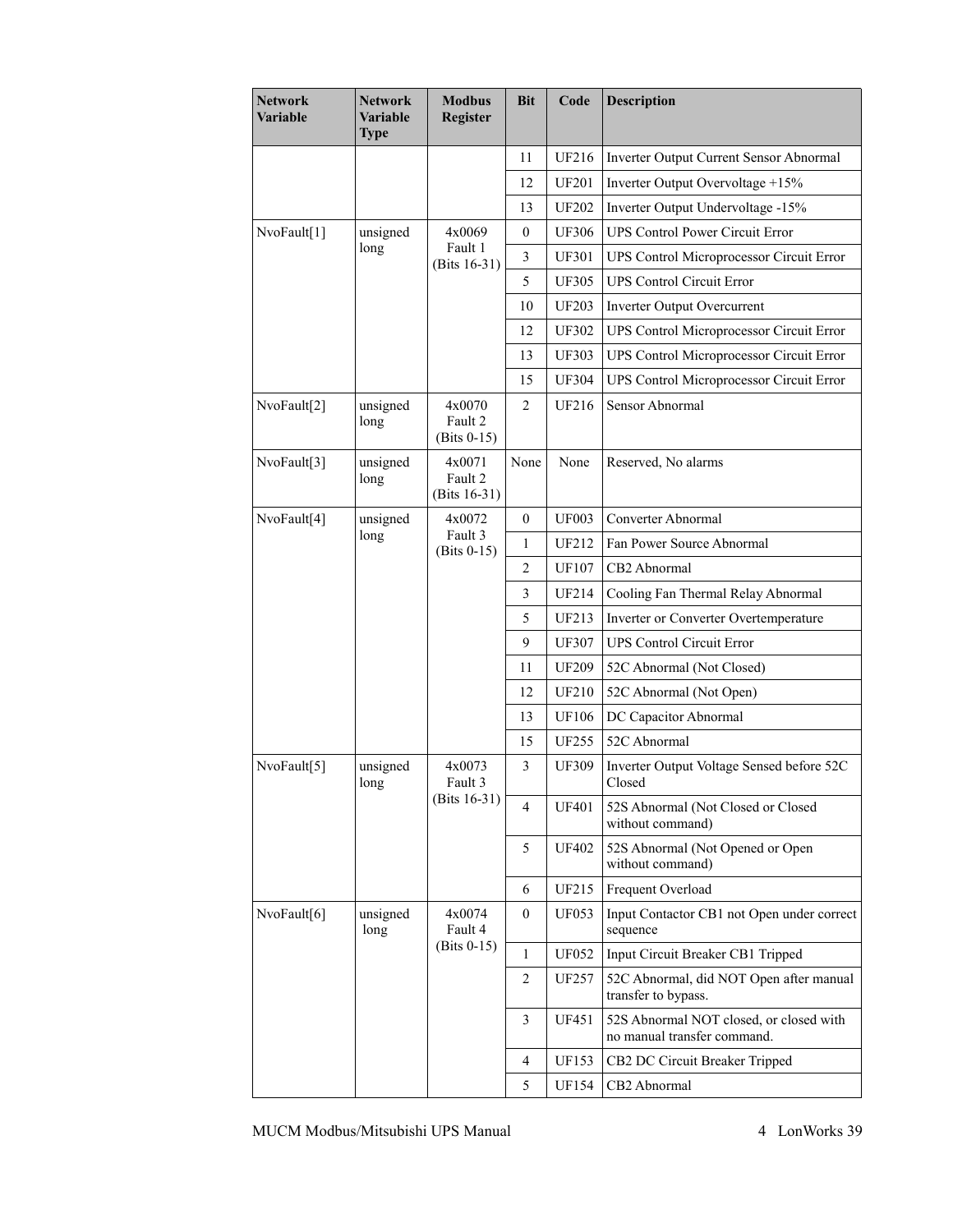| <b>Network</b><br><b>Variable</b> | <b>Network</b><br><b>Variable</b><br><b>Type</b> | <b>Modbus</b><br><b>Register</b>     | <b>Bit</b>       | Code         | <b>Description</b>                                                                                   |
|-----------------------------------|--------------------------------------------------|--------------------------------------|------------------|--------------|------------------------------------------------------------------------------------------------------|
|                                   |                                                  |                                      | 9                | <b>UF158</b> | Battery Liquid Level Low                                                                             |
|                                   |                                                  |                                      | 10               | <b>UF157</b> | <b>Battery Overtemperature</b>                                                                       |
|                                   |                                                  |                                      | 11               | UF156        | CB2 Tripped (after prolonged battery<br>overtemperature 2Hr)                                         |
|                                   |                                                  |                                      | 13               | <b>UF256</b> | Output Voltage Abnormal outside +/5%                                                                 |
|                                   |                                                  |                                      | 15               | <b>UF352</b> | Control Power Supply Abnormal                                                                        |
| NvoFault[7]                       | unsigned                                         | 4x0075                               | $\mathbf{0}$     | <b>UF159</b> | DC Ground Fault                                                                                      |
|                                   | long                                             | Fault 4<br>(Bits $16-31$ )           | $\overline{2}$   | <b>UF160</b> | DC Circuit Sensor Abnormal                                                                           |
|                                   |                                                  |                                      | 3                | <b>UF351</b> | DC Control Fuse Blown                                                                                |
|                                   |                                                  |                                      | 4                | <b>UF151</b> | DC Voltage Abnormal, DC Buss does not<br>return to Float after power restored (24Hr)                 |
|                                   |                                                  |                                      | 5                | <b>UF152</b> | DC Voltage Abnormal, DC Buss does not<br>return to Equalize after power restored<br>(24Hr)           |
|                                   |                                                  |                                      | 9                | <b>UF162</b> | DC Circuit Abnormal                                                                                  |
|                                   |                                                  |                                      | 11               | <b>UF356</b> | <b>UPS Control Circuit Error</b>                                                                     |
|                                   |                                                  |                                      | 12               | <b>UF357</b> | "Inverter Start" Switch Abnormal                                                                     |
|                                   |                                                  |                                      | 13               | <b>UF358</b> | "Inverter Stop" Switch Abnormal                                                                      |
|                                   |                                                  |                                      | 14               | <b>UF359</b> | "Inverter Operation" Switch Abnormal                                                                 |
|                                   |                                                  |                                      | 15               | <b>UF360</b> | "Bypass Operation" Switch Abnormal                                                                   |
| NvoFault[8]                       | unsigned<br>long                                 | 4x0076<br>Fault 5                    | $\theta$         | <b>UF255</b> | 52C Abnormal, Opened during Inverter<br>Load Supply                                                  |
|                                   |                                                  | $(Bits 0-15)$                        | $\overline{2}$   | <b>UF355</b> | <b>UPS Control Circuit Error</b>                                                                     |
| NvoFault[9]                       | unsigned<br>long                                 | 4x0077<br>Fault 5<br>(Bits $16-31$ ) | None             | None         | Reserved, No alarms                                                                                  |
| NvoFault[10]                      | unsigned<br>long                                 | 4x0078<br>Fault 6<br>$(Bits 0-15)$   | $\mathbf{1}$     | <b>UA802</b> | AC Input Frequency Out of Range                                                                      |
| NvoFault[11]                      | unsigned<br>long                                 | 4x0079<br>Fault 6<br>(Bits $16-31$ ) | None             | None         | Reserved, No alarms                                                                                  |
| NvoFault[12]                      | unsigned                                         | 4x0080                               | $\boldsymbol{0}$ | <b>UF056</b> | Converter Input Current Overload                                                                     |
|                                   | long                                             | Fault 7<br>$(Bits 0-15)$             | $\mathbf{1}$     | <b>UF058</b> | Cooling Fan Abnormal (Converter Circuit)                                                             |
|                                   |                                                  |                                      | 2                | <b>UF057</b> | Converter Overtemperature                                                                            |
|                                   |                                                  |                                      | 3                | <b>UF362</b> | <b>UPS Control Circuit Error</b>                                                                     |
|                                   |                                                  |                                      | $\overline{4}$   | <b>UF161</b> | CB2 Tripped (DC Voltage Abnormal) DC<br>Buss does not return to Float after power<br>restored (48Hr) |
|                                   |                                                  |                                      | 5                | <b>UF254</b> | 88C Abnormal Fan AC Source Abnormal<br>during Inverter Operation                                     |
|                                   |                                                  |                                      | 6                | <b>UF059</b> | Converter Abnormal, Preliminary Charge<br>Impossible                                                 |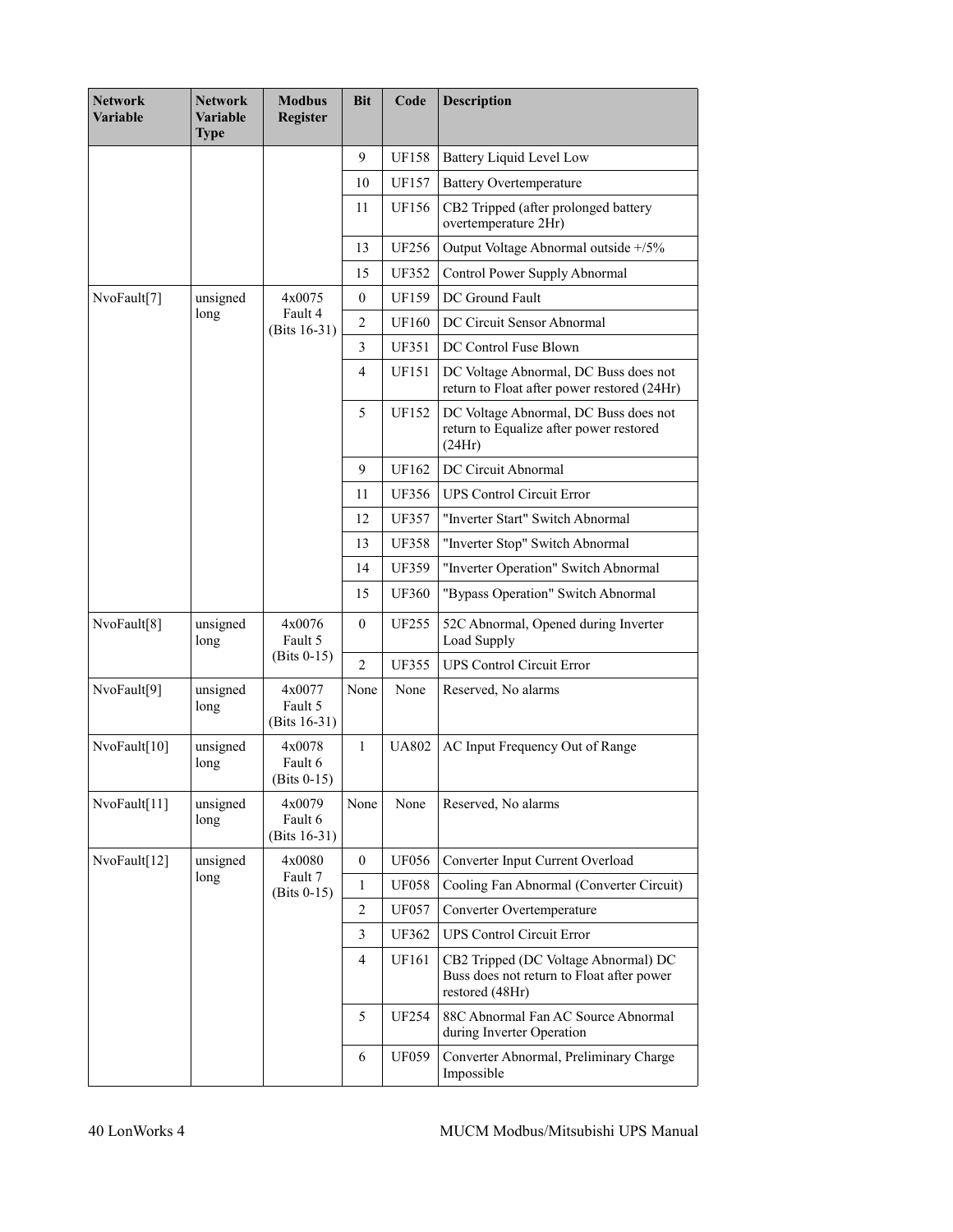| Network<br>Variable | Network<br>Variable<br><b>Type</b> | <b>Modbus</b><br>Register  | <b>Bit</b>       | Code         | <b>Description</b>                                                         |
|---------------------|------------------------------------|----------------------------|------------------|--------------|----------------------------------------------------------------------------|
|                     |                                    |                            | $\overline{7}$   | <b>UF060</b> | Converter Abnormal                                                         |
|                     |                                    |                            | 8                | <b>UF363</b> | Voltage Adjust Error                                                       |
|                     |                                    |                            | 9                | <b>UF258</b> | Frequent Overload                                                          |
| NvoFault[13]        | unsigned                           | 4x0081                     | 8                | <b>UF806</b> | Inverter Overload > 100%                                                   |
| long                |                                    | Fault 7<br>(Bits $16-31$ ) | 9                | <b>UF807</b> | Inverter Overload > 110%                                                   |
|                     |                                    |                            | 10               | <b>UF808</b> | Inverter Overload $> 125\%$                                                |
|                     |                                    |                            | 11               | <b>UF809</b> | Inverter Overload $> 150\%$                                                |
|                     |                                    |                            | 12               | <b>UF810</b> | Inverter Overload, Momentary Overcurrent<br>while load powered by inverter |
|                     |                                    |                            | 13               | <b>UF836</b> | Converter Overload                                                         |
| NvoFault[14]        | unsigned                           | 4x0082                     | $\mathbf{0}$     | <b>UA823</b> | CB1 OFF, AC Input Contactor OPEN                                           |
|                     | long                               | Fault 8<br>$(Bits 0-15)$   | $\mathbf{1}$     | <b>UA824</b> | CB2 OFF, DC Contactor OPEN                                                 |
|                     |                                    |                            | $\overline{2}$   | <b>UA826</b> | CB101 OFF, Control Breaker Opened<br>During Inverter Load Supply.          |
|                     |                                    |                            | 5                | <b>UA819</b> | <b>Remote Start Button Abnormal</b>                                        |
|                     |                                    |                            | 6                | <b>UA820</b> | Remote Stop button Abnormal                                                |
|                     |                                    |                            | $\overline{7}$   | <b>UA812</b> | Bypass Voltage Out of Range +20%                                           |
|                     |                                    |                            | 8                | <b>UA817</b> | <b>Emergency Stop Activated</b>                                            |
|                     |                                    |                            | 9                | <b>UA827</b> | 52C Not Permitted, Transfer Permitted<br>switch open                       |
|                     |                                    |                            | 10               | <b>UA830</b> | AC Input Undervoltage                                                      |
|                     |                                    |                            | 11               | None         | Manual Bypass Switch ON                                                    |
|                     |                                    |                            | 12               | <b>UA803</b> | AC Input Phase Rotation Error                                              |
|                     |                                    |                            | 13               | <b>UA805</b> | Ambient Temperature Abnormal HIGH                                          |
|                     |                                    |                            | 14               | <b>UA804</b> | Battery DC Precharge Circuit Abnormal                                      |
|                     |                                    |                            | 15               | <b>UA801</b> | AC Input Voltage Out of Range Fell below<br>18% threshold.                 |
| NvoFault[15]        | unsighned                          | 4x0083                     | $\boldsymbol{0}$ | <b>UA811</b> | Bypass Voltage Out of Range +/15%                                          |
|                     | long                               | Fault 8<br>(Bits 16-31)    | 1                | None         | Transfer Failure (Load Stop)                                               |
|                     |                                    |                            | $\overline{c}$   | <b>UA813</b> | <b>Bypass Phase Rotation Error</b>                                         |
|                     |                                    |                            | 3                | <b>UA814</b> | Bypass Frequency Out of Range                                              |
|                     |                                    |                            | $\overline{4}$   | <b>UA816</b> | Extended Bypass Operation (10 minutes)                                     |
|                     |                                    |                            | 5                | <b>UA831</b> | <b>Emergency Bypass Switch ON</b>                                          |
|                     |                                    |                            | 6                | <b>UA822</b> | Generator Operation (Transfer to Bypass not<br>permitted)                  |
|                     |                                    |                            | 8                | <b>UA832</b> | Interrupted Transfer to Bypass                                             |
|                     |                                    |                            | 9                | UA821        | UPS Stopped (Transfer Inhibited, Bypass<br>Voltage out of range)           |
|                     |                                    |                            | 10               | <b>UA835</b> | UPS Stopped (Transfer Inhibited, Inverter<br>Asynchronous)                 |
|                     |                                    |                            | 11               | <b>UA804</b> | <b>Battery Abnormal</b>                                                    |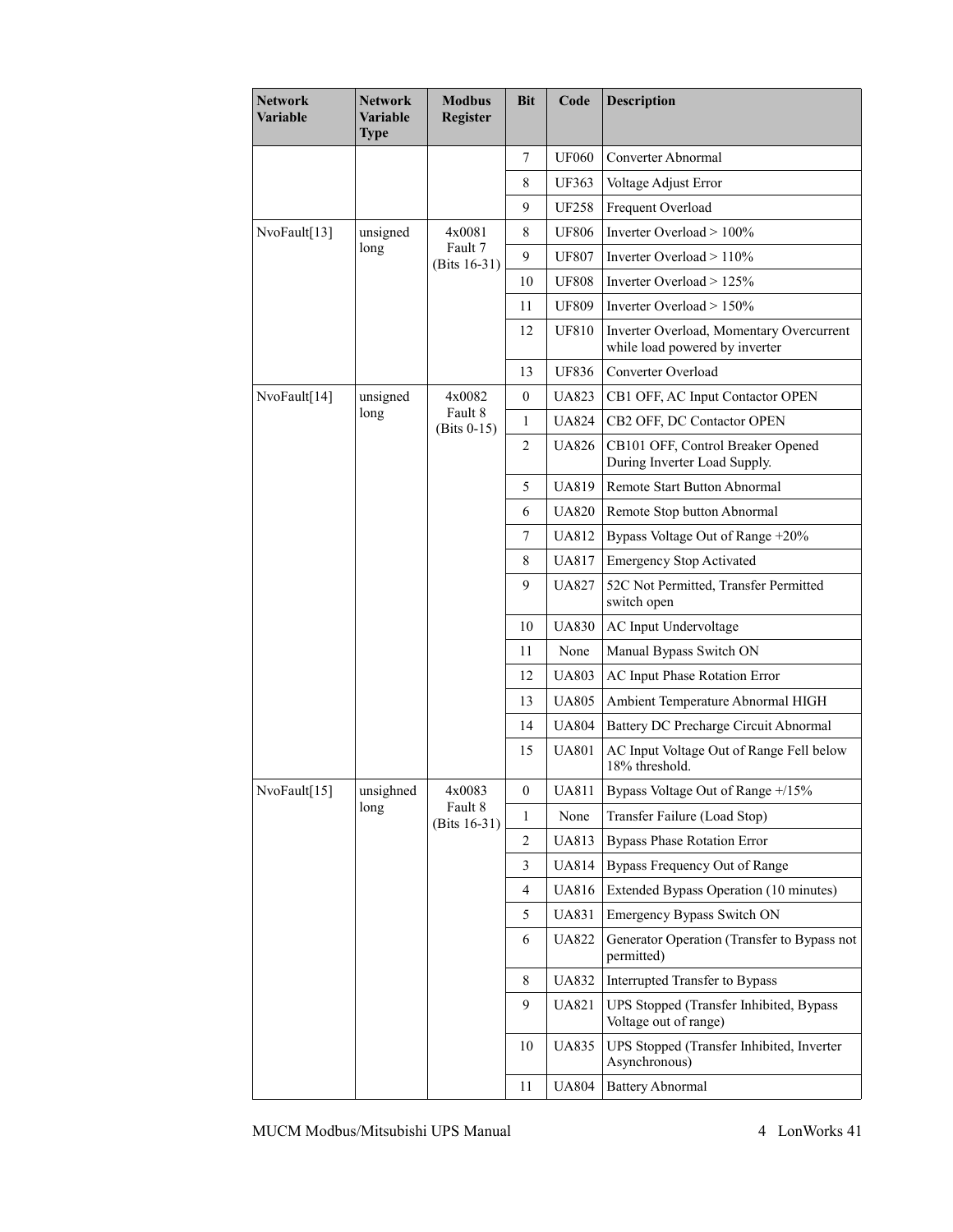| <b>Network</b><br><b>Variable</b> | <b>Network</b><br>Variable<br><b>Type</b> | <b>Modbus</b><br><b>Register</b>      | <b>Bit</b>       | <b>Description</b>                                                         |
|-----------------------------------|-------------------------------------------|---------------------------------------|------------------|----------------------------------------------------------------------------|
| NvoStatus1Lo                      | unsigned                                  | 4x0084                                | $\theta$         | Inverter is operating and powering the load                                |
|                                   | long                                      | Status 1<br>$(Bits 0-15)$             | 1                | Ex. Alarm, Minor Fault                                                     |
|                                   |                                           |                                       | 2                | <b>Inverter Running</b>                                                    |
|                                   |                                           |                                       | 3                | Inverter S/S, Inverter is Started from Local or<br>Remote                  |
|                                   |                                           |                                       | $\overline{4}$   | Battery Operation 1, 3 minute alarm time delay<br>after battery backup     |
|                                   |                                           |                                       | 5                | Battery Low Voltage, near depletion due to<br>prolonged AC Fail            |
|                                   |                                           |                                       | 6                | Overload, UPS Output Capacity Exceeded                                     |
|                                   |                                           |                                       | 7                | Overload, (Level Reached)                                                  |
|                                   |                                           |                                       | 8                | Enable to Remote Operation                                                 |
|                                   |                                           |                                       | 9                | <b>Remote Operation</b>                                                    |
|                                   |                                           |                                       | 10               | Battery Depletion, Shutdown Imminent                                       |
|                                   |                                           |                                       | 11               | Battery Abnormal, Overtemperature or Low<br>Liquid Level                   |
|                                   |                                           |                                       | 12               | Converter Operation, 1=Running                                             |
|                                   |                                           |                                       | 13               | Battery Operation 2, UPS in Battery Backup<br>Mode                         |
|                                   |                                           |                                       | 14               | CB1 1=Closed                                                               |
|                                   |                                           |                                       | 15               | CB2 1=Closed                                                               |
| NvoStatus1Hi                      | unsigned                                  | 4x0085                                | $\overline{0}$   | Converter is operating and supplying Inverter                              |
|                                   | long                                      | Status 1<br>(Bits $16-31$ )           | 1                | Battery Operation 3, No alarm time delay after<br>battery backup initiated |
|                                   |                                           |                                       | $\overline{c}$   | 52C 1=Closed                                                               |
|                                   |                                           |                                       | 3                | AC Input Abnormal, Voltage or Frequency out of<br>range                    |
|                                   |                                           |                                       | 4                | Equalize Charge, UPS in Equalize Mode                                      |
|                                   |                                           |                                       | 5                | Output Overload, (Inverter Stop)                                           |
|                                   |                                           |                                       | 6                | <b>Test Mode</b>                                                           |
|                                   |                                           |                                       | 7                | Output Switch Abnormal, 52S or 52C Abnormal                                |
|                                   |                                           |                                       | 8                | <b>Battery Charge</b>                                                      |
| NvoStatus2Lo                      | unsigned                                  | 4x0086                                | $\overline{0}$   | CB1 Alarm                                                                  |
|                                   | long                                      | Status 2<br>$(Bits 0-15)$             | 1                | CB2 Alarm                                                                  |
|                                   |                                           |                                       | $\overline{c}$   | 52C Alarm                                                                  |
| NvoStatus2Hi                      | unsigned<br>long                          | 4x0087<br>Status 2<br>(Bits $16-31$ ) | None             | Reserved                                                                   |
| NvoStatus3Lo                      | unsigned<br>long                          | 4x0088<br>Status 3                    | $\boldsymbol{0}$ | Synchronism, Inverter is synchronized to<br>external source                |

*Table 4.7: 2033A, 9700 LonWorks Network Variable List (Status)*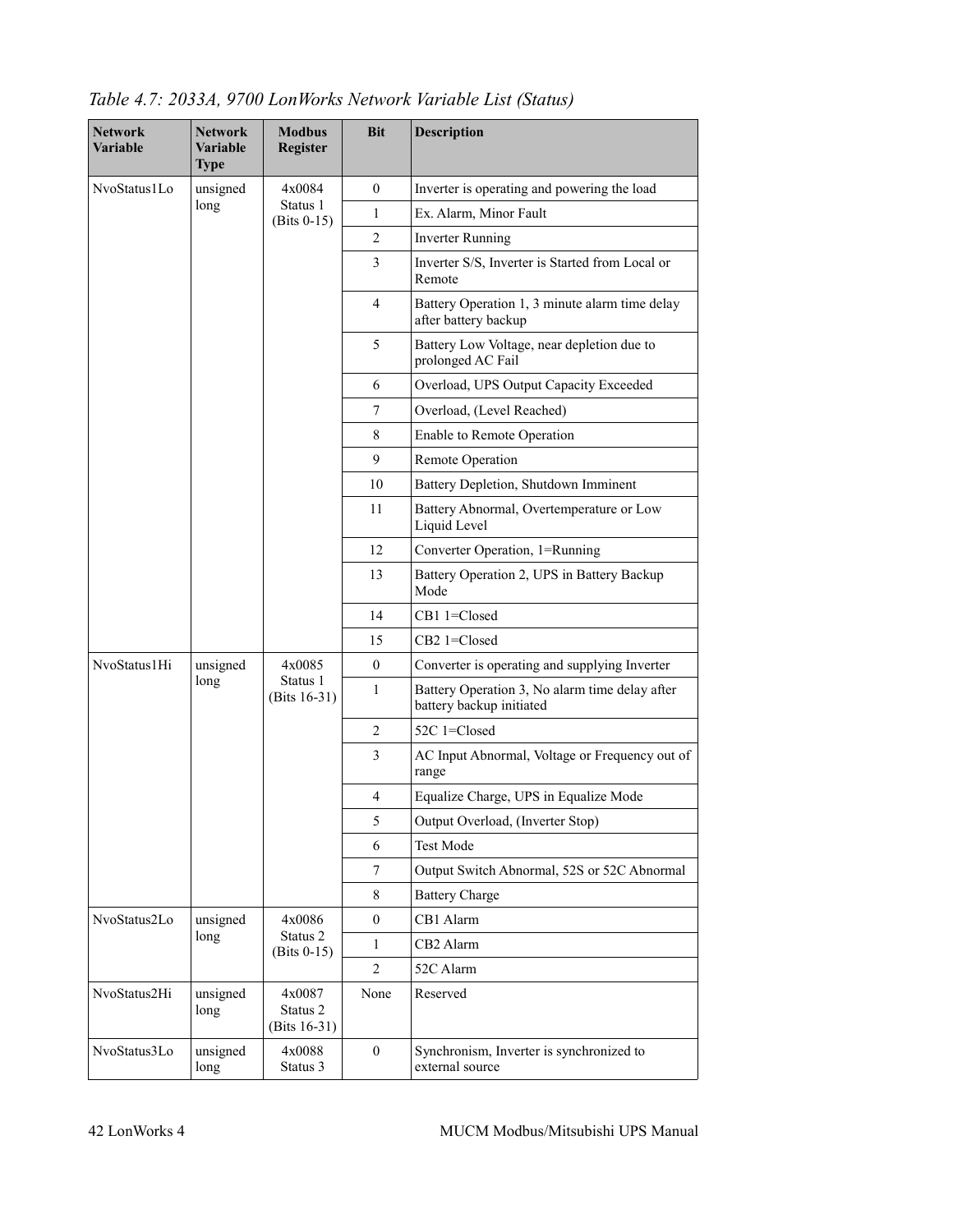| <b>Network</b><br><b>Variable</b> | <b>Network</b><br><b>Variable</b><br><b>Type</b> | <b>Modbus</b><br><b>Register</b> | <b>Bit</b>     | <b>Description</b>                                                      |
|-----------------------------------|--------------------------------------------------|----------------------------------|----------------|-------------------------------------------------------------------------|
|                                   |                                                  | $(Bits 0-15)$                    | $\mathbf{1}$   | Asnychronism, Inverter is in the free running<br>mode                   |
|                                   |                                                  |                                  | $\overline{2}$ | Voltage Equalize Answer, DC Voltage reached<br>equalizing voltage level |
|                                   |                                                  |                                  | 5              | 52S 1=Closed                                                            |
|                                   |                                                  |                                  | 6              | CB3 1=Closed                                                            |
|                                   |                                                  |                                  | 7              | Bypass Operation, Load powered via static<br><b>Bypass Line</b>         |
|                                   |                                                  |                                  | 8              | Bypass Input Abnormal, Voltage or Frequency<br>Out of Range             |
|                                   |                                                  |                                  | 10             | <b>Bypass Abnormal</b>                                                  |
|                                   |                                                  |                                  | 12             | Synchronism 2                                                           |
|                                   |                                                  |                                  | 13             | Load Supply, Load powered by UPS (Inverter or<br>Bypass)                |
|                                   |                                                  |                                  | 14             | Generator Operation, 1=UPS on Generator                                 |
| NvoStatus4Lo                      | unsigned<br>long                                 | 4x0090<br><b>EX Status</b>       | $\theta$       | Direction of Battery Current (1=Discharge,<br>0=Charging)               |
|                                   |                                                  | (Bits 0-15)                      | 1              | <b>Battery Floating</b>                                                 |
|                                   |                                                  |                                  | 2              | Input Power Failure Detection                                           |
|                                   |                                                  |                                  | 3              | <b>Input Power Failure</b>                                              |

# *2033C Neuron Program*

[Table 4.8](#page-41-0) shows the LonWorks files to be used when interfacing the Mitsubishi 2033C UPS.

<span id="page-41-0"></span>*Table 4.8: 2033C Files*

| <b>File</b> | <b>Description</b>                                                  |
|-------------|---------------------------------------------------------------------|
| 2033C.APB   | Application Image (used by LonMaker)                                |
| 2033C.NC    | Neuron C source file                                                |
| 2033C.NXE   | Executable interface file (used by other LonWorks management tools) |
| 2033C.XIF   | External Interface File (used by LonMaker)                          |

| Table 4.9: 2033C LonWorks Network Variable List (Battery) |  |  |
|-----------------------------------------------------------|--|--|
|-----------------------------------------------------------|--|--|

| <b>Network</b><br><b>Variable</b> | <b>Network</b><br><b>Variable Type</b> | <b>Modbus</b><br><b>Register</b> | <b>Measurement</b>       | <b>Notes</b>                                               |
|-----------------------------------|----------------------------------------|----------------------------------|--------------------------|------------------------------------------------------------|
| NvoBattCondition                  | unsigned long                          | 4x0002                           | <b>Battery Condition</b> | Integer Value<br>$0 = Good$<br>$1 = Weak$<br>$2 =$ Replace |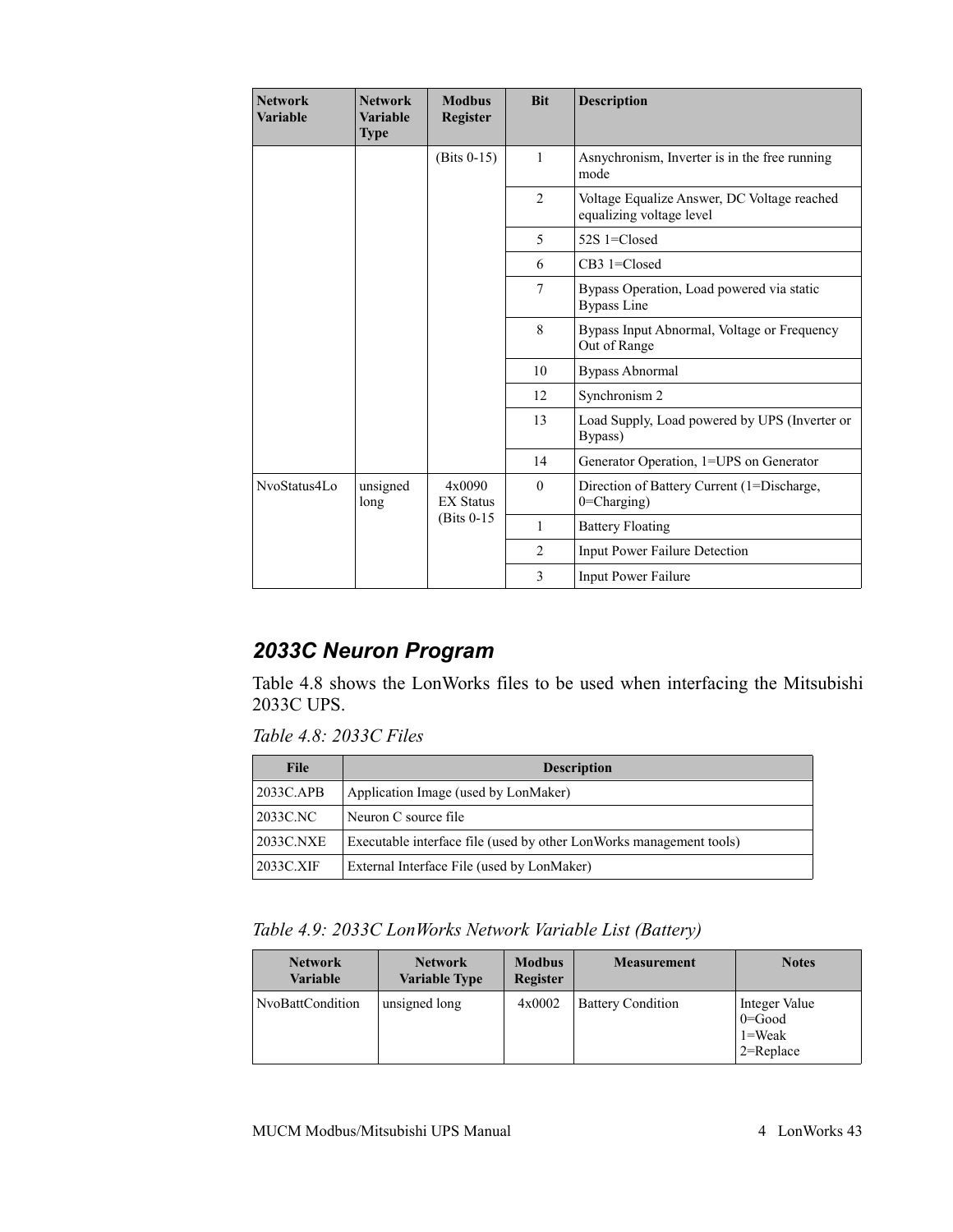| <b>Network</b><br>Variable | <b>Network</b><br><b>Variable Type</b> | <b>Modbus</b><br><b>Register</b> | <b>Measurement</b>                    | <b>Notes</b>                                                                           |
|----------------------------|----------------------------------------|----------------------------------|---------------------------------------|----------------------------------------------------------------------------------------|
| <b>NvoBattStatus</b>       | unsigned long                          | 4x0003                           | <b>Battery Status</b>                 | Integer Value<br>$0=OK$<br>$1 = L$ ow<br>$2 =$ Depleted                                |
| NvoBattCharge              | unsigned long                          | 4x0004                           | <b>Battery Charge</b>                 | Integer Value<br>$0 =$ Floating<br>$1 = Charging$<br>$2$ =Resting<br>$3 = Discharging$ |
| NvoSecondsOnBatt           | SNVT time sec                          | 4x0005                           | Seconds on Battery                    | $x0.1$ Seconds                                                                         |
| NvoMinutesRemain           | SNVT time min                          | 4x0006                           | <b>Estimated Minutes</b><br>Remaining | Minutes                                                                                |
| NvoPercBattLeft            | SNVT switch                            | 4x0007                           | % Battery Charge Left                 | $x0.5\%$                                                                               |

*Table 4.10: 2033C LonWorks Network Variable List (Input)*

| <b>Network</b><br>Variable | <b>Network</b><br><b>Variable Type</b> | <b>Modbus</b><br><b>Register</b> | <b>Measurement</b> | <b>Notes</b> |
|----------------------------|----------------------------------------|----------------------------------|--------------------|--------------|
| NvoInpLineBads             | unsigned long                          | 4x0014                           | Input Line Bads    | Count        |
| NvoInpFreq                 | SNVT freq hz                           | 4x0016                           | Input Frequency    | $x0.1$ Hz    |
| NvoInpVoltage              | SNVT volt                              | 4x0022                           | Input Voltage      | $x0.1$ VAC   |
| NvoInpCurrent              | SNVT amp                               | 4x0025                           | Input Current      | x0.1A        |
| NvoInpPower                | SNVT power                             | 4x0029                           | Input Power        | x0.1 W       |

*Table 4.11: 2033C LonWorks Network Variable List (Output)*

| <b>Network</b><br><b>Variable</b> | <b>Network</b><br><b>Variable Type</b> | <b>Modbus</b><br><b>Register</b> | <b>Measurement</b>      | <b>Notes</b>                                                                                                             |
|-----------------------------------|----------------------------------------|----------------------------------|-------------------------|--------------------------------------------------------------------------------------------------------------------------|
| NvoOutpSource                     | unsigned long                          | 4x0032                           | <b>Output Source</b>    | Integer Value<br>$0 = \text{Normal}$<br>1=On Battery<br>$2=On Bypass$<br>$3 =$ Reducing<br>$4 =$ Boosting<br>$5 = Other$ |
| NvoOutpVoltage                    | SNVT volt                              | 4x0036                           | <b>Output Voltage</b>   | $x0.1$ VAC                                                                                                               |
| NvoOutpCurrent                    | SNVT amp                               | 4x0039                           | <b>Output Current</b>   | x0.1A                                                                                                                    |
| NvoOutpPower                      | SNVT power                             | 4x0045                           | <b>Output Power</b>     | 0.1 W                                                                                                                    |
| NvoOutpPercLoad                   | SNVT switch                            | 4x0048                           | Output % Load           | $x0.5\%$                                                                                                                 |
| NvoOutpFreq                       | SNVT freq hz                           | 4x0051                           | <b>Output Frequency</b> | $x0.1$ Hz                                                                                                                |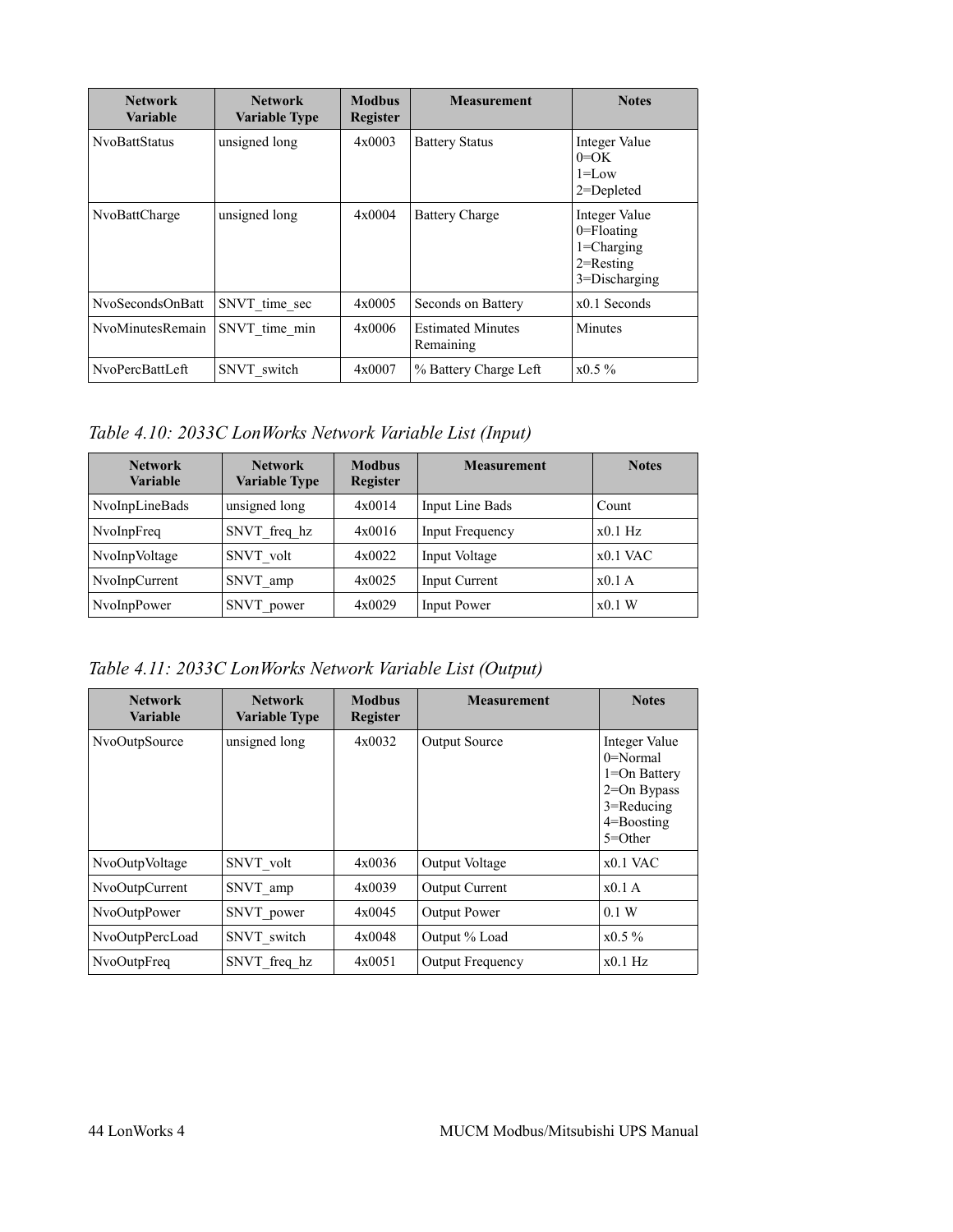| <b>Network</b><br><b>Variable</b> | <b>Network</b><br><b>Variable</b><br>Type | <b>Modbus</b><br><b>Register</b> | Bit <sub>1</sub> | <b>Description</b>         |                                                |
|-----------------------------------|-------------------------------------------|----------------------------------|------------------|----------------------------|------------------------------------------------|
| <b>NvoAlarms</b>                  | unsigned                                  | 4x0067                           | $\theta$         | Temperature Alarm          |                                                |
|                                   | long                                      |                                  | 1                | Input Bad Alarm            | <b>Example:</b><br>Decimal value $= 96$        |
|                                   |                                           |                                  | $\overline{2}$   | Output Bad Alarm           | Binary value = $0000 0000 0110 0000$           |
|                                   |                                           |                                  | 3                | Overload Alarm             | Alarm Bit 5 and 6 are ON all others<br>are OFF |
|                                   |                                           |                                  | 4                | <b>Bypass Bad Alarm</b>    |                                                |
|                                   |                                           |                                  | 5                | Output Off Alarm           |                                                |
|                                   |                                           |                                  | 6                | <b>UPS Shutdown Alarm</b>  |                                                |
|                                   |                                           |                                  | 7                | Charger Failure Alarm      |                                                |
|                                   |                                           |                                  | 8                | System Off Alarm           |                                                |
|                                   |                                           |                                  | 9                | Fan Failure Alarm          |                                                |
|                                   |                                           |                                  | 10               | Fuse Failure Alarm         |                                                |
|                                   |                                           |                                  | 11               | General Fault Alarm        |                                                |
|                                   |                                           |                                  | 12               | Awaiting Power Alarm       |                                                |
|                                   |                                           |                                  | 13               | Shutdown Pending Alarm     |                                                |
|                                   |                                           |                                  | 14 <sup>1</sup>  | Shutdown Imminent<br>Alarm |                                                |
|                                   |                                           |                                  | 15               | Reserved                   |                                                |

*Table 4.12: 2033C LonWorks Network Variable List (Alarms)*

### *2033D Neuron Program*

[Table 4.13](#page-43-0) shows the LonWorks files to be used when interfacing the Mitsubishi 2033D, 7011A, 9800AD, and 9900 UPS. As of September 3, 2009, the files use Standard Network Variable Types, rather than the unsigned longs that were previously used.

<span id="page-43-0"></span>*Table 4.13: 2033D, 7011A, 9800AD, 9900 Neuron Files*

| <b>File</b> | <b>Description</b>                                                  |
|-------------|---------------------------------------------------------------------|
| 2033D.APB   | Application Image (used by LonMaker)                                |
| 2033D.NC    | Neuron C source file                                                |
| 2033D.NXE   | Executable interface file (used by other LonWorks management tools) |
| 2033D.XIF   | External Interface File (used by LonMaker)                          |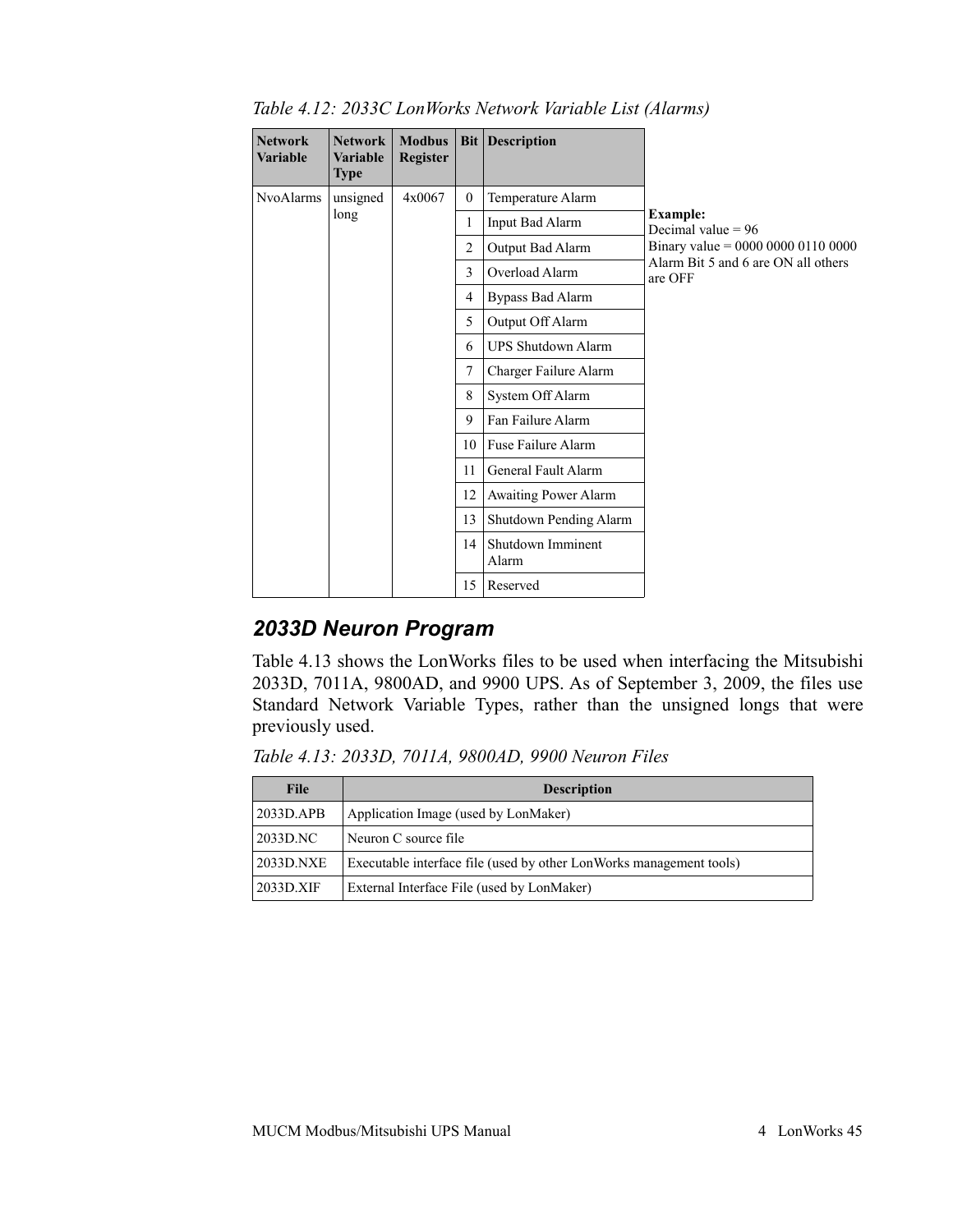*Table 4.14: 2033D, 7011A, 9800AD, 9900 LonWorks Network Variable List (Battery)*

| <b>Network</b><br><b>Variable</b> | <b>Network</b><br><b>Variable Type</b> | <b>Modbus</b><br>Register | <b>Measurement</b>     | <b>Notes</b>                                                                       |
|-----------------------------------|----------------------------------------|---------------------------|------------------------|------------------------------------------------------------------------------------|
| <b>NvoBattStatus</b>              | unsigned long                          | 4x0003                    | <b>Battery Status</b>  | Integer Value<br>$0=OK$<br>$1 = L$ ow<br>$2 =$ Depleted                            |
| NvoBattCharge                     | unsigned long                          | 4x0004                    | <b>Battery Charge</b>  | Integer Value<br>$0 =$ Floating<br>$1 = Charging$<br>$2$ =Resting<br>3=Discharging |
| NvoSecondsOnBatt                  | SNVT time sec                          | 4x0005                    | Seconds on Battery     | $x0.1$ Seconds                                                                     |
| NvoPercBattLeft                   | SNVT switch                            | 4x0007                    | % Battery Charge Left  | $x0.5\%$                                                                           |
| NvoBattVoltage                    | SNVT volt                              | 4x0008                    | <b>Battery Voltage</b> | $x0.1$ VDC                                                                         |

*Table 4.15: 2033D, 7011A, 9800AD, 9900 LonWorks Network Variable List (Input)*

| <b>Network</b><br><b>Variable</b> | <b>Network</b><br><b>Variable Type</b> | <b>Modbus</b><br>Register | <b>Measurement</b> | <b>Notes</b> |
|-----------------------------------|----------------------------------------|---------------------------|--------------------|--------------|
| NvoInpLineBads                    | unsigned long                          | 4x0014                    | Input Line Bads    | Count        |
| NvoInpFreq                        | SNVT freq hz                           | 4x0016                    | Input Frequency    | $x0.1$ Hz    |
| NvoInpVoltage                     | SNVT volt                              | 4x0022                    | Input Voltage      | $x0.1$ VAC   |

*Table 4.16: 2033D, 7011A, 9800AD, 9900 LonWorks Network Variable List (Output)*

| <b>Network</b><br><b>Variable</b> | <b>Network</b><br><b>Variable Type</b> | <b>Modbus</b><br><b>Register</b> | <b>Measurement</b>       | <b>Notes</b>                                                                                                                 |
|-----------------------------------|----------------------------------------|----------------------------------|--------------------------|------------------------------------------------------------------------------------------------------------------------------|
| NvoOutpSource                     | unsigned long                          | 4x0032                           | <b>Output Source</b>     | Integer Value<br>$0 = \text{Normal}$<br>$1 = On$ Battery<br>$2=On Bypass$<br>$3 =$ Reducing<br>$4 =$ Boosting<br>$5 = Other$ |
| NvoOutpVoltageAB                  | SNVT volt                              | 4x0036                           | Output Voltage Phase A-B | $x0.1$ VAC                                                                                                                   |
| NvoOutpVoltageBC                  | SNVT volt                              | 4x0037                           | Output Voltage Phase B-C | $x0.1$ VAC                                                                                                                   |
| NvoOutpVoltageCA                  | SNVT volt                              | 4x0038                           | Output Voltage Phase C-A | $x0.1$ VAC                                                                                                                   |
| NvoOutpCurrent                    | SNVT amp                               | 4x0039                           | Output Current Phase A   | x0.1A                                                                                                                        |
| NvoOutpCurrent                    | SNVT amp                               | 4x0040                           | Output Current Phase B   | x0.1A                                                                                                                        |
| NvoOutpCurrent                    | SNVT amp                               | 4x0041                           | Output Current Phase C   | x0.1A                                                                                                                        |
| NvoOutpPower                      | SNVT power                             | 4x0045                           | <b>Output Power</b>      | 0.1 W                                                                                                                        |
| NvoOutpPercLoad                   | SNVT switch                            | 4x0048                           | Output % Load Phase A    | $x0.5\%$                                                                                                                     |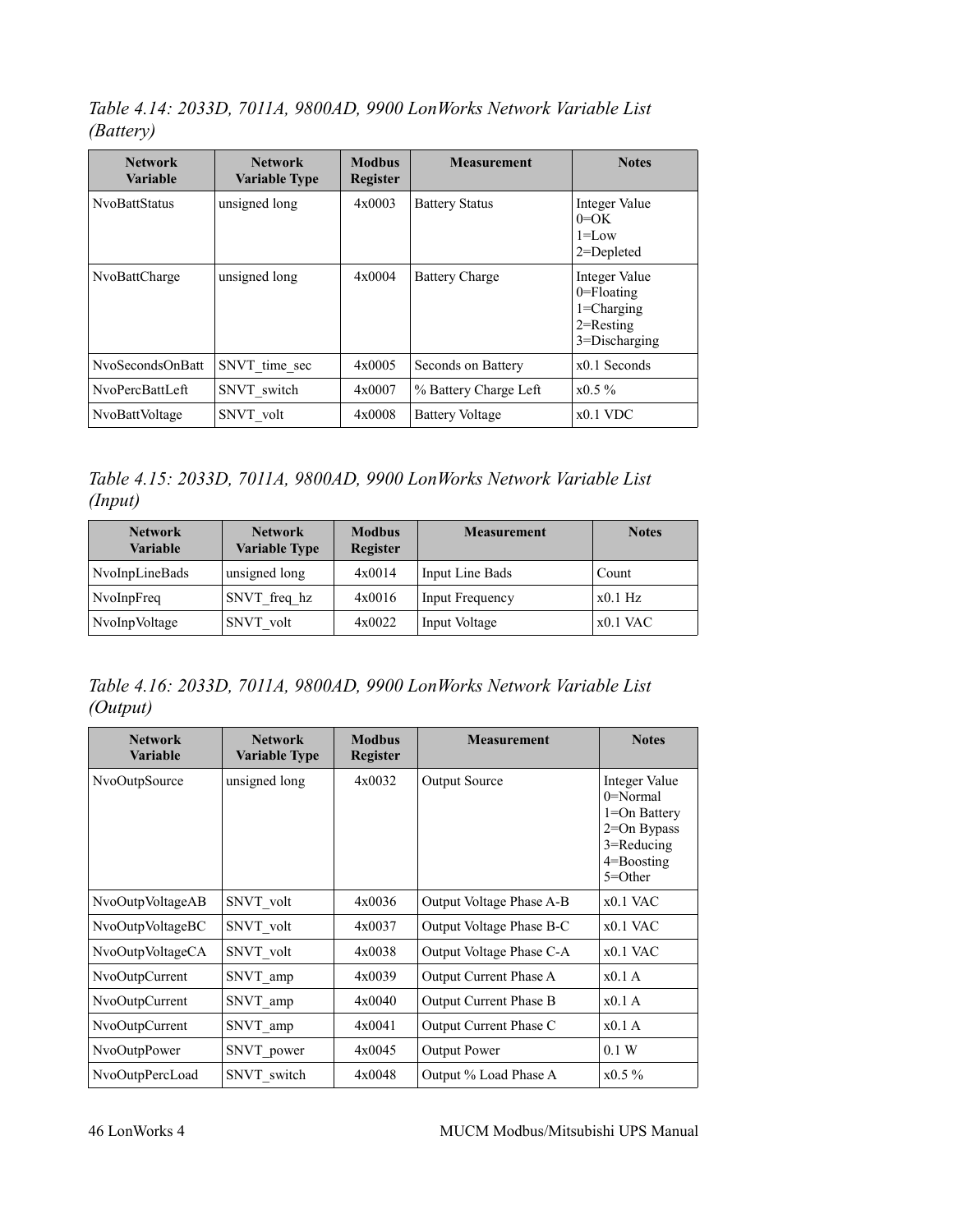| <b>Network</b><br><b>Variable</b> | <b>Network</b><br><b>Variable Type</b> | <b>Modbus</b><br><b>Register</b> | <b>Measurement</b>      |           |
|-----------------------------------|----------------------------------------|----------------------------------|-------------------------|-----------|
| NvoOutpPercLoad                   | SNVT switch                            | 4x0049                           | Output % Load Phase B   | $x0.5\%$  |
| NvoOutpPercLoad                   | SNVT switch                            | 4x0050                           | Output % Load Phase C   | $x0.5\%$  |
| NvoOutpFreq                       | SNVT freq hz                           | 4x0051                           | <b>Output Frequency</b> | $x0.1$ Hz |

*Table 4.17: 2033D, 7011A, 9800AD, 9900 LonWorks Network Variable List (Bypass)*

| <b>Network</b><br><b>Variable</b> | <b>Network</b><br><b>Variable Type</b> | <b>Modbus</b><br><b>Register</b> | <b>Measurement</b>            | <b>Notes</b> |
|-----------------------------------|----------------------------------------|----------------------------------|-------------------------------|--------------|
| NvoBypVoltageAC                   | SNVT volt                              | 4x0057                           | Bypass Voltage Phase AB       | $x0.1$ VAC   |
| NvoBypVoltageBC                   | SNVT volt                              | 4x0058                           | Bypass Voltage Phase BC       | $x0.1$ VAC   |
| NvoBypVoltageCA                   | SNVT volt                              | 4x0059                           | Bypass Voltage Phase CA       | $x0.1$ VAC   |
| NvoBypCurrentA                    | SNVT amp                               | 4x0060                           | Bypass Current Phase A        | $x0.1$ A     |
| NvoBypCurrentB                    | SNVT amp                               | 4x0061                           | <b>Bypass Current Phase B</b> | $x0.1$ A     |
| NvoBypCurrentC                    | SNVT amp                               | 4x0062                           | Bypass Current Phase C        | $x0.1$ A     |
| NvoBypPower                       | SNVT power                             | 4x0063                           | <b>Bypass Power</b>           | x0.1 W       |
| NvoBypFreq                        | SNVT freq hz                           | 4x0066                           | <b>Bypass Frequency</b>       | $x0.1$ Hz    |

*Table 4.18: 2033D, 7011A, 9800AD, 9900 LonWorks Network Variable List (Alarms)*

| <b>Network</b><br><b>Variable</b> | <b>Network</b><br><b>Variable</b><br><b>Type</b> | <b>Modbus</b><br><b>Register</b> | <b>Bit</b>     | <b>Description</b>        |  |  |    |
|-----------------------------------|--------------------------------------------------|----------------------------------|----------------|---------------------------|--|--|----|
| <b>NvoAlarms</b>                  | unsigned                                         | 4x0067                           | $\theta$       | Temperature Alarm         |  |  |    |
|                                   | long                                             |                                  | 1              | Input Bad Alarm           |  |  |    |
|                                   |                                                  |                                  | $\overline{2}$ | Output Bad Alarm          |  |  |    |
|                                   |                                                  |                                  | 3              | Overload Alarm            |  |  |    |
|                                   |                                                  |                                  | $\overline{4}$ | <b>Bypass Bad Alarm</b>   |  |  |    |
|                                   |                                                  |                                  | 5              | Output Off Alarm          |  |  |    |
|                                   |                                                  |                                  | 6              | <b>UPS Shutdown Alarm</b> |  |  |    |
|                                   |                                                  |                                  | $\tau$         | Charger Failure Alarm     |  |  |    |
|                                   |                                                  |                                  | 8              | System Off Alarm          |  |  |    |
|                                   |                                                  |                                  | 9              | Fan Failure Alarm         |  |  |    |
|                                   |                                                  |                                  | 10             | Fuse Failure Alarm        |  |  |    |
|                                   |                                                  |                                  | 11             | General Fault Alarm       |  |  |    |
|                                   |                                                  |                                  | 12             | Awaiting Power Alarm      |  |  |    |
|                                   |                                                  |                                  | 13             | Shutdown Pending Alarm    |  |  |    |
|                                   |                                                  |                                  |                |                           |  |  | 14 |
|                                   |                                                  |                                  | 15             | Reserved                  |  |  |    |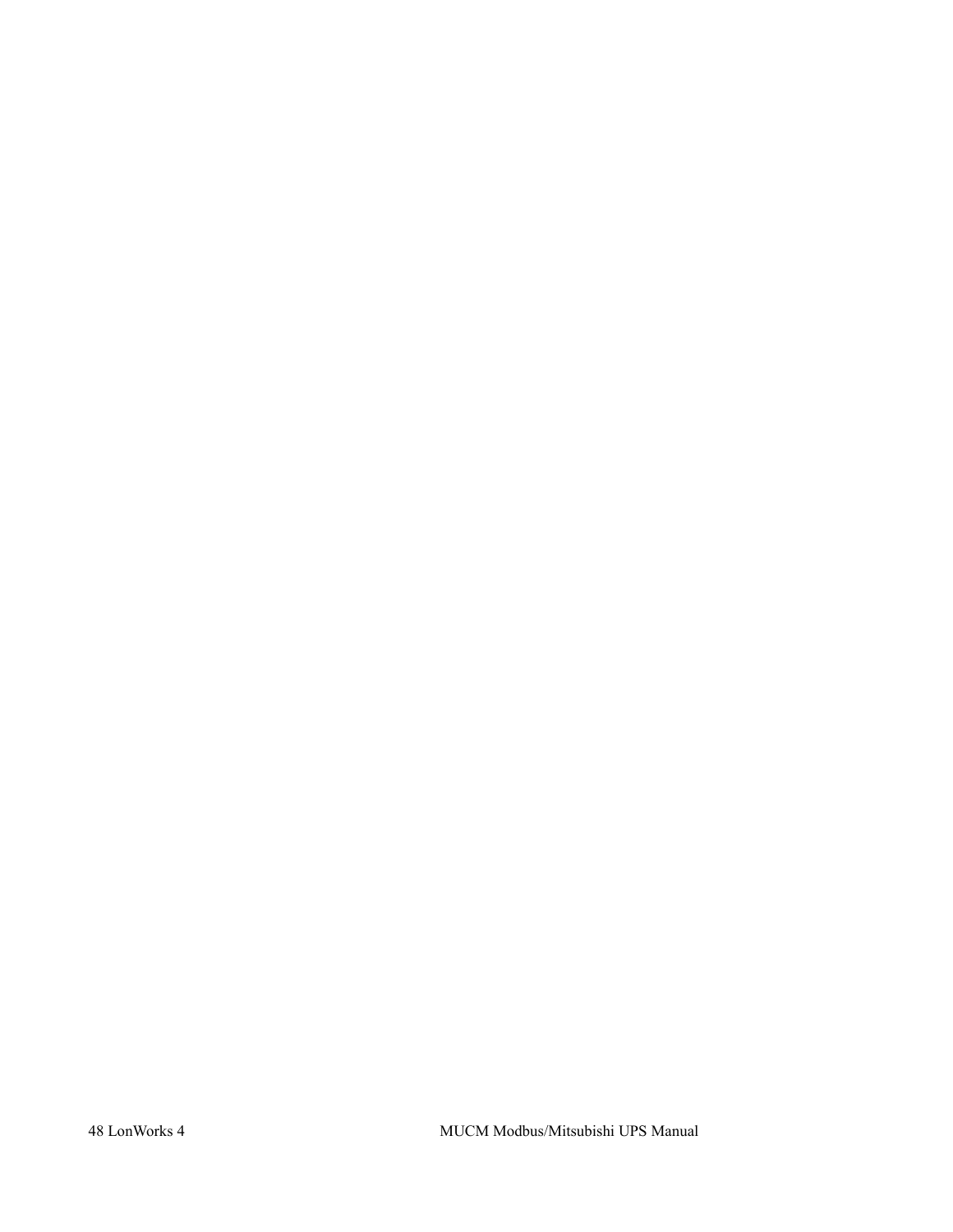# **5 Examples**

[Table 5.1](#page-47-0) shows system with three UPSs to be connected to a Modbus master. UPS 1 is a 2033C, UPS 2 is a 9700, and UPS 3 is a 9800AD. Each UPS has its own MUCM connected via an MU1 RS-232 cable. The Modbus RTU Master has an RS-485 port and is configured for 19200 baud, 8 data bits, 1 stop bit and NONE parity. Each MUCM is configured as shown in [Table 5.1.](#page-47-0)

| <b>Parameter</b>     | <b>MUCM1</b>        |                      | <b>MUCM2</b> |                      | <b>MUCM3</b>         |                      |
|----------------------|---------------------|----------------------|--------------|----------------------|----------------------|----------------------|
|                      | Port 1              | Port 2               | Port 1       | Port 2               | Port 1               | Port 2               |
| Protocol Mode        | 2033C<br><b>UPS</b> | Modbus<br><b>RTU</b> | 9700 UPS     | Modbus<br><b>RTU</b> | 9800AD<br><b>UPS</b> | Modbus<br><b>RTU</b> |
| <b>Baud Rate</b>     | N/A                 | 19200                | N/A          | 19200                | N/A                  | 19200                |
| Parity               | N/A                 | <b>NONE</b>          | N/A          | <b>NONE</b>          | N/A                  | <b>NONE</b>          |
| Data Bits            | N/A                 | 8                    | N/A          | 8                    | N/A                  | 8                    |
| Stop Bits            | N/A                 | -1                   | N/A          | 1                    | N/A                  | $\mathbf{I}$         |
| <b>Slave Address</b> | N/A                 | -                    | N/A          | $\overline{c}$       | N/A                  | 3                    |

<span id="page-47-0"></span>*Table 5.1: Example 1 Settings*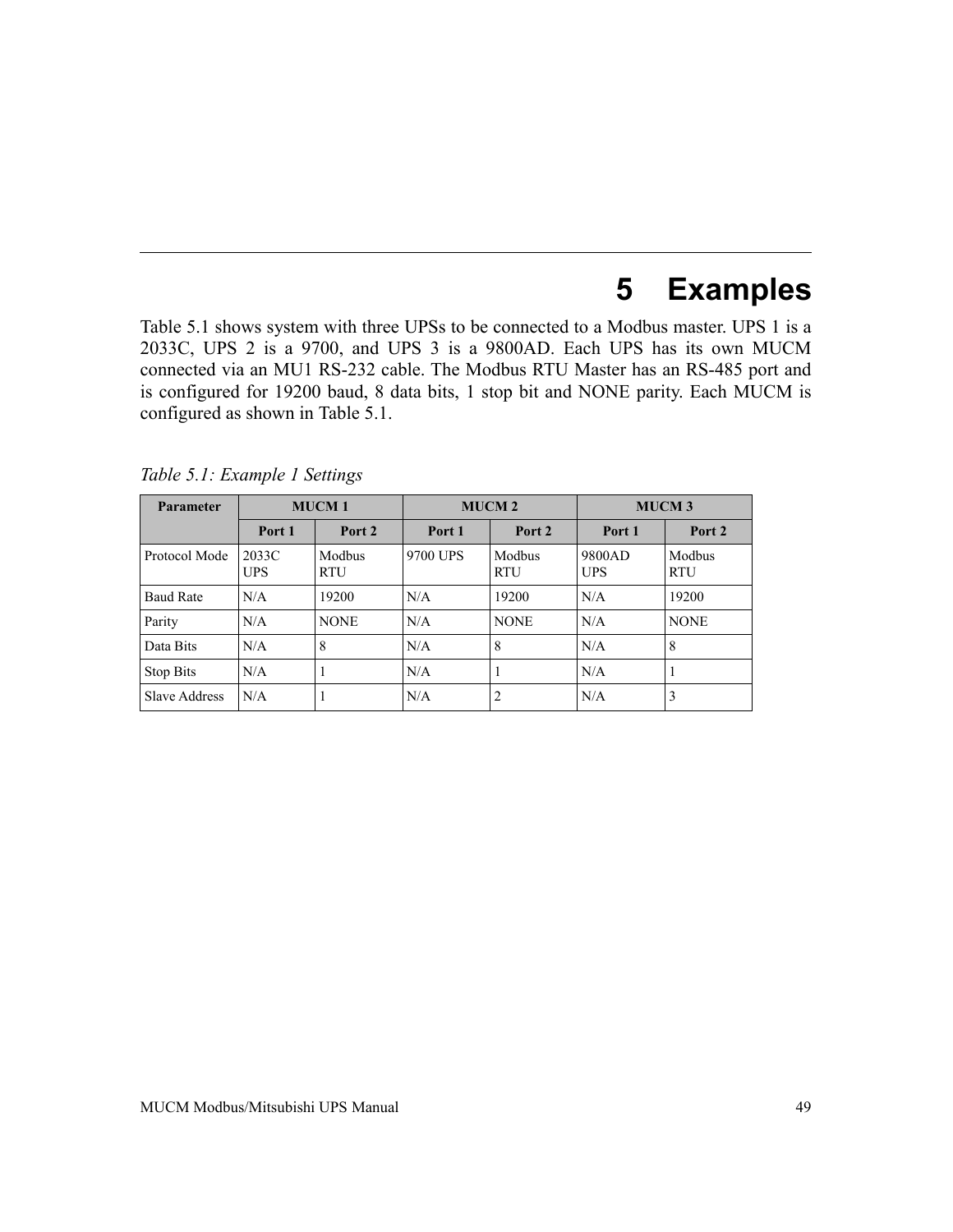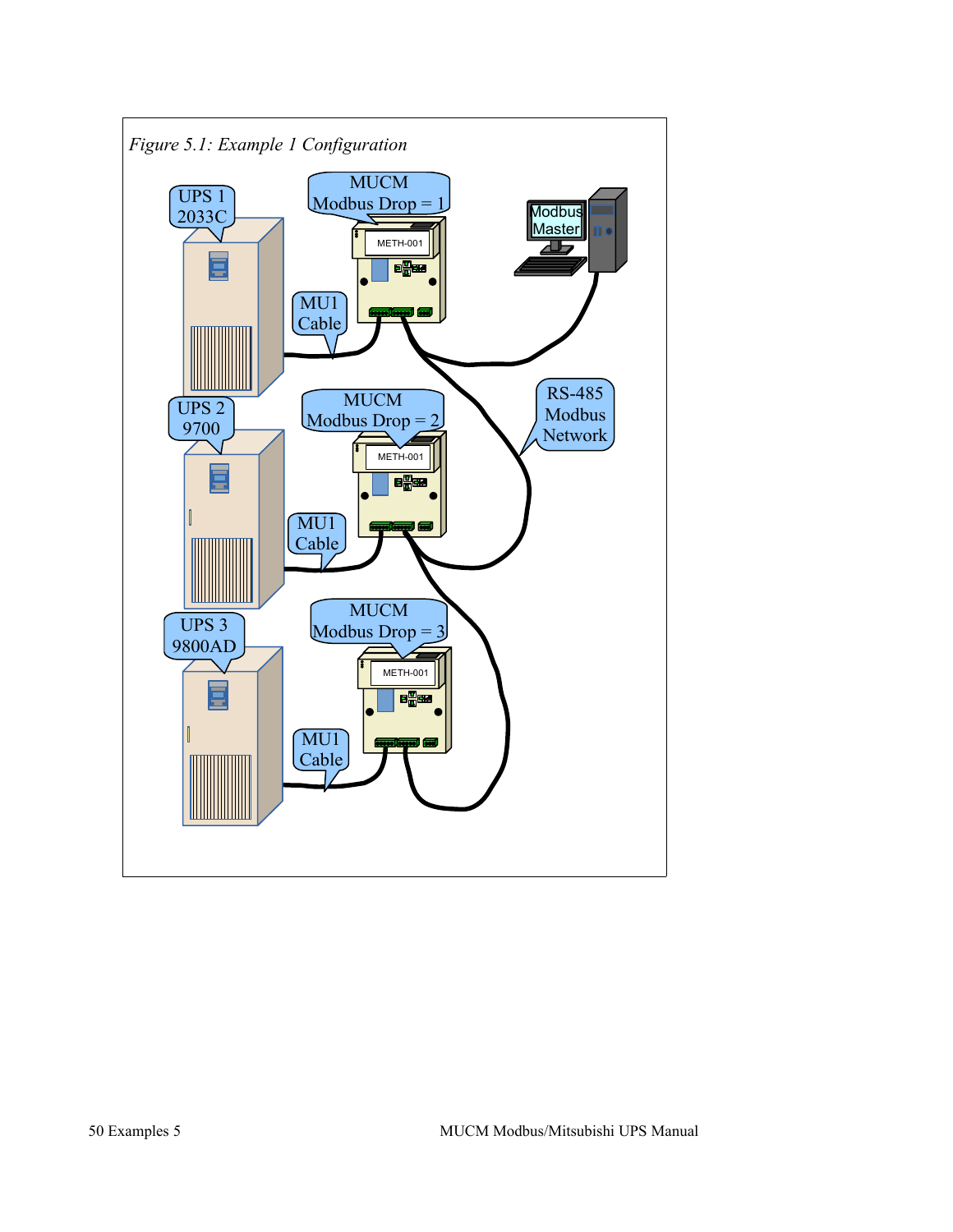Port 2 of the MUCM is RS-485 so a simple 4-wire cable is required to connect to most Modbus equipment. A twisted pair cable such as Belden 8723 should be used with one pair on the TX and the other pair on the RX circuit.

*Figure 5.2: 4-wire RS-485 Example*

| <b>Master</b> | MUCM 1                                                                                             | MUCM 2 | <b>MUCM3</b> |
|---------------|----------------------------------------------------------------------------------------------------|--------|--------------|
|               | $Tx^{+}$ - $IN^{+}$ - $IN^{+}$ - $IN^{+}$ - $IN^{+}$ - $IN^{+}$                                    |        |              |
|               | $Tx  IN  IN  IN  IN  IN -$                                                                         |        |              |
|               | $Rx^+$ - $OUT^+$ $OUT^+$ $OUT^+$ $OUT^+$                                                           |        |              |
|               | $Rx$ - $\longrightarrow$ OUT- $\longrightarrow$ OUT- $\longrightarrow$ OUT- $\longrightarrow$ OUT- |        |              |
|               |                                                                                                    |        |              |

If the Modbus Master has a 2-wire RS-485 port then use a single twisted pair cable and jumper the IN+ to OUT+ at each MUCM for the  $(+)$  connection as well as jumper the IN- to OUT- for the (-) connection.

*Figure 5.3: 2-wire RS-485 Example*

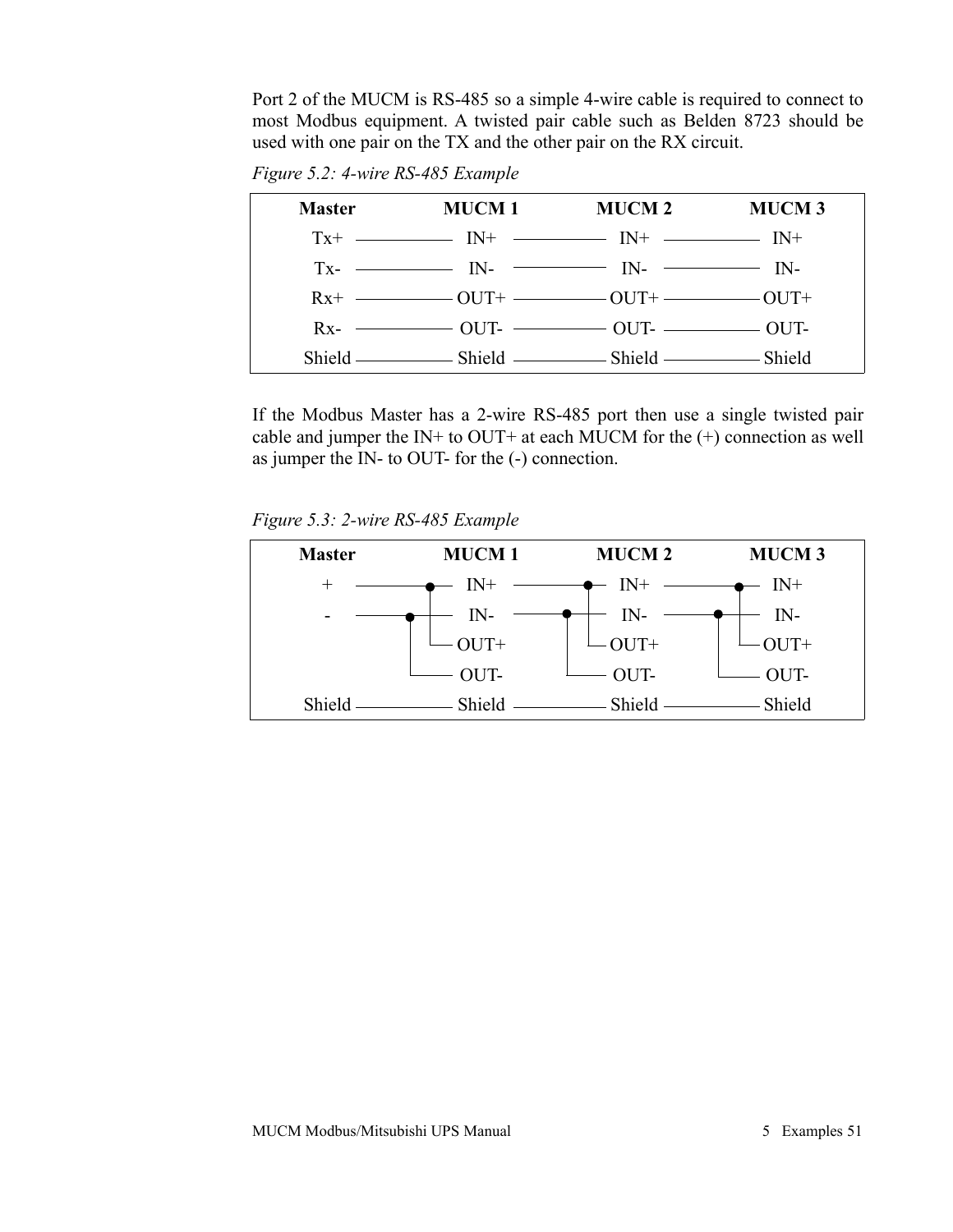# <span id="page-50-0"></span>**6 Testing and Troubleshooting**

## *MUCM Lights*

The MUCM has several lights to give indication of activity of the application and serial ports.

- The **Pwr** light is green and indicates that the MUCM is powered.
- The yellow **Tx1** light indicates that the MUCM RS-232 port is transmitting data. This light should normally be quickly flashing as the MUCM polls the UPS.
- The yellow **Rx1** light indicates that the MUCM RS-232 port is receiving data. This light should normally be quickly flashing as the MUCM polls the UPS.
- The yellow **Tx2** light indicates that the MUCM RS-485 port is transmitting data. This light should normally be occasionally flashing as the Modbus Master polls the MUCM.
- The yellow **Rx2** light indicates that the MUCM RS-485 port is receiving data. This light should normally be occasionally flashing as the Modbus Master polls the MUCM. This light may flash without the Tx2 light as the Modbus Master polls other devices on the RS-485 network.
- **Light 1** is a red light placed behind the LCD screen and is controlled by the application. If light 1 is on a warning or error message will appear on the LCD.
- **Light 2** is a red light placed behind the LCD screen and is controlled by the application. If light 1 is on a warning or error message will appear on the LCD.

#### *Testing the UPS Connection*

When the MUCM port 1 is connected to the UPS using the MU1 or MU17 cable and the correct UPS type from the configuration menu is selected. The MUCM will begin polling the UPS. Looking at the MUCM you should see the Tx1 light quickly flash closely followed by the Rx1 light quickly flash. If the UPS is communicating with the MUCM the LCD screen will display ONLINE. If the UPS is not responding the Rx1 light will not blink and the LCD screen will display OFFLINE.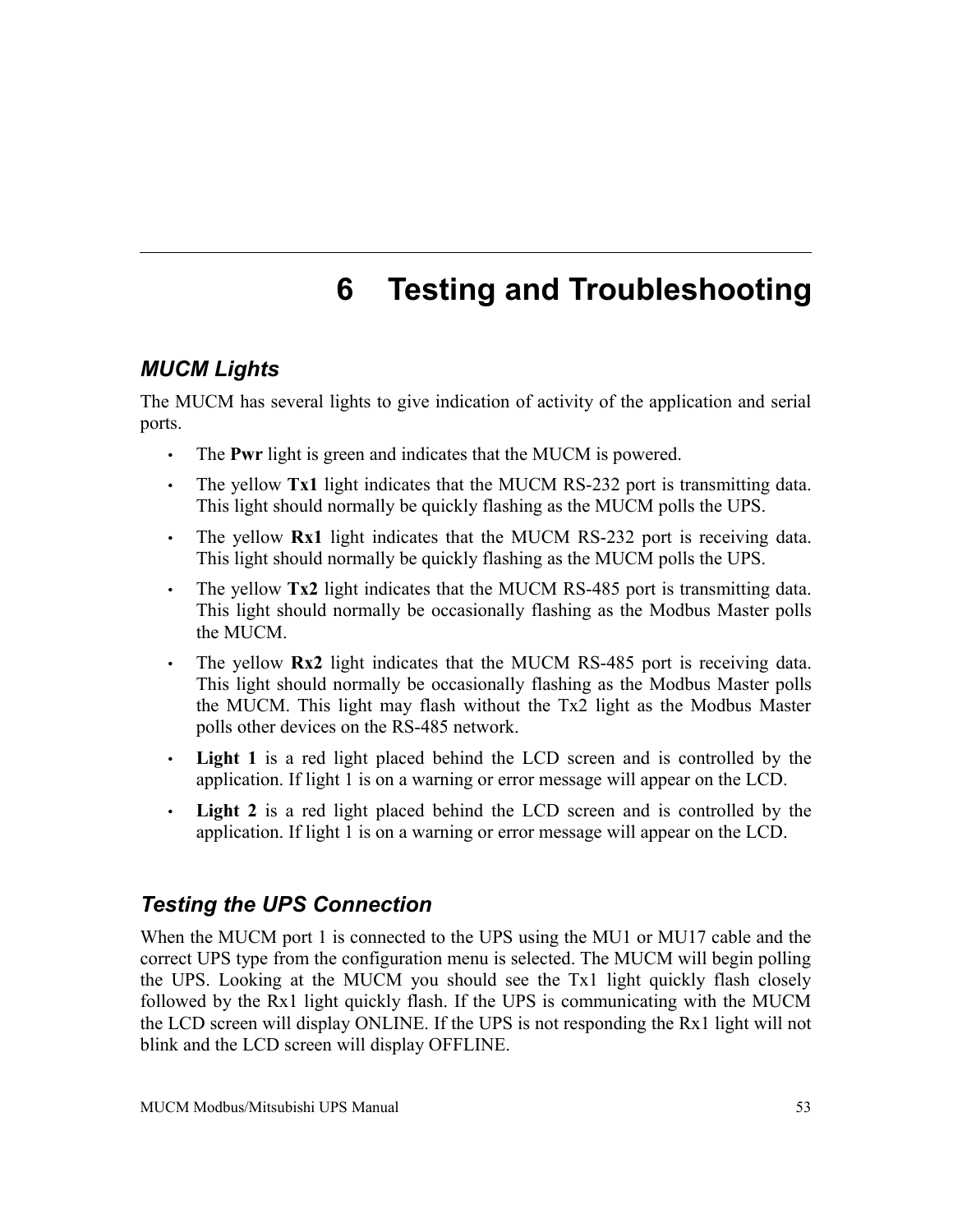

If the UPS is OFFLINE the MUCM will stop responding to Modbus queries from the master and the Time Outs will begin counting up on the UPS statistics screen.



# *Testing the Modbus Connection*

The program NRDTOOL.EXE may be used to quickly test the Modbus settings on the MUCM. NRDTOOL.EXE is a register editor contained in MUCM\_SETUP.EXE.

- 1. Download and install MUCM\_SETUP.EXE from [www.nibrara.com.](http://www.nibrara.com/) On the Web site go to Products, Modicon Products, Momentum, MUCM, Software. This will download the MUCM\_SETUP.EXE.
- 2. Connect the Niobrara SC912 cable or other  $RS-232 \leq RS-422$  converter to the MUCM port 2 and the serial port of the PC. The SC912 external power supply must be used.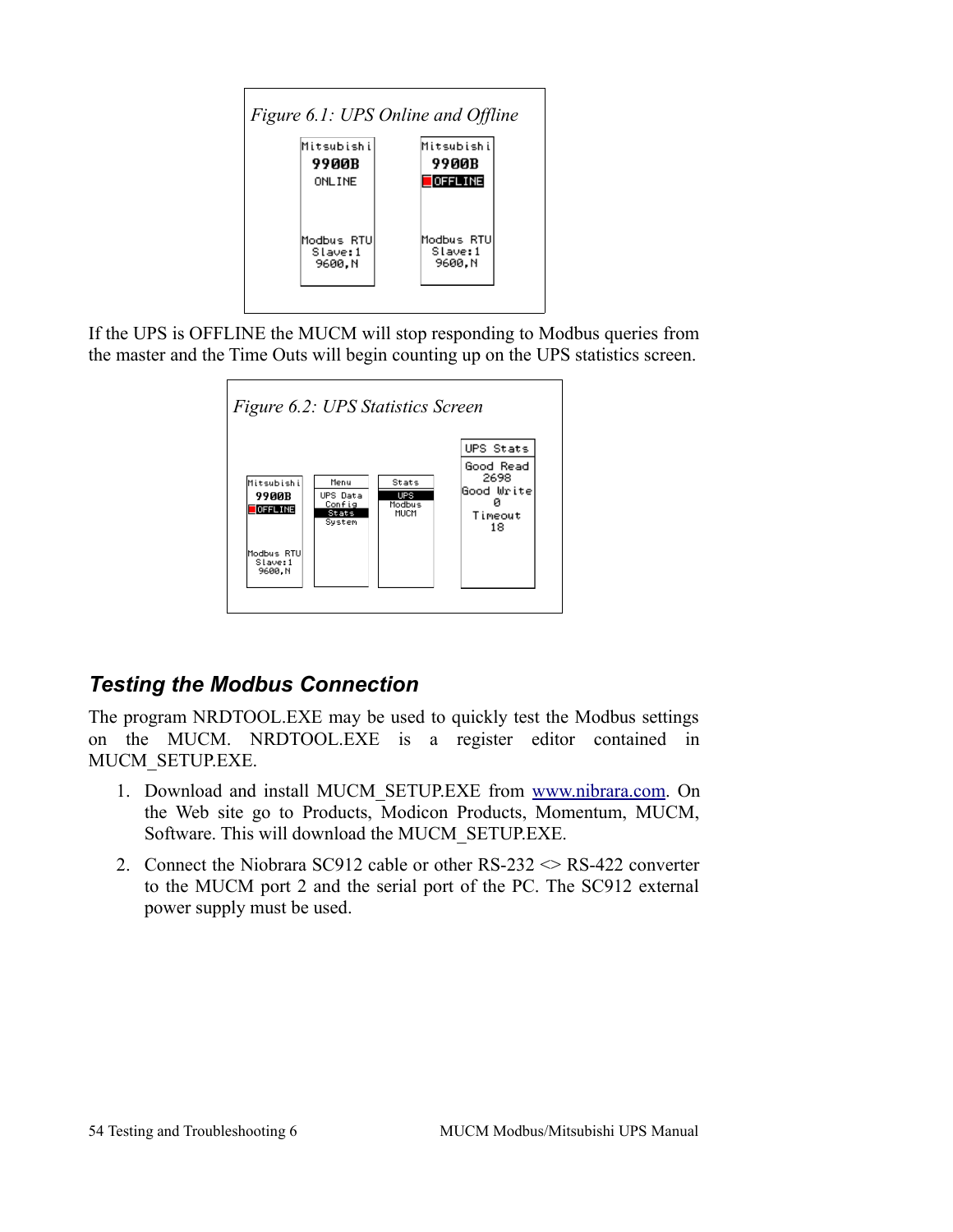3. Start NRDTOOL.EXE. On most Windows systems do a Start, All Programs, Niobrara, NrdTool. See [Figure 6.3.](#page-52-0)

<span id="page-52-0"></span>

| Niobrara Desktop Tool | $\Box$<br>x |
|-----------------------|-------------|
| File Windows View     | Help        |
|                       |             |
|                       |             |
|                       |             |
|                       |             |
|                       |             |
|                       |             |
|                       |             |
|                       |             |
|                       |             |
|                       |             |
|                       |             |
|                       |             |
|                       |             |
|                       |             |
|                       |             |
|                       |             |
|                       |             |
|                       |             |
|                       |             |
|                       |             |

- 4. File, Open Connection
- 5. Select the Modbus RTU tab
- 6. Check that the Connection settings match the MUCM port 2 settings. The Default Slave Address leave at 255. See [Figure 6.4](#page-53-0)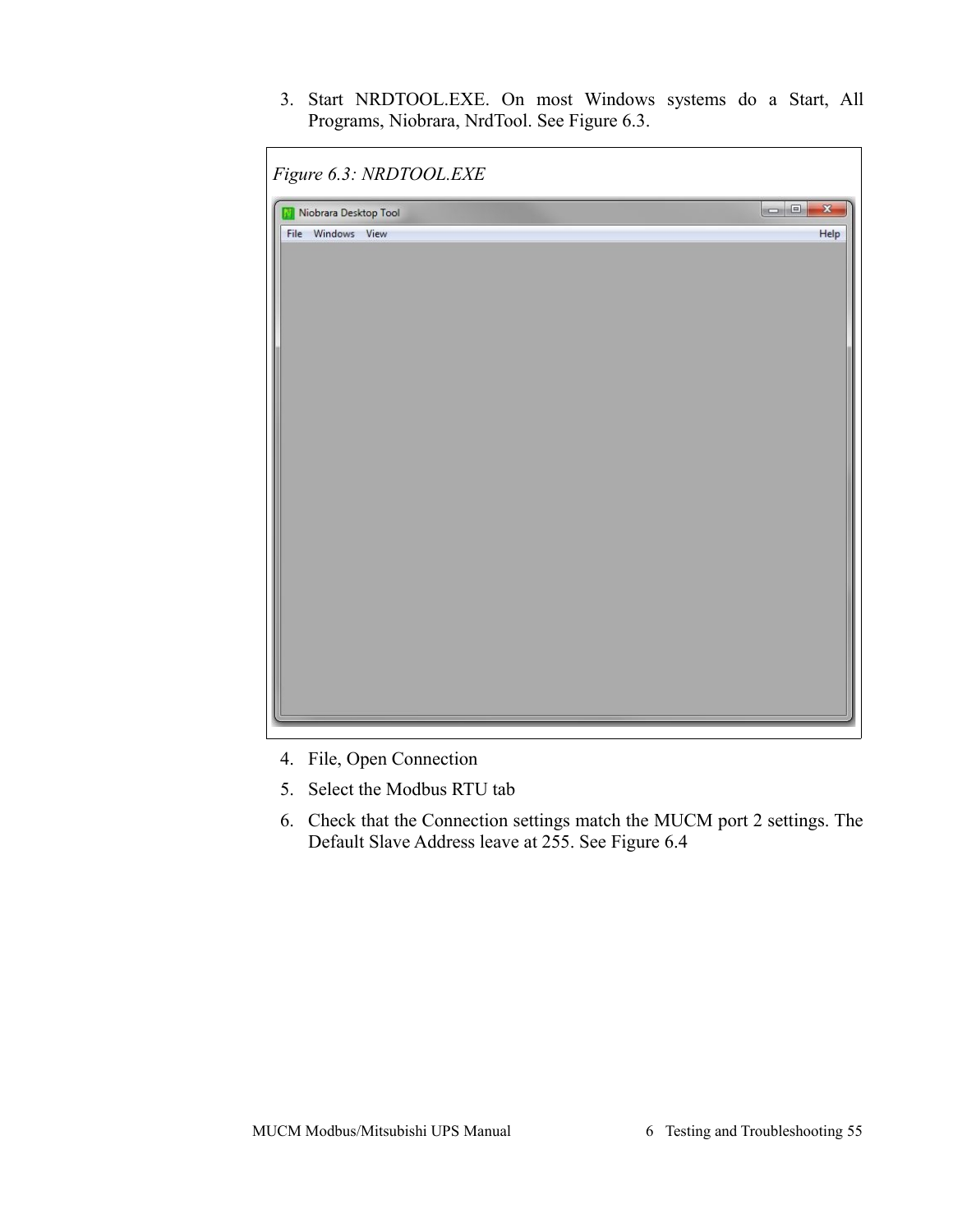7. Under Register Editor Settings check that 4x registers is selected, set slave address to 254, Starting Register to 1, Read Count to 0, Enable Register Editor is checked, and Do Not Process XML is check. See [Figure](#page-53-0) [6.4](#page-53-0)

<span id="page-53-0"></span>

| Niobrara Desktop Tool                                     | $\Box$ $\Box$<br>$\mathbf{x}$ |
|-----------------------------------------------------------|-------------------------------|
| File Windows View                                         | Help                          |
| Open connection                                           |                               |
| Modbus TCP Modbus RTU   Modbus ASCII   Sy/Max             |                               |
| Connection Settings                                       |                               |
|                                                           |                               |
| Port COM1:<br>$\overline{\phantom{a}}$                    |                               |
| <b>Baud</b> 9600<br>Parity None                           |                               |
|                                                           |                               |
| Data Bits 8<br>Stop Bits 1                                |                               |
|                                                           |                               |
| Max Timeout 5000<br>Default Slave Address<br>255          |                               |
| Register Editor Settings                                  |                               |
| 254<br>Slave Address<br>C 0x Registers                    |                               |
| 1x Registers<br>O                                         |                               |
| Starting Register<br>$\mathbf{1}$<br>3x Registers<br>€    |                               |
| Read Count 0<br>$G$ 4x Registers                          |                               |
| C 6x Registers                                            |                               |
| 6x File 768<br>$\overline{\nabla}$ Enable Register Editor |                               |
| Disable multi-register writes                             |                               |
| □ Disable single-register writes                          |                               |
|                                                           |                               |
| Do not process XML<br>Connect                             |                               |
|                                                           |                               |
|                                                           |                               |
|                                                           |                               |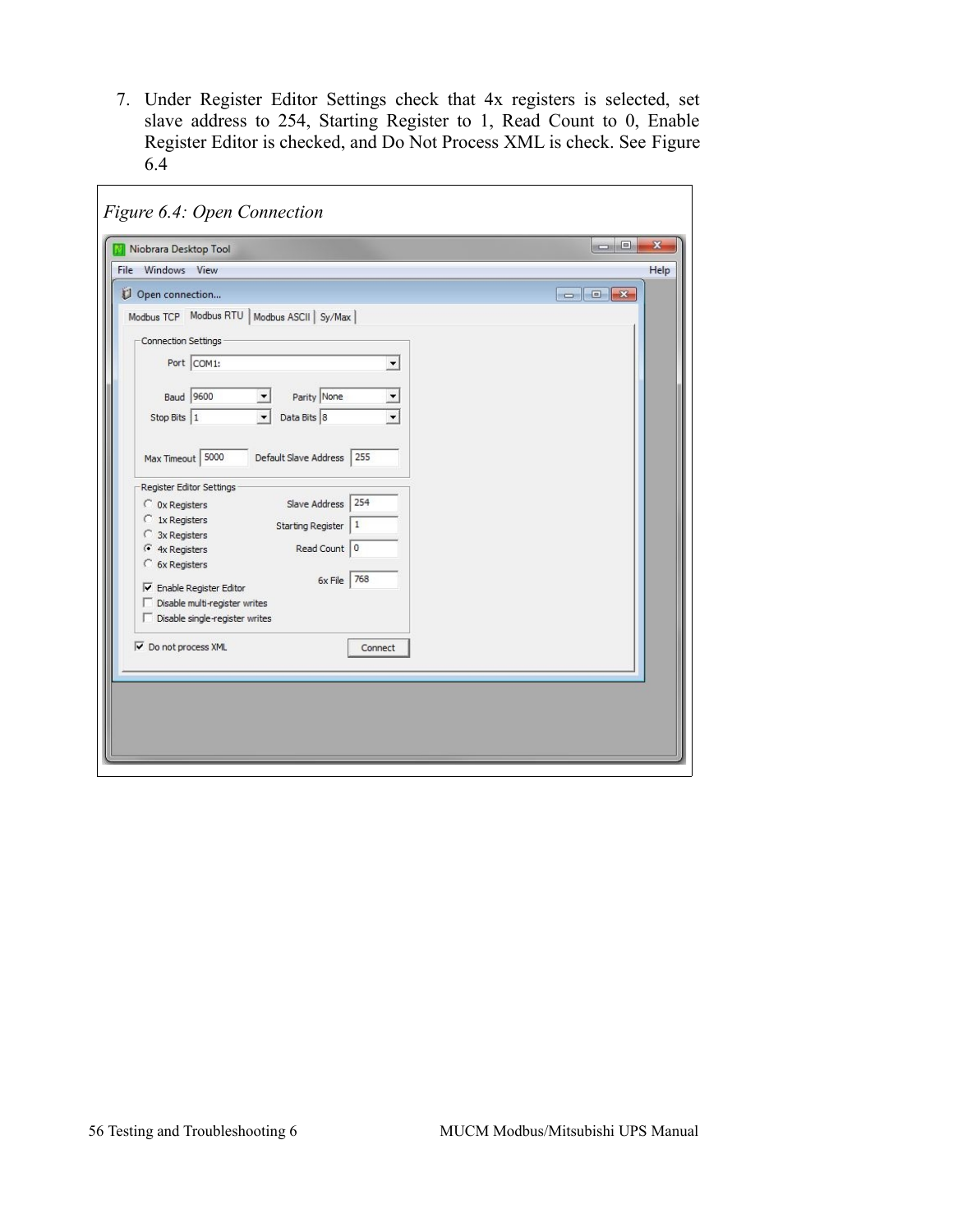8. Click Connect. Slave address 254 is a special drop number that the MUCM will respond to whether it is talking to the UPS or not.

A screen like [Figure 6.5](#page-54-0) should appear. The left column is the Holding Register number, the data is shown in the HEX, UNSIGNED, SIGNED, and BINARY columns. The arrow keys and Page UP/Down may be used to move around. Values may be entered directly and the change occurs when the Enter key is pressed.

<span id="page-54-0"></span>

|                                                       | Niobrara Desktop Tool |              |                   |                                            |               |      |
|-------------------------------------------------------|-----------------------|--------------|-------------------|--------------------------------------------|---------------|------|
| File Windows View                                     |                       |              |                   |                                            |               | Help |
| Modbus RTU COM1: 8:N:1: Register Editor - Editing 254 |                       |              |                   |                                            | $\Box$ $\Box$ |      |
| Modbus RTU COM1: $8:N:1$ - Editing 254                |                       |              |                   |                                            |               |      |
| <b>Running Normally</b><br>4x REGISTER                | <b>HEX</b>            | <b>VALUE</b> | <b>SIGNED</b>     | <b>BINARY</b>                              |               |      |
|                                                       | 1<br>2                | 1<br>2       | 1<br>$\mathbf{2}$ | 0000 0000 0000 0001<br>0000_0000_0000_0010 |               |      |
| 2345678                                               | ø                     | Ø            | ø                 | 0000 0000 0000 0000                        |               |      |
|                                                       | Ø<br>Ø                | ø<br>ø       | ø<br>ø            | 0000_0000_0000_0000<br>0000_0000_0000_0000 |               |      |
|                                                       | 1f8                   | 504          | 504               | 0000 0001 1111 1000                        |               |      |
|                                                       | ø                     | ø            | ø                 | 0000_0000_0000_0000                        |               |      |
| 9                                                     | 2aa<br>Ø              | 682<br>ø     | 682<br>ø          | 0000 0010 1010 1010<br>0000_0000_0000_0000 |               |      |
| 10                                                    | Ø                     | ø            | ø                 | 0000_0000_0000_0000                        |               |      |
| 11<br>12                                              | Ø<br>ø                | ø            | ø                 | 0000_0000_0000_0000                        |               |      |
| $\overline{13}$                                       | Ø                     | ø<br>ø       | ø<br>ø            | 0000_0000_0000_0000<br>0000 0000 0000 0000 |               |      |
| 14                                                    | a2                    | 162          | 162               | 0000 0000 1010 0010                        |               |      |
| 15<br>16                                              | ø<br>256              | ø<br>598     | ø<br>598          | 0000_0000_0000_0000<br>0000 0010 0101 0110 |               |      |
| 17                                                    | Ø                     | ø            | ø                 | 0000_0000_0000_0000                        |               |      |
| 18<br>19                                              | Ø<br>Ø                | ø<br>ø       | ø<br>ø            | 0000_0000_0000_0000<br>0000 0000 0000 0000 |               |      |
| 20                                                    | Ø                     | ø            | ø                 | 0000 0000 0000 0000                        |               |      |
| 21                                                    | Ø                     | Ø            | ø                 | 0000_0000_0000_0000                        |               |      |
| 22<br>23                                              | 4cd<br>ø              | 1229<br>ø    | 1229<br>ø         | 0000_0100_1100_1101<br>0000 0000 0000 0000 |               |      |
| 24                                                    | Ø                     | ø            | ø                 | 0000_0000_0000_0000                        |               |      |
| $\frac{25}{26}$                                       | Ø                     | Ø            | ø                 | 0000 0000 0000 0000                        |               |      |
| 27                                                    | Ø<br>Ø                | Ø<br>Ø       | ø<br>ø            | 0000 0000 0000 0000<br>0000_0000_0000_0000 |               |      |
| 28                                                    | Ø                     | Ø            | ø                 | 0000_0000_0000_0000                        |               |      |
| 29<br>30                                              | Ø<br>Ø                | Ø<br>ø       | ø<br>ø            | 0000 0000 0000 0000<br>0000_0000_0000_0000 |               |      |
| 31                                                    | Ø                     | ø            | ø                 | 0000_0000_0000_0000                        |               |      |
| 32                                                    | n                     | Й            | Й                 | 0000 0000 0000 0000                        |               |      |
|                                                       |                       |              |                   |                                            |               |      |
|                                                       |                       |              |                   |                                            |               |      |
|                                                       |                       |              |                   |                                            |               |      |

When finished verifying that the communication is good, Close NRDTOOL.EXE.

To verify that the UPS data is present, substitute the Modbus Slave address  $(detault = 1)$  for the 254 in the Slave Address. If the MUCM is talking to the UPS then the UPS data will be displayed. If the MUCM is not talking to the UPS then "Read Reply Timeout" will be displayed.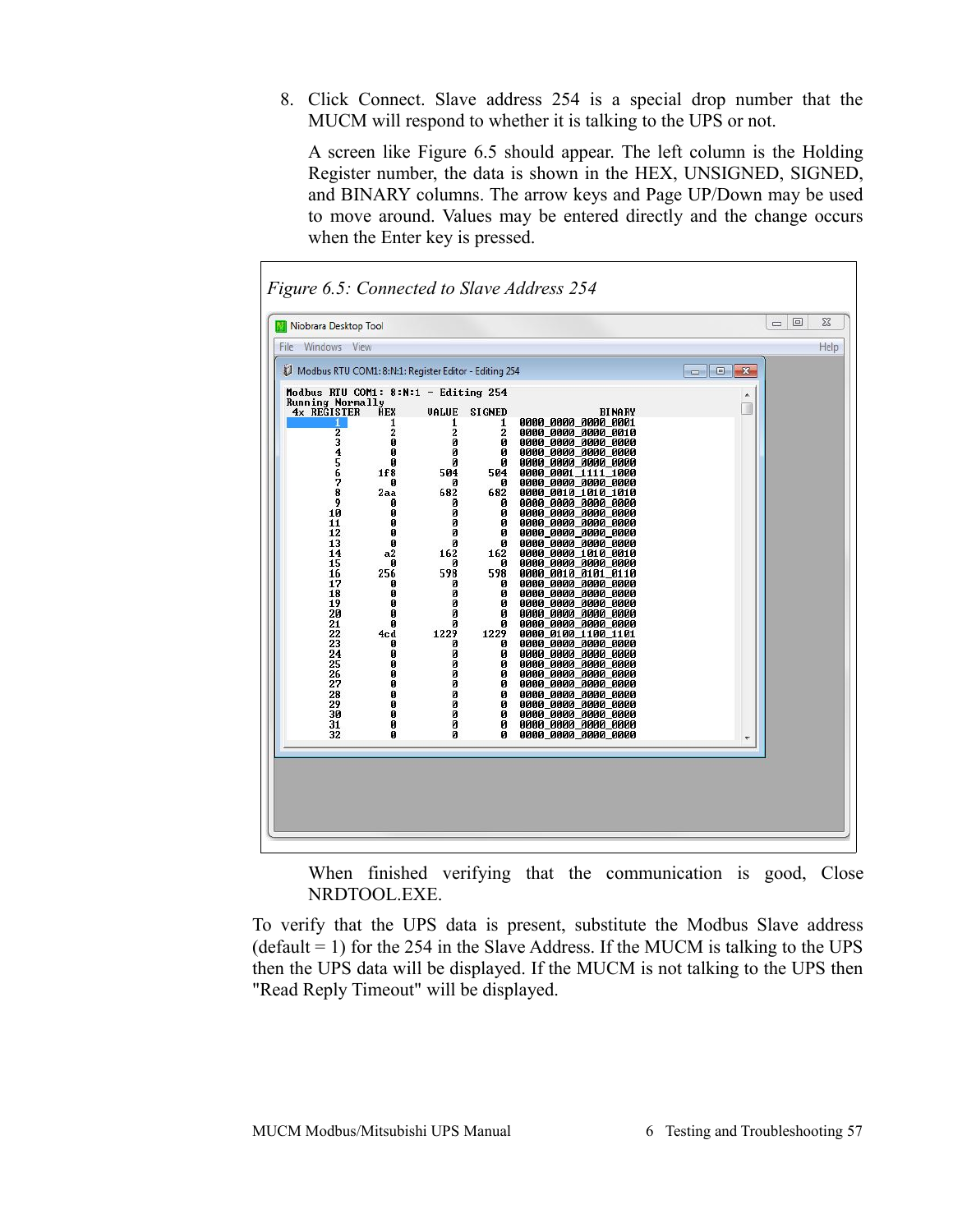# **7 Front Panel Operation**

# *Keypad Buttons*

The front panel includes five push buttons.

- $\Box$  The RIGHT arrow advances to the next screen or field. In many cases, it has the same behavior as the  $\triangle$  ENTER key.
- • The LEFT arrow escapes to the previous screen or field. Changes are saved when the left arrow is pressed.
- $\cdot$  The UP arrow moves up in a list or increments a selection.
- U The DOWN arrow moves down in a list or decrements a selection.
- The ENTER key accepts the values on a screen and exits to a previous screen.

# *LCD Screen*

The MUCM includes a high resolution LCD screen main screen to assist the user in configuring and troubleshooting the device. Serial port parameters and may be observed and modified. Statistical information is also provided through the front panel interface.

# **Backlight**

The LCD backlight will illuminate on any button press. The timeout for the backlight is set for 5 minutes.

# *Operating Screens*

# **Splash Screen**

The main page shows the application name, UPS type and the connection status for both UPS and Modbus network.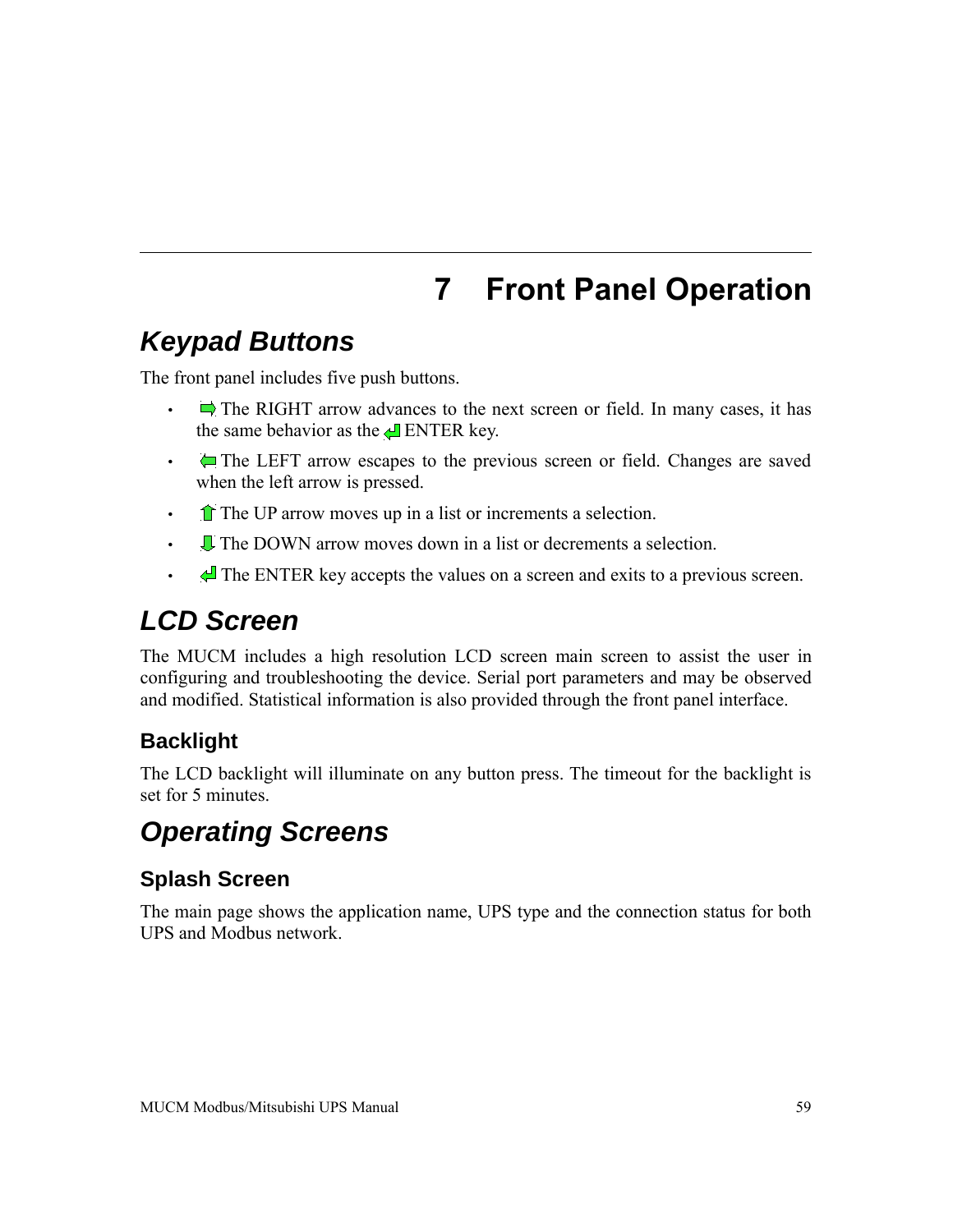

Error conditions may be displayed on the splash screen as they occur. Indications for Offline and Alarms are shown. Certain errors will light the backlight or one of the two red LEDs set behind the LCD to draw attention to the error state.



#### **Main Menu Screen**

Pressing a key while the splash screen is displayed will move to the Main menu page. A selection box indicates the sub-menu to be chosen. Pressing the UP or DOWN arrows will move the selection box to the next choice. Pressing the RIGHT arrow or ENTER buttons will select the sub-menu. Pressing the LEFT arrow will return to the splash screen page.

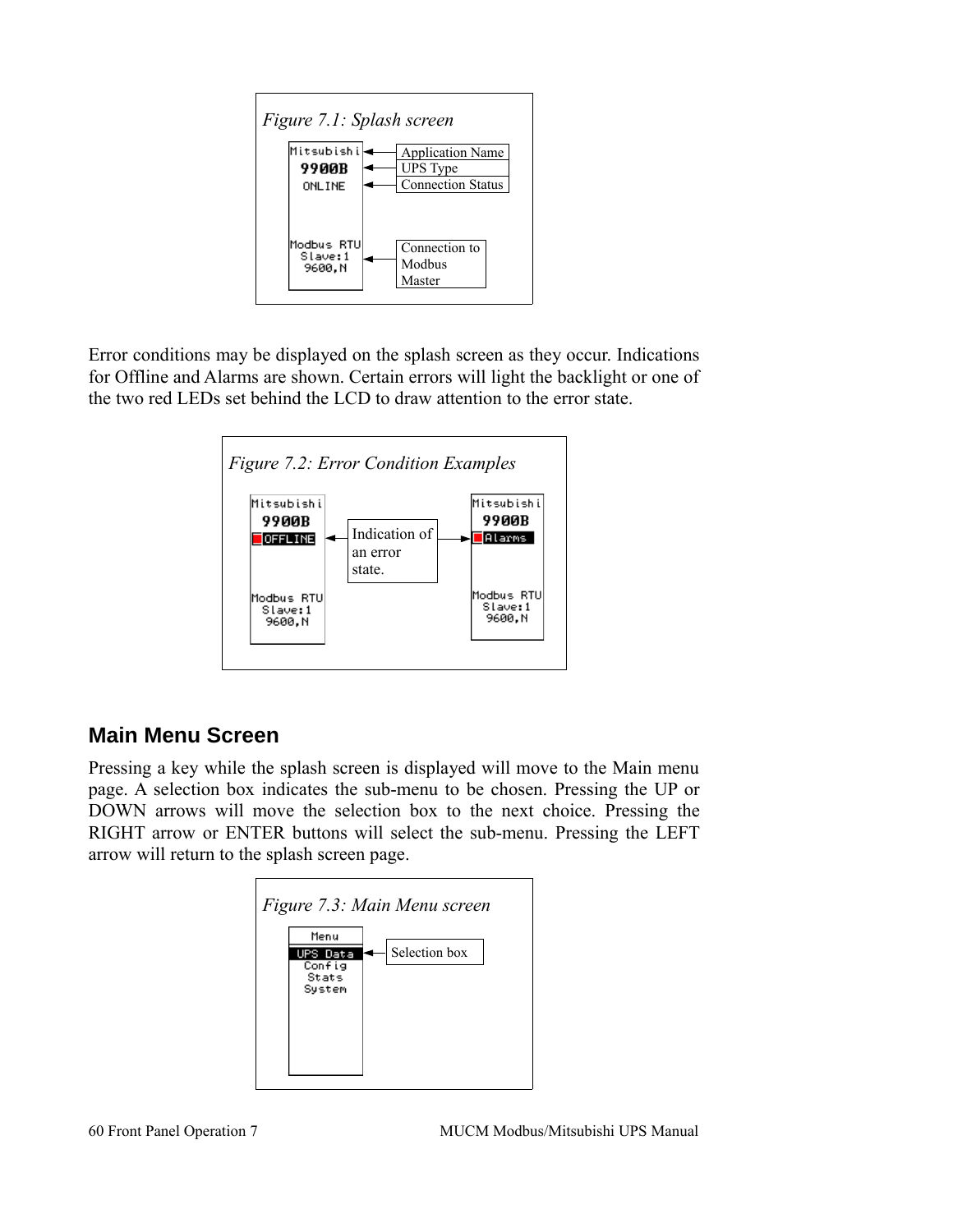#### **UPS Data**

The UPS Data screen shows a series of screens containing data from the UPS. The screens displayed are dependent on the type of UPS configured. Some of the screens are Alarm, Input, Output, Bypass, Battery and Modbus value.





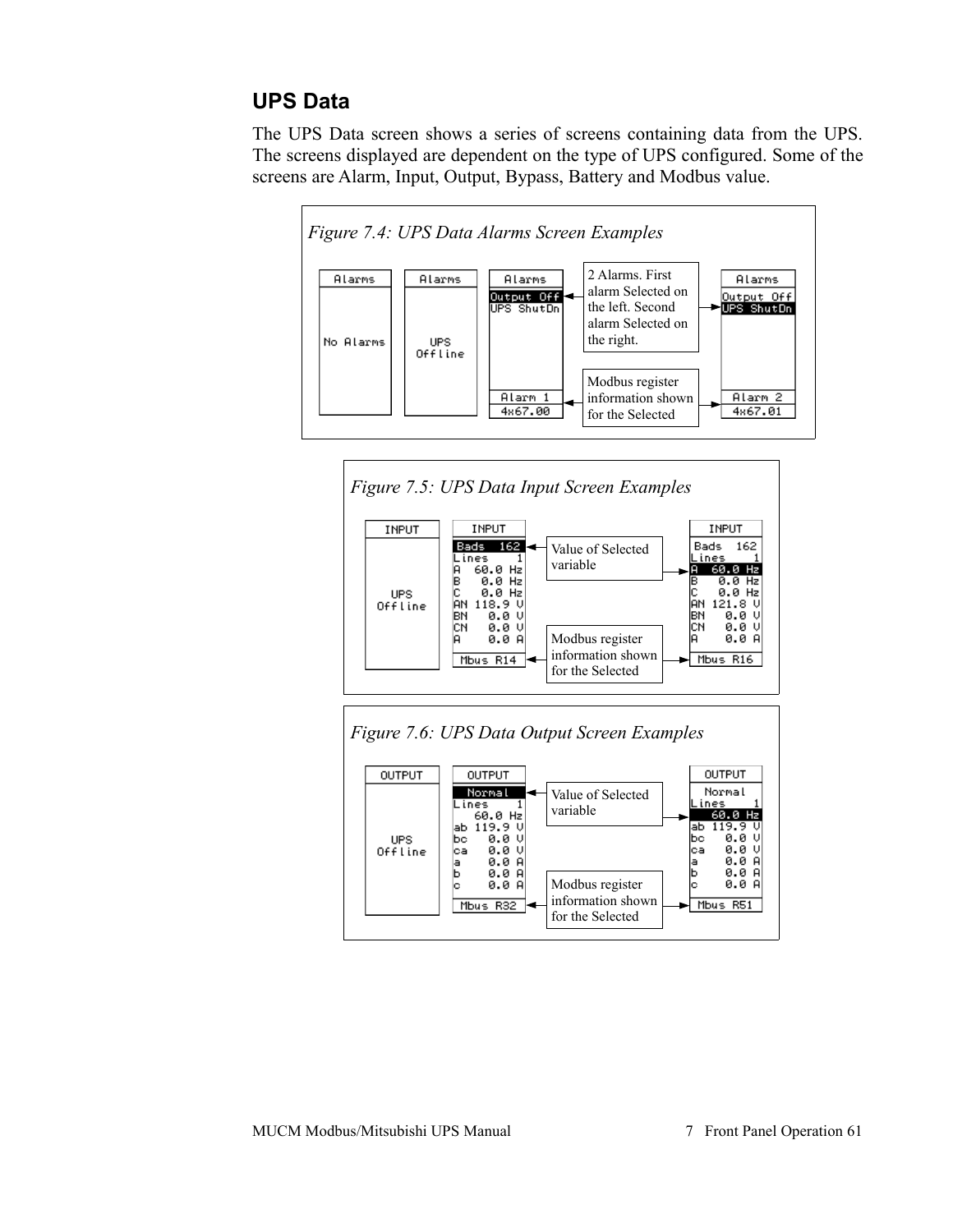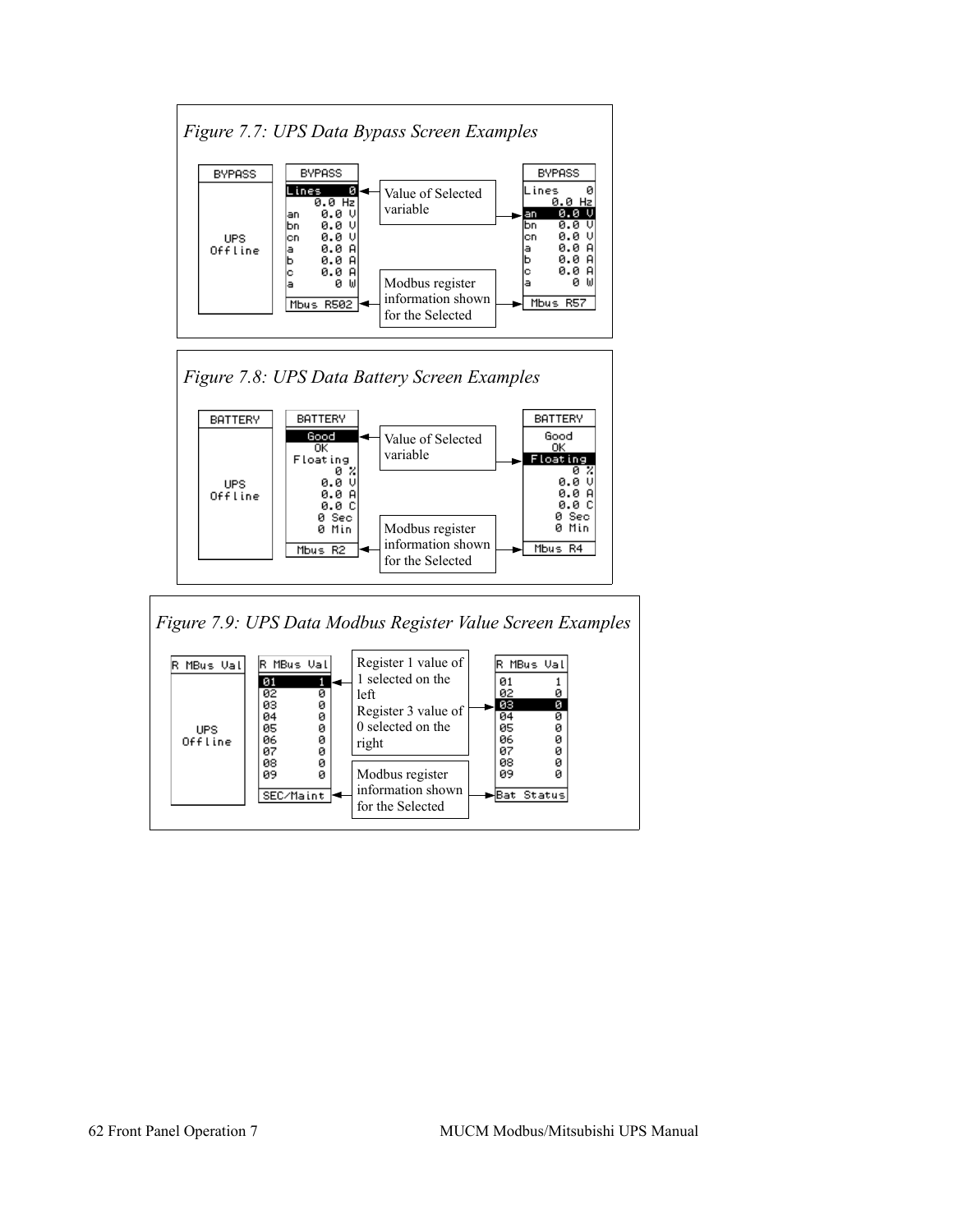### **Config Menu**

The Config menu is used to configure the application for the correct UPS and to set the port 2 serial parameters



# **UPS Type**

Menu used to select the UPS type. UPS types available 1100, 2033A, 2033C, 2033D, 7011A, 9700, 9800AD, 9800AE, 9900A, 9900B, and OLD 2033A.

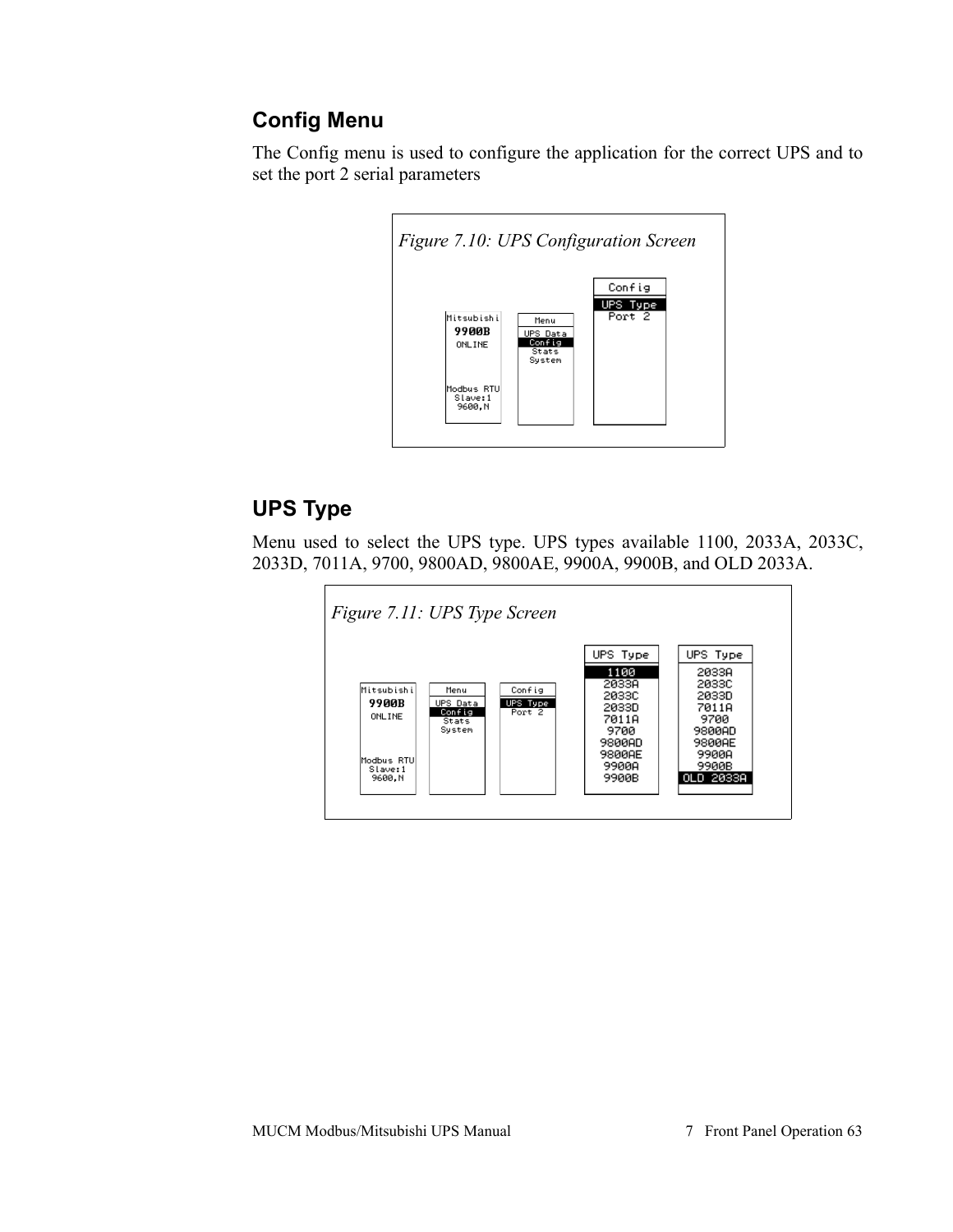#### **Port 2 Menu**

Port 2 menu is used to set port 2 operating parameters. Select the Mode, Slave address, Baud rate, Parity, Data bits



#### **Mode Menu**

The Mode Menu is used to set the mode of operation for port 2. Modbus RTU, Modbus ASCII, and Debug are the choices. The Mode should be chosen to match the operation of the Modbus master. The Debug mode is used to trouble shoot serial communications issues. See Chapter [6](#page-50-0) [Testing and Troubleshooting](#page-50-0)

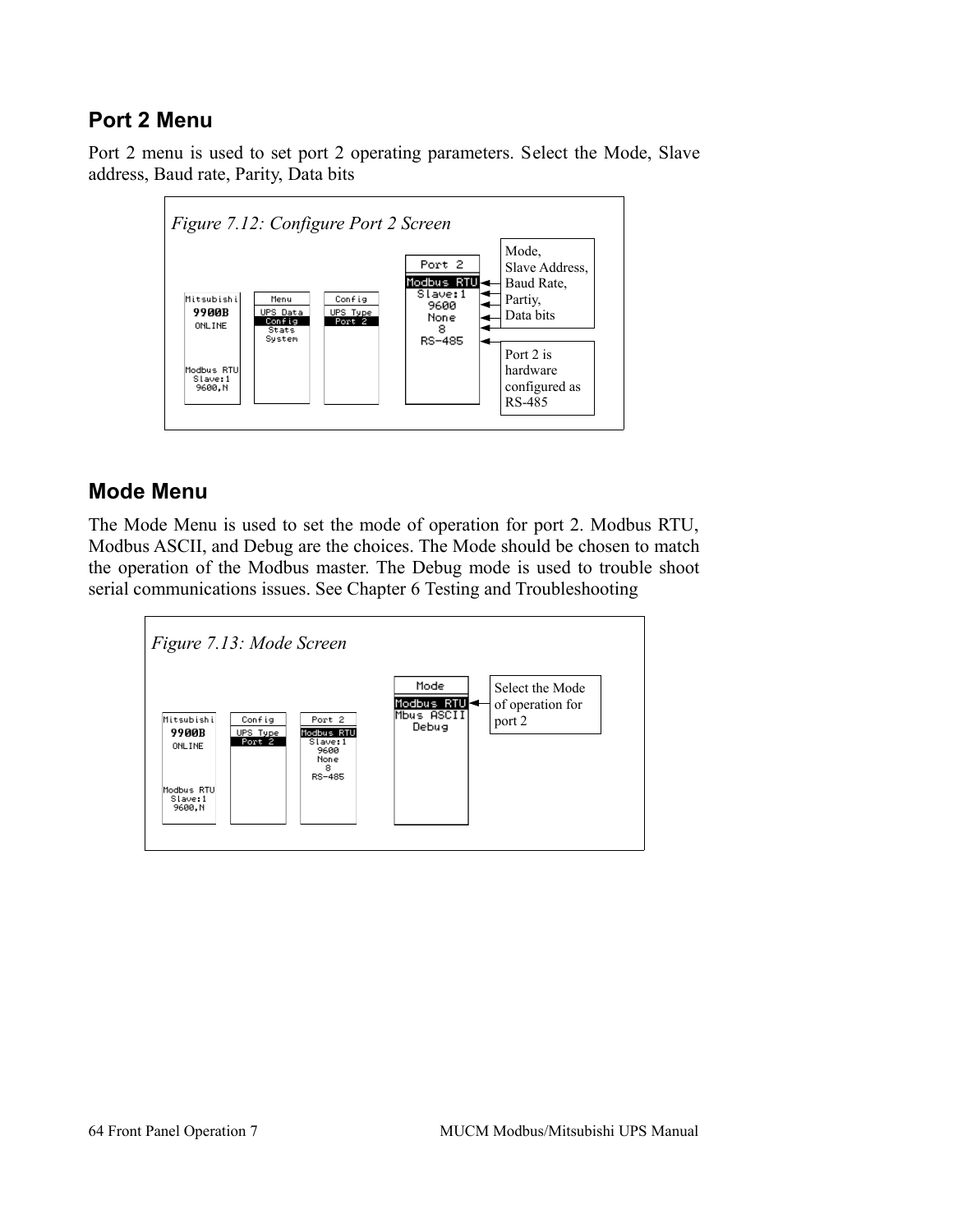#### **Slave Address Menu**

Select the Modbus Slave Address for port 2. Valid choices are any number between 1 and 253.



## **Baud Rate Menu**

Select the Baud Rate for port 2. Valid choices include 1200, 2400, 4800, 9600, 19200, and 38400.

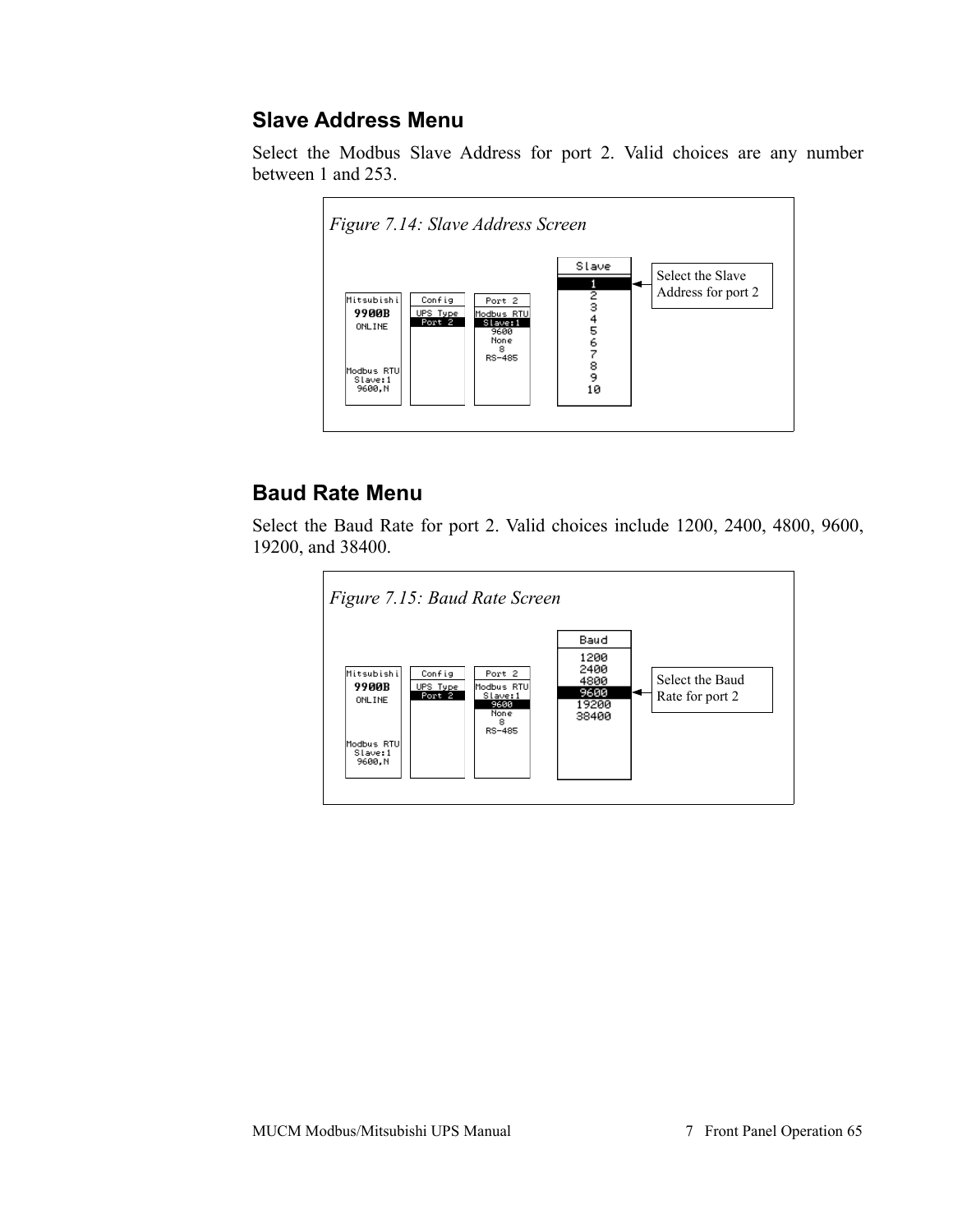### **Data Parity Menu**

Select the Data Parity for port 2. Valid choices are None, Odd, and Even.



#### **Data Bits Menu**

Select the Data Bits for port 2. Valid choices are 7, and 8. Modbus RTU must use 8 Data Bits.

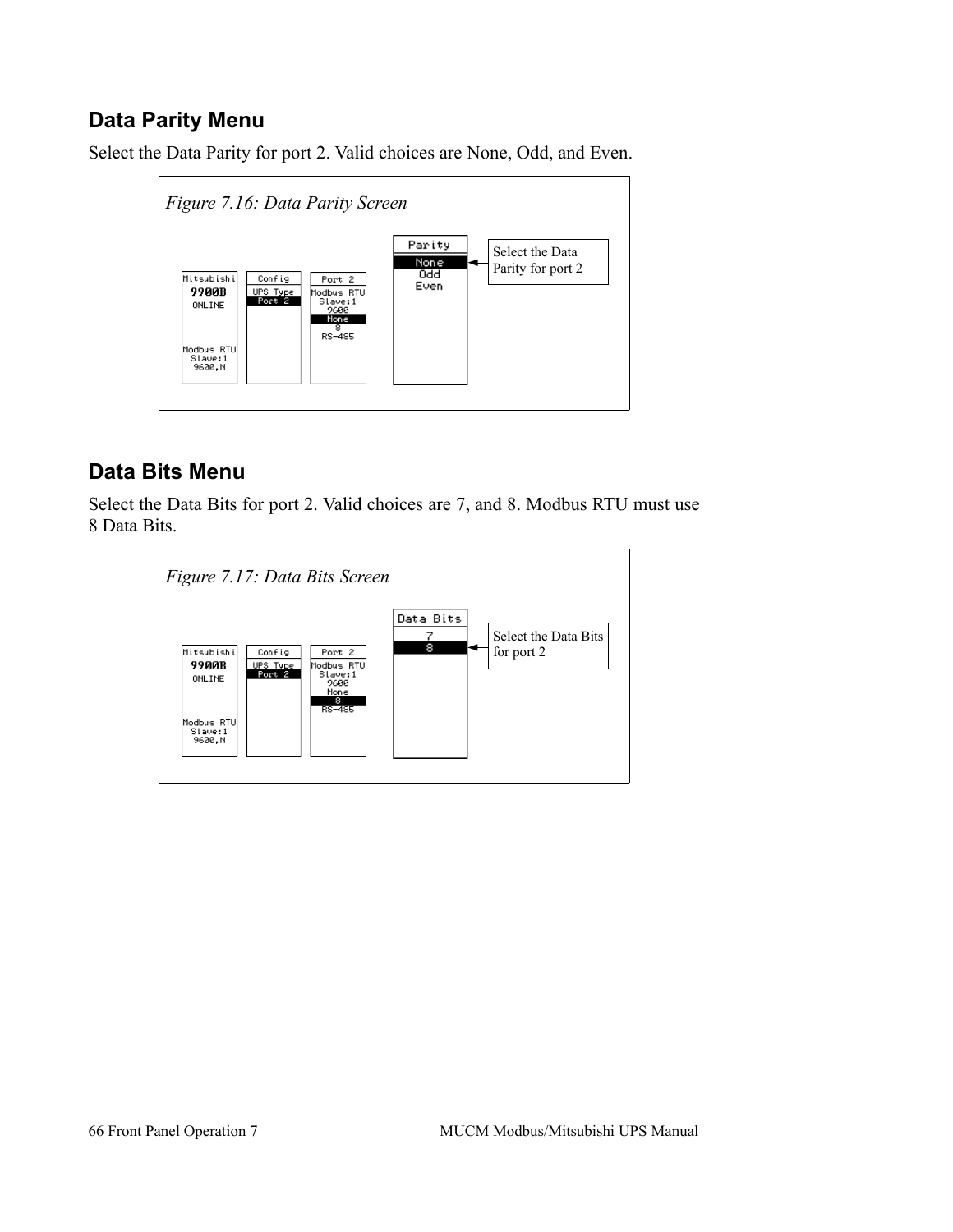#### **Stats Menu**

The Stats Menu shows communication statistics for the UPS and Modbus port. Pressing the Enter key will reset the counts displayed in these screens.

| Figure 7.18: Stats Screen        |                                               |                |
|----------------------------------|-----------------------------------------------|----------------|
|                                  |                                               | Stats          |
|                                  |                                               | UPS            |
| Mitsubishi<br>9900B<br>ONL INE   | Menu<br>UPS Data<br>Config<br>Stats<br>System | Modbus<br>MUCM |
| Modbus RTU<br>Slave:1<br>9600, N |                                               |                |

#### **UPS Statistics Screen**

Shows statistics on the UPS communications.



#### **Modbus Statistics Screen**

The names for the statistics displayed on this screen are abbreviated. A less abbreviated name is displayed at the bottom of the screen for the selected statistic.

The statistics displayed on this screen are:

- Slv Last Slave polled by the master
- Vrx Valid messages received
- Rd Good read
- Wr Good write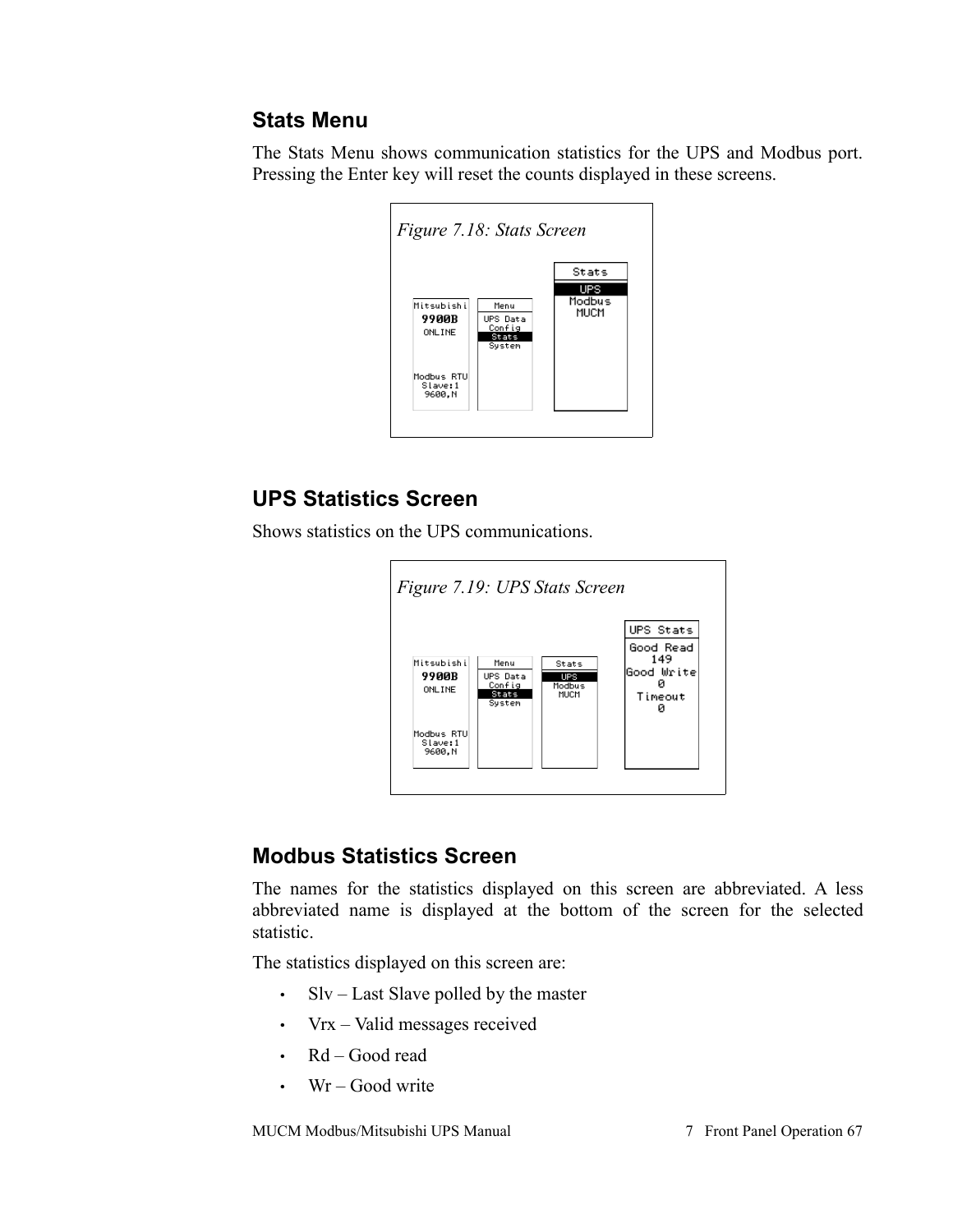- FEr Framing error
- RxP Received packets
- TxP Transmitted packets
- TCh Transmitted characters
- RCh Received characters



#### **MUCM Statistics Screen**

The MUCM Stats screen shows hardware revision, OS Version, Module serial number, and application error code and line number.

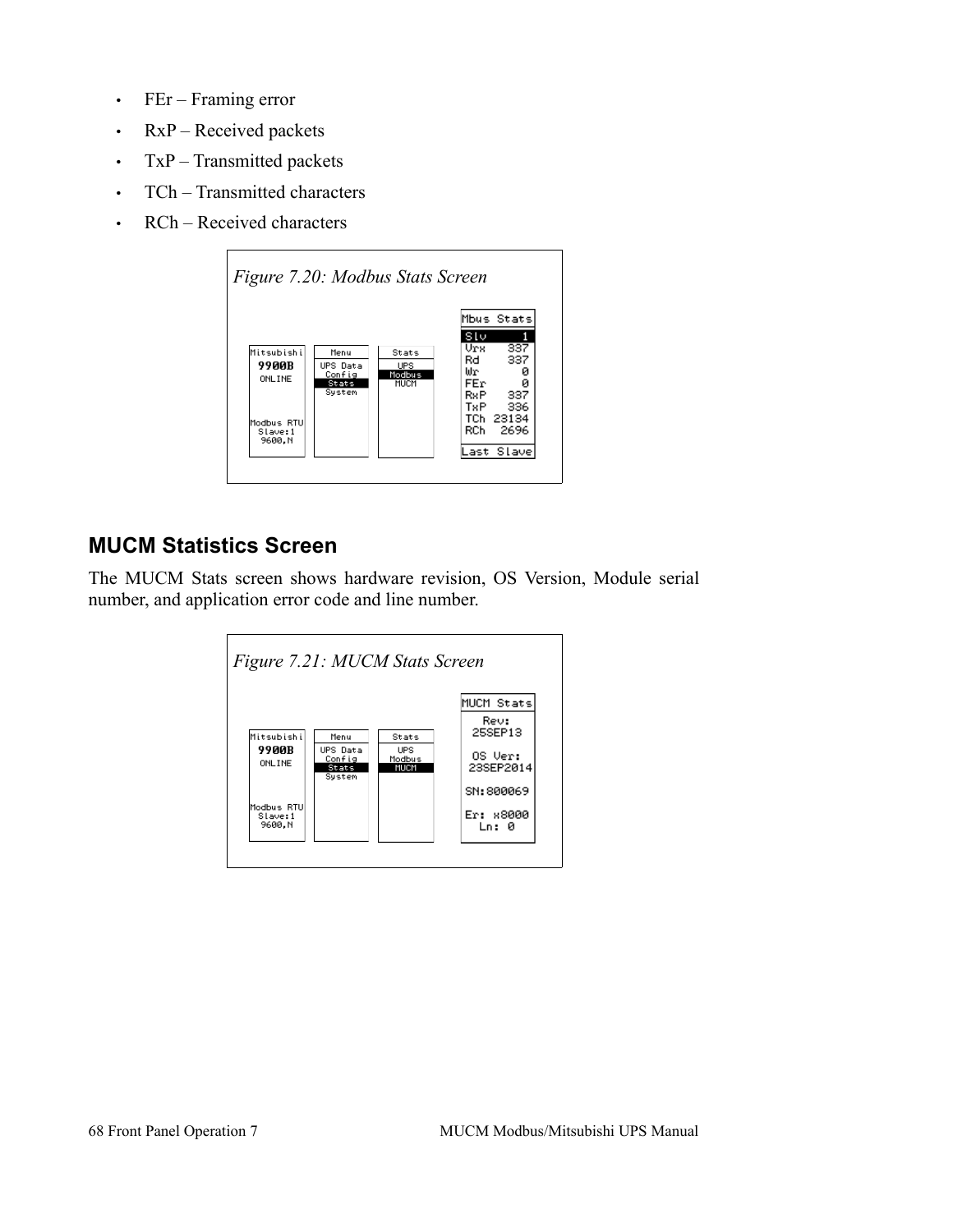#### **System Menu**

The System Menu provides access to the OS, reset settings to factory defaults, and to a loop back serial port test.



## **Port Test**

Port test provides a loop back test of the serial port operation. To perform the test connect the Rx to the Tx pins on each port.

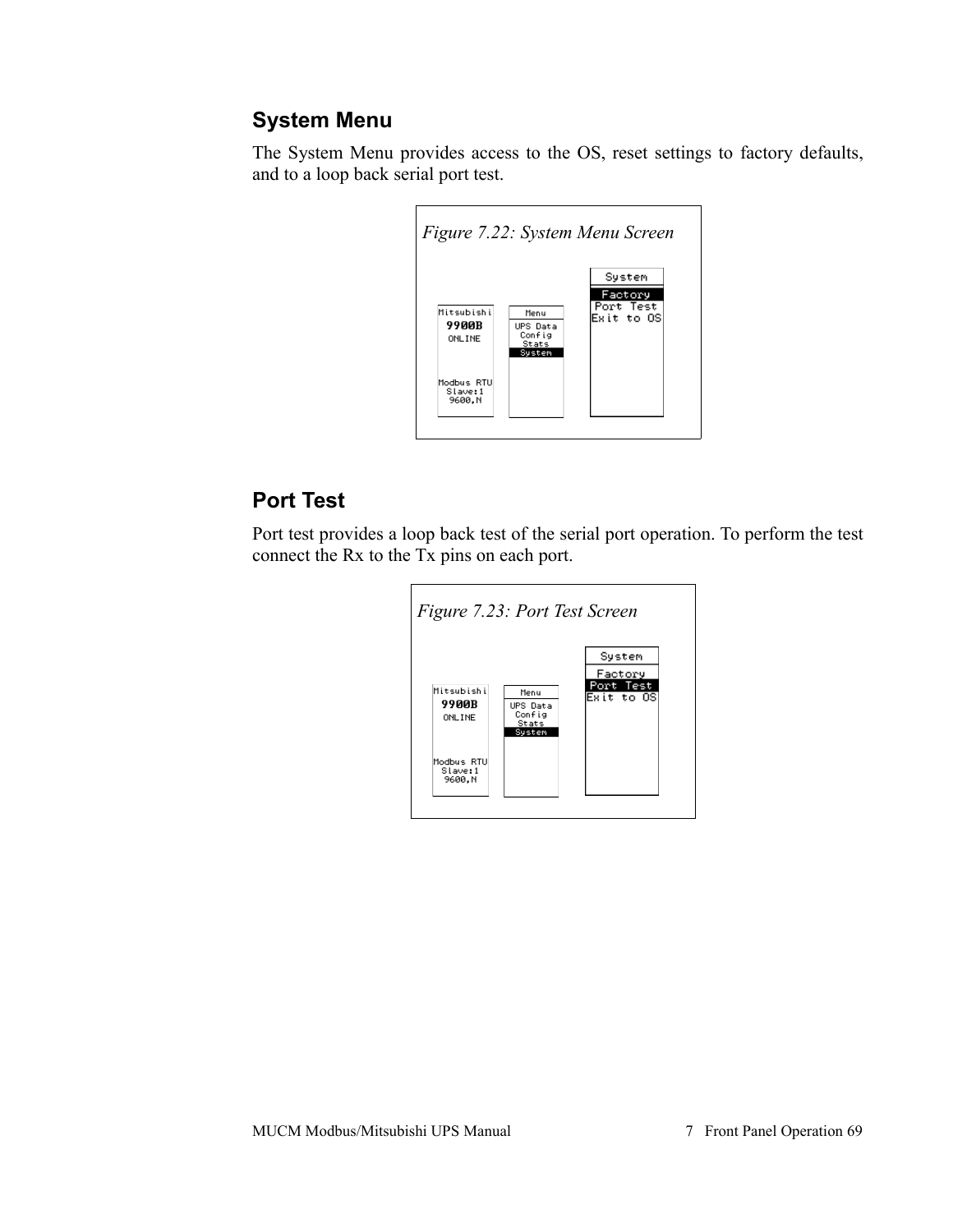1. Make the loop back connectors as shown in [Figure 7.24](#page-66-2) and [Figure 7.25](#page-66-1)

<span id="page-66-2"></span><span id="page-66-1"></span>

- 2. Place the RS-232 loop back connector on port 1 and the RS-485 loop back connector on port 2
- 3. Start the Port Test. The test will wait for each port to be ready then will begin sending test messages out each port. If the messages are received at each port then the screen will indicate PASS on each port as in [Figure](#page-66-0) [7.26.](#page-66-0)

<span id="page-66-0"></span>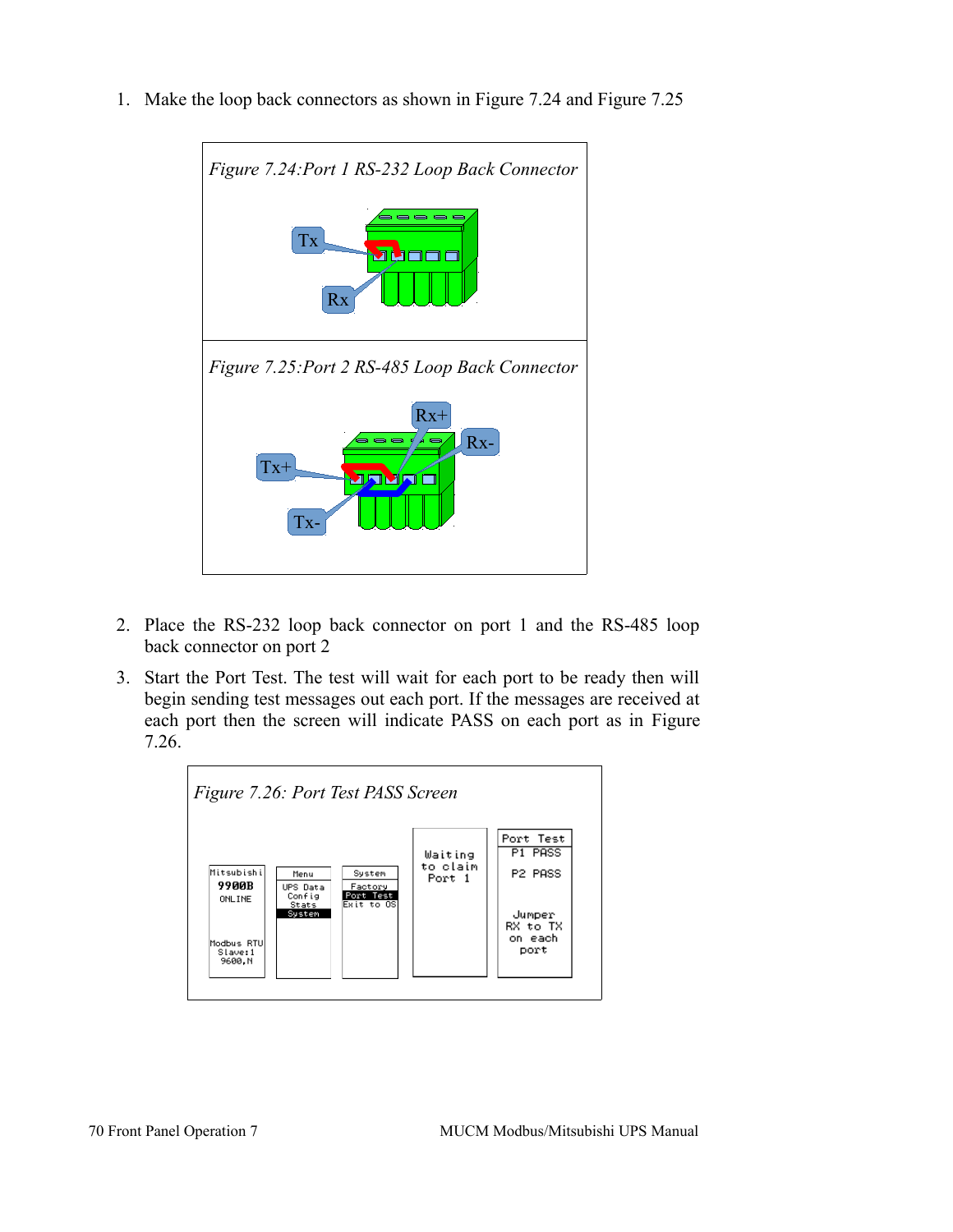4. If either of the ports fail the test then the screen will indicate FAIL as in [Figure 7.27](#page-67-0)

<span id="page-67-0"></span>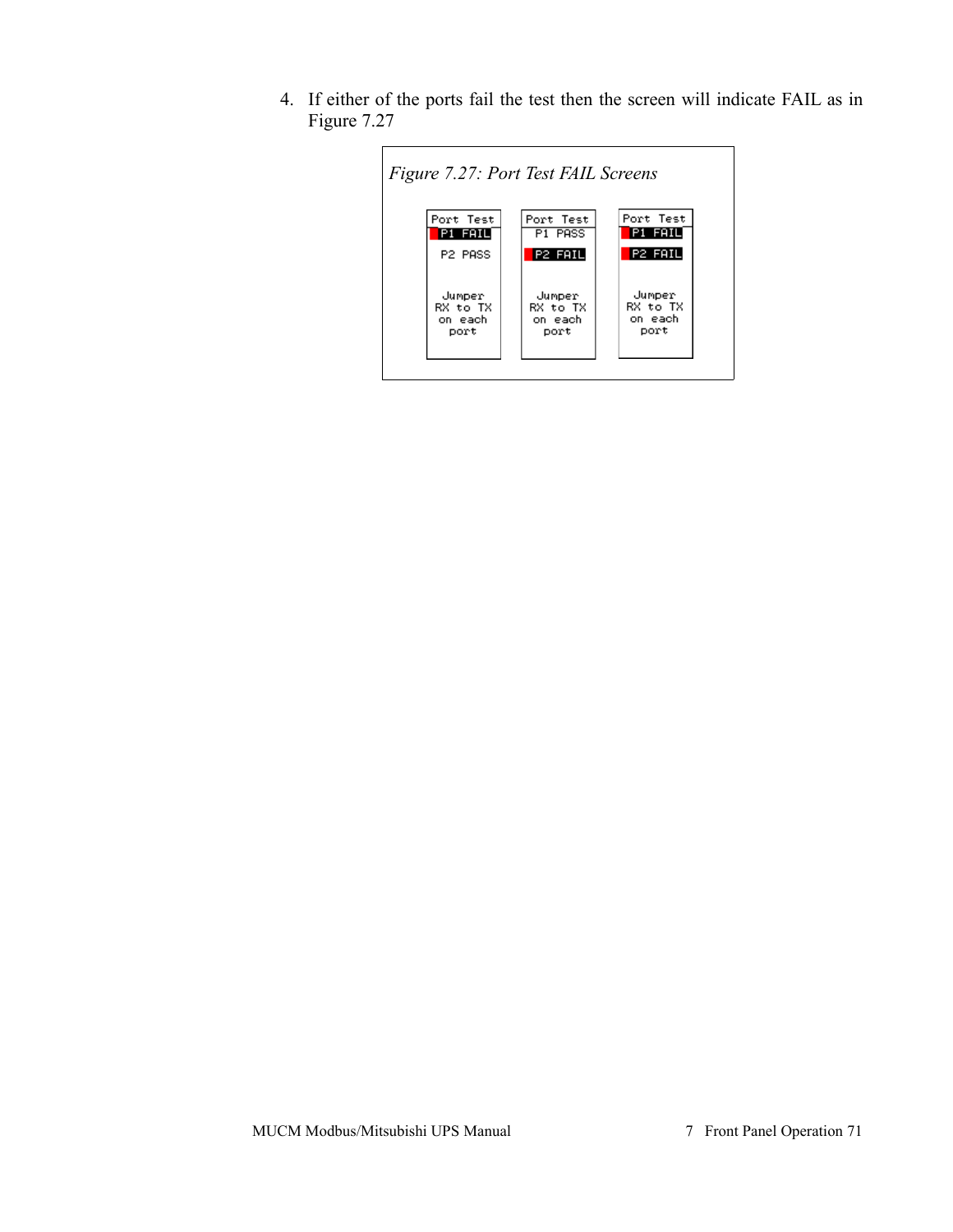# **8 Software Installation**

#### *Software Installation*

**NOTICE:** If the MUCM was ordered from Mitsubishi or from Niobrara with the part number MCP-104 then the latest Mitsubishi application and firmware is already loaded.

The application files for the MUCM are included in the MUCM MITSUBISHI\_SETUP.EXE file. The latest version of this file is located at [www.niobrara.com.](http://www.niobrara.com/) Follow the link for "Application Notes", select "MUCM", and "MITSUBISHI".

The program MUCM\_SETUP.EXE is also required to be run before the MITSUBISHI program may be loaded into the MUCM. The MUCM\_SETUP program installs the QLOAD program and the FWLOAD program.

#### *Updating the Application in the MUCM*

The QLOAD program is used to install the mucm3\_mitsubishi program.

- 1. The module must be powered.
- 2. The application must be halted. To accomplish this, use the arrow keys on the module to navigate to the Main menu. Use the Enter or Right arrow button to select the System option. Select the Exit to OS option in the System menu. Use the Enter or Right arrow button to select the YES option. See [Figure 8.1](#page-68-0)

<span id="page-68-0"></span>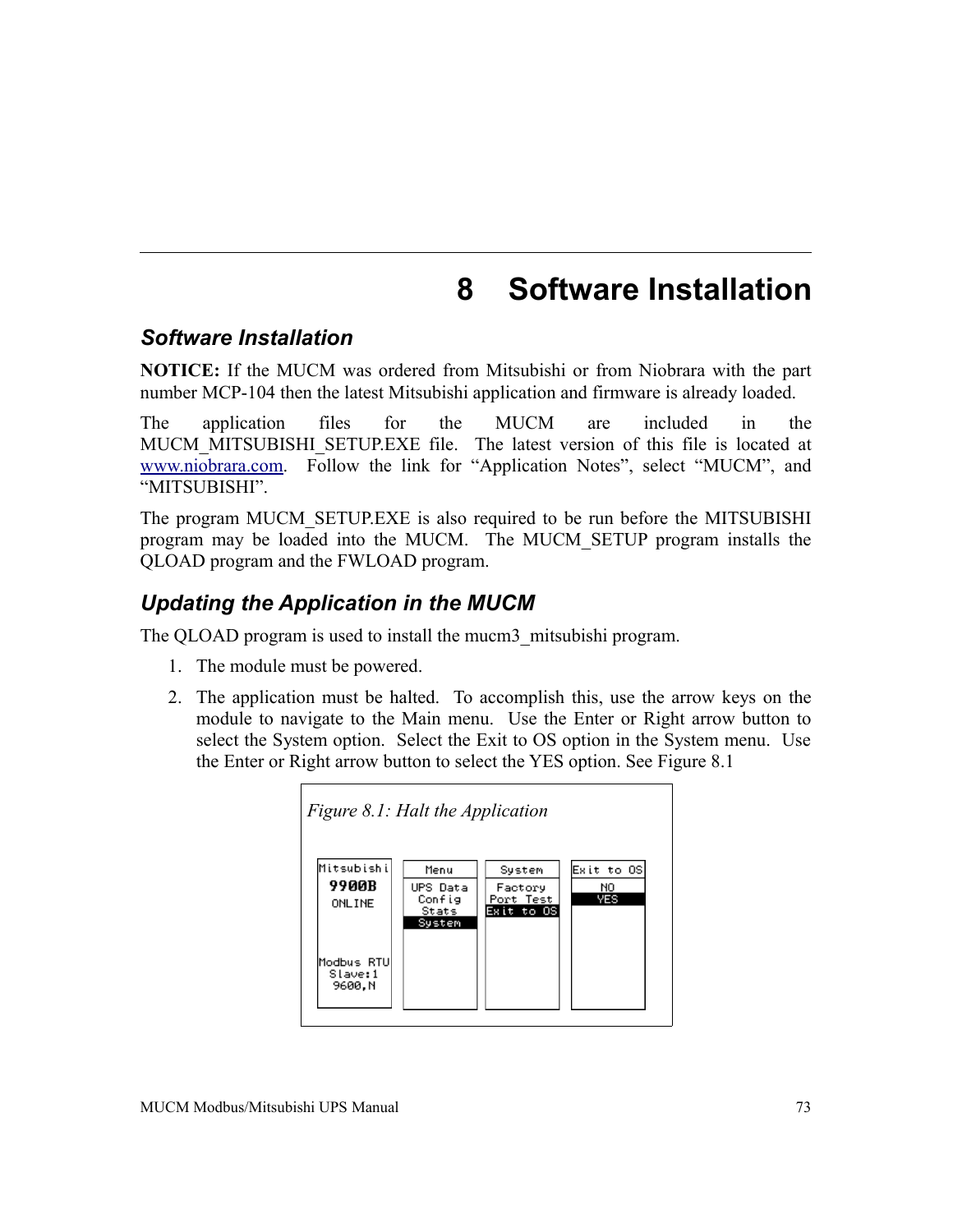When the application halts the operation of the arrow keys and the LCD screen is handled by the MUCM OS. The OS does not continuously paint the LCD screen so the last screen displayed when the application halted will remain on the screen until a key is pressed. Press the Up, Down, or Left arrow keys will bring up the OS Main Menu. See [Figure 8.2](#page-69-0)

<span id="page-69-0"></span>

3. Connect the MU1 cable from the module port 1 to the PC.

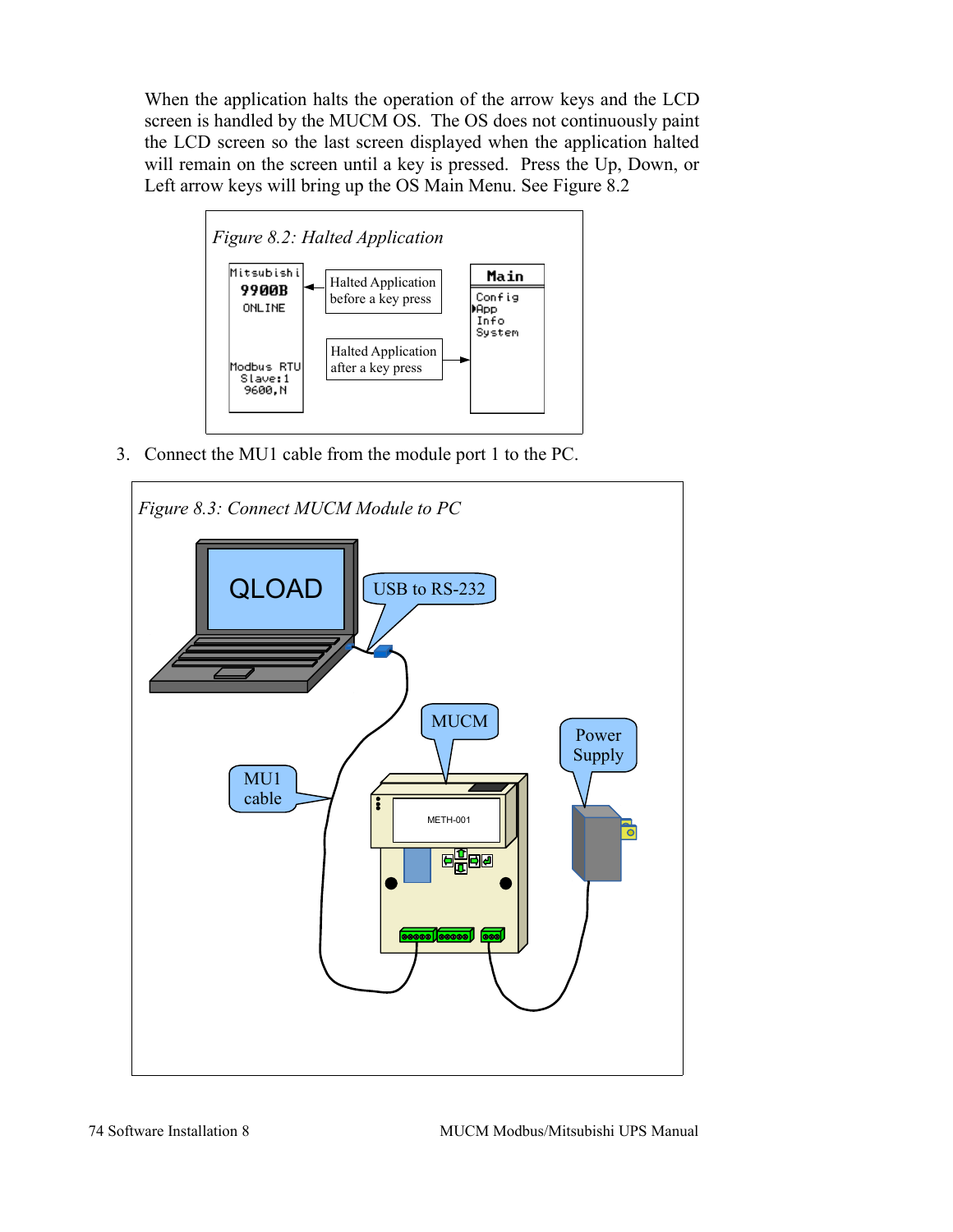4. Start QLOAD.EXE. The Windows Start Menu link is "Start, Programs, Niobrara, MUCM, Apps, Mitsubishi, QLOAD\_Mitsubishi" See [Figure](#page-70-0) [8.4](#page-70-0)

<span id="page-70-0"></span>

|  |  | Figure 8.4: QLOAD Application |  |
|--|--|-------------------------------|--|
|--|--|-------------------------------|--|

| File Advanced<br>Configure                              | Help           |
|---------------------------------------------------------|----------------|
| Load File CMMitsubishi\mucm3_mitsubishi.qcc v           | Browse         |
| Modbus Serial   Modbus TCP   Program Info   Module Info |                |
| 9600<br>COM3:                                           | Baud           |
| Modbus Drop<br>255                                      | $C$ 7 Bits     |
| Application 1 C Application 2                           | $\odot$ 8 Bits |
| Parity<br>Even                                          | <b>ASCII</b>   |
|                                                         | Set Defaults   |
| <b>Start Download</b><br>Query                          | Cancel         |

- 5. If necessary, Click on the Browse button and select mucm3\_mitsubishi.qcc.
- 6. Click on the "Modbus Serial" tab and verify the following:
	- 1. The proper PC serial port is selected (COM1, COM2,..).
	- 2. The baud rate matches the baud rate of the module (default is 9600).
	- 3. The Modbus Drop is 255.
	- 4. The Application 1 radio button is selected.
	- 5. The Parity matches the parity of the module (default is Even).
	- 6. The number of data bits match that of the module (default is 8 bits).
	- 7. ASCII is NOT checked.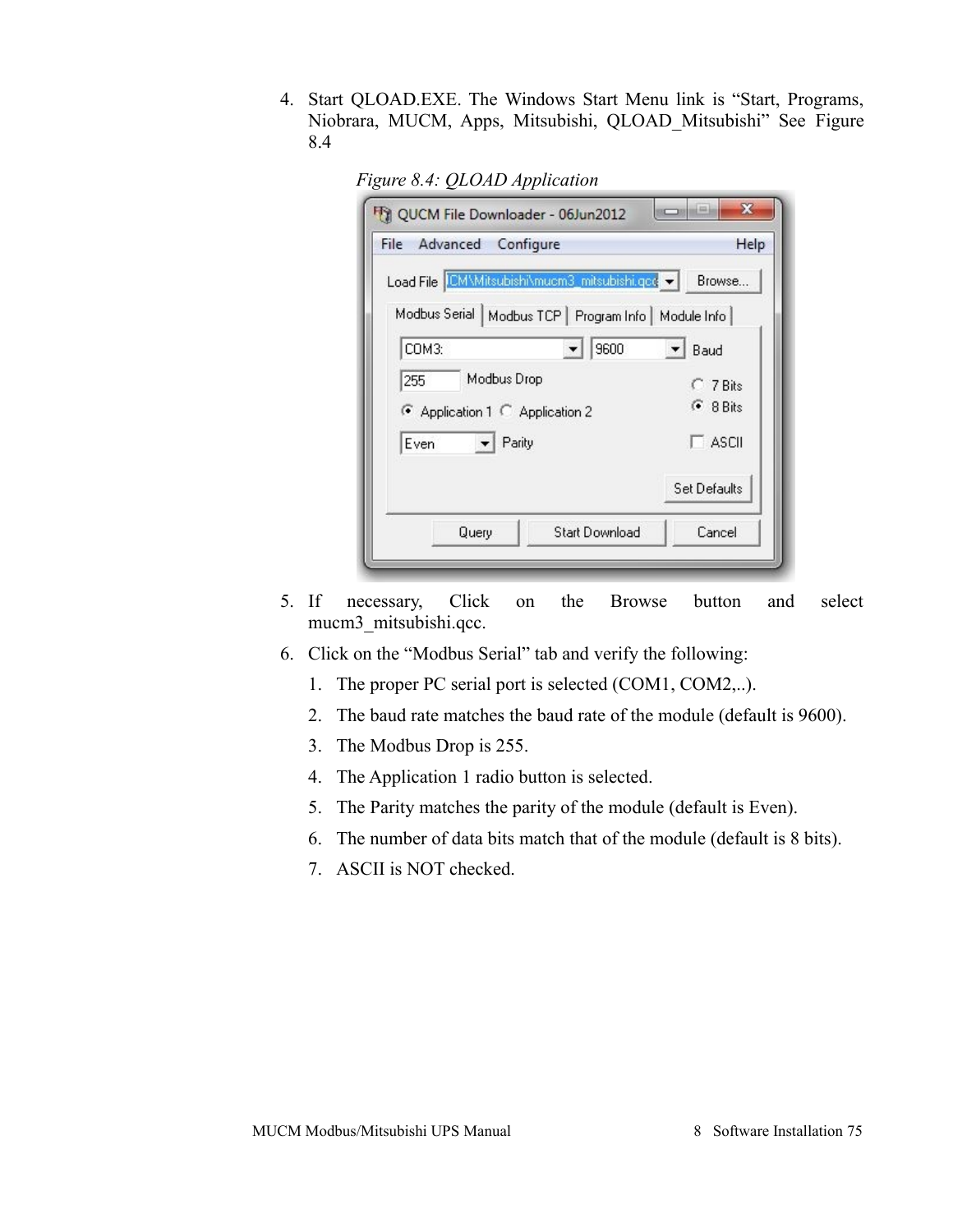7. Press the "Start Download" button. QLOAD will open a progress bar to show the status of the download see [Figure 8.5.](#page-71-1)

<span id="page-71-1"></span>*Figure 8.5: QLOAD Progress*



If the Firmware Warning dialog appears click "No" and refer to the [Updating the MUCM Firmware](#page-73-0) section of this manual see [Figure 8.6.](#page-71-0)

<span id="page-71-0"></span>*Figure 8.6: QLOAD Firmware Warning Dialog*

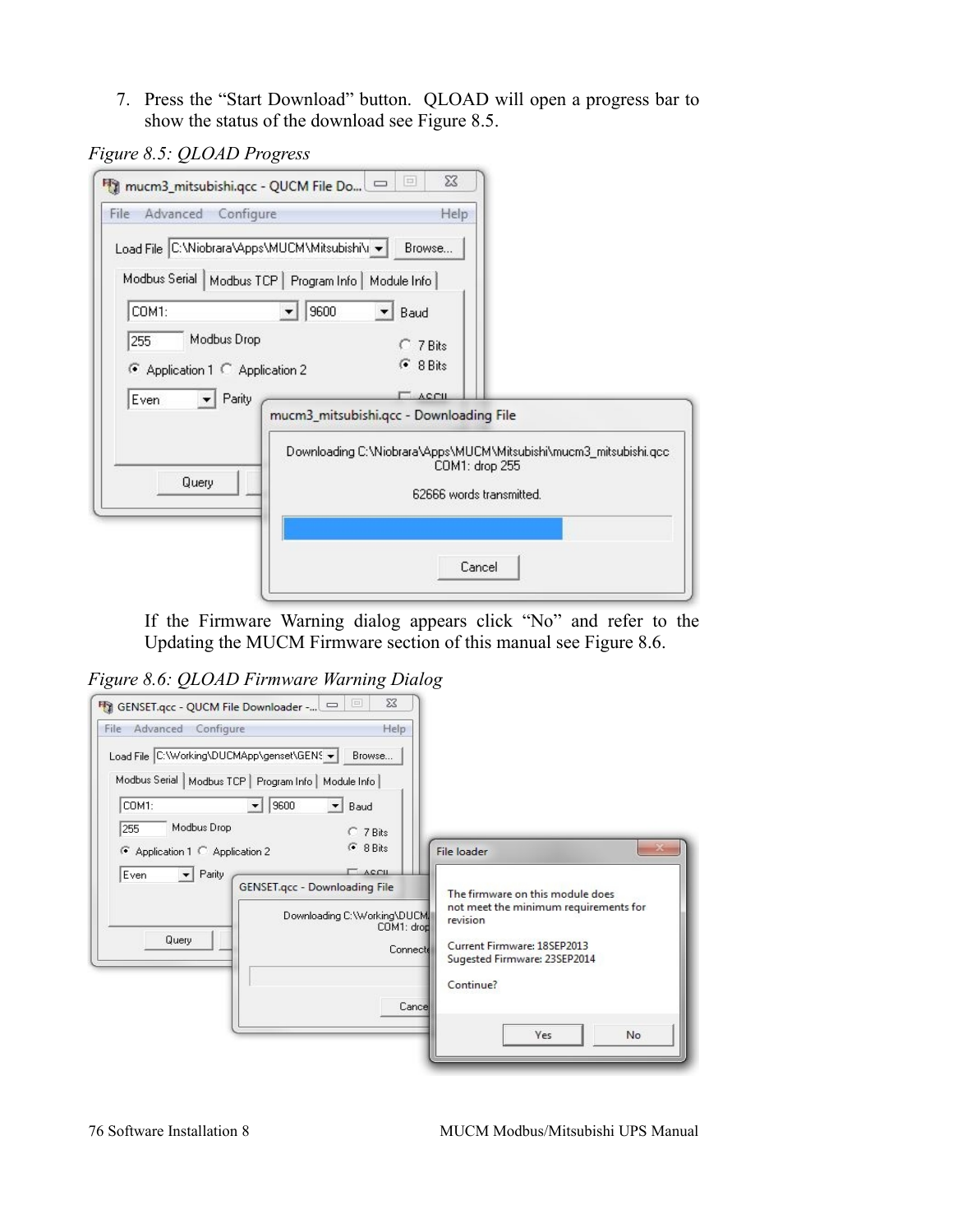8. The application Switch must be in Run for the application to be executed:

 To accomplish this, use the arrow keys on the module to navigate to the App option in the Main menu. Use the Enter or Right arrow button to select the option. Select the Switch option in the Apps menu. Use the Up or Down arrow to select the Run option. Use the Enter or Left arrow to accept the choice. See [Figure 8.7](#page-72-1)

<span id="page-72-1"></span>

or Restart the application. Use the arrow keys on the module to navigate to the App option in the Main menu. Select the Restart option in the Apps menu. See [Figure 8.8](#page-72-0)

<span id="page-72-0"></span>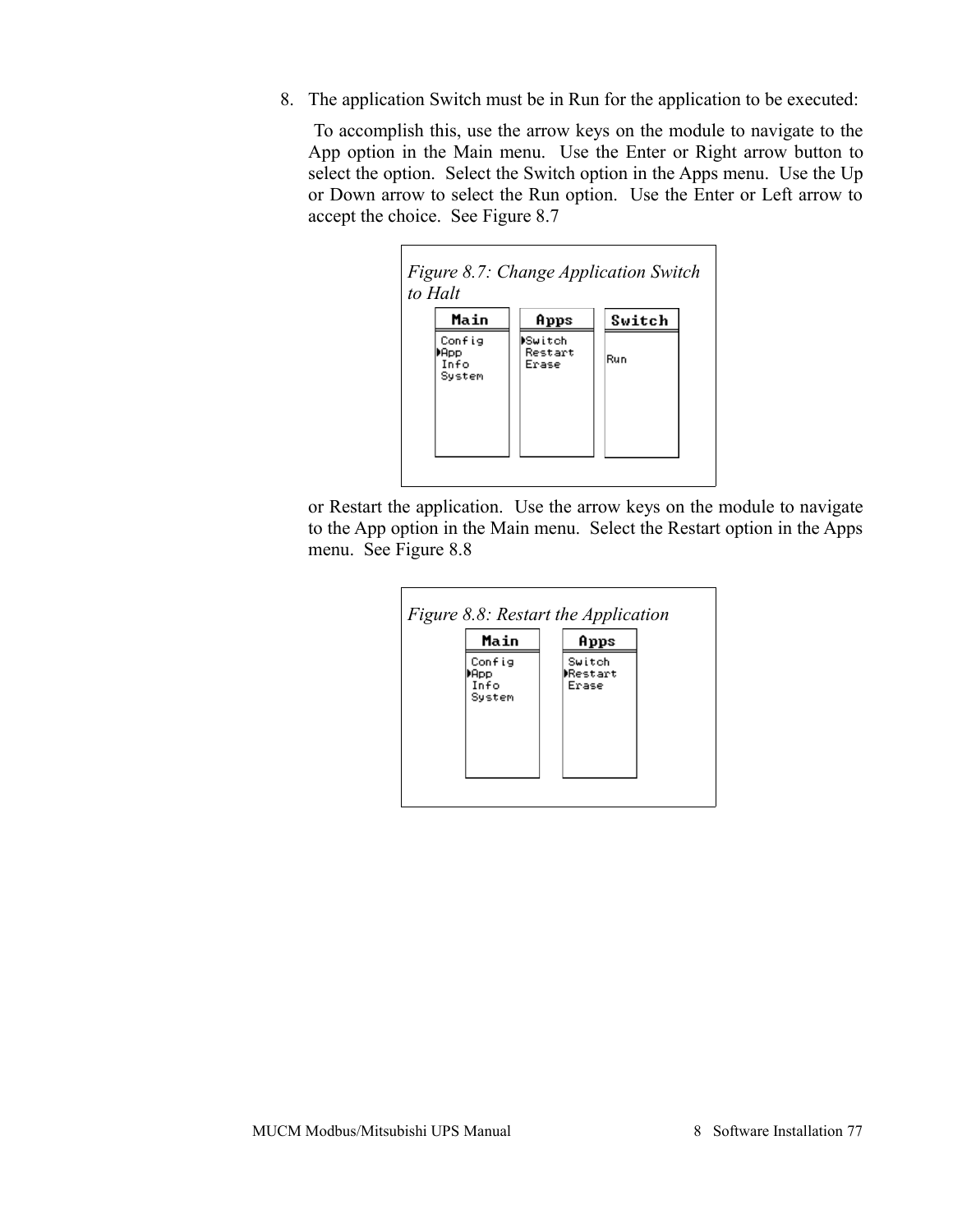## *Updating the MUCM Firmware*

The QLOAD program may be used to install the module firmware through a Serial port connection using Modbus RTU.

## **Start QLOAD.EXE from Windows Start Menu:**

1. Make sure the MUCM is powered and connected to the PC



- 2. Start QLOADEXE. The Windows Start Menu Link is "Start, All Programs, Niobrara, MUCM, QLOAD MUCM Firmware"
- 3. Click on the "Modbus Serial" tab and verify the following: See [Figure 8.10](#page-74-0)
	- a) The proper PC serial port is selected (COM1).
	- b) The Baud rate matches baud rate of the module.
	- c) The Modbus Drop is 255.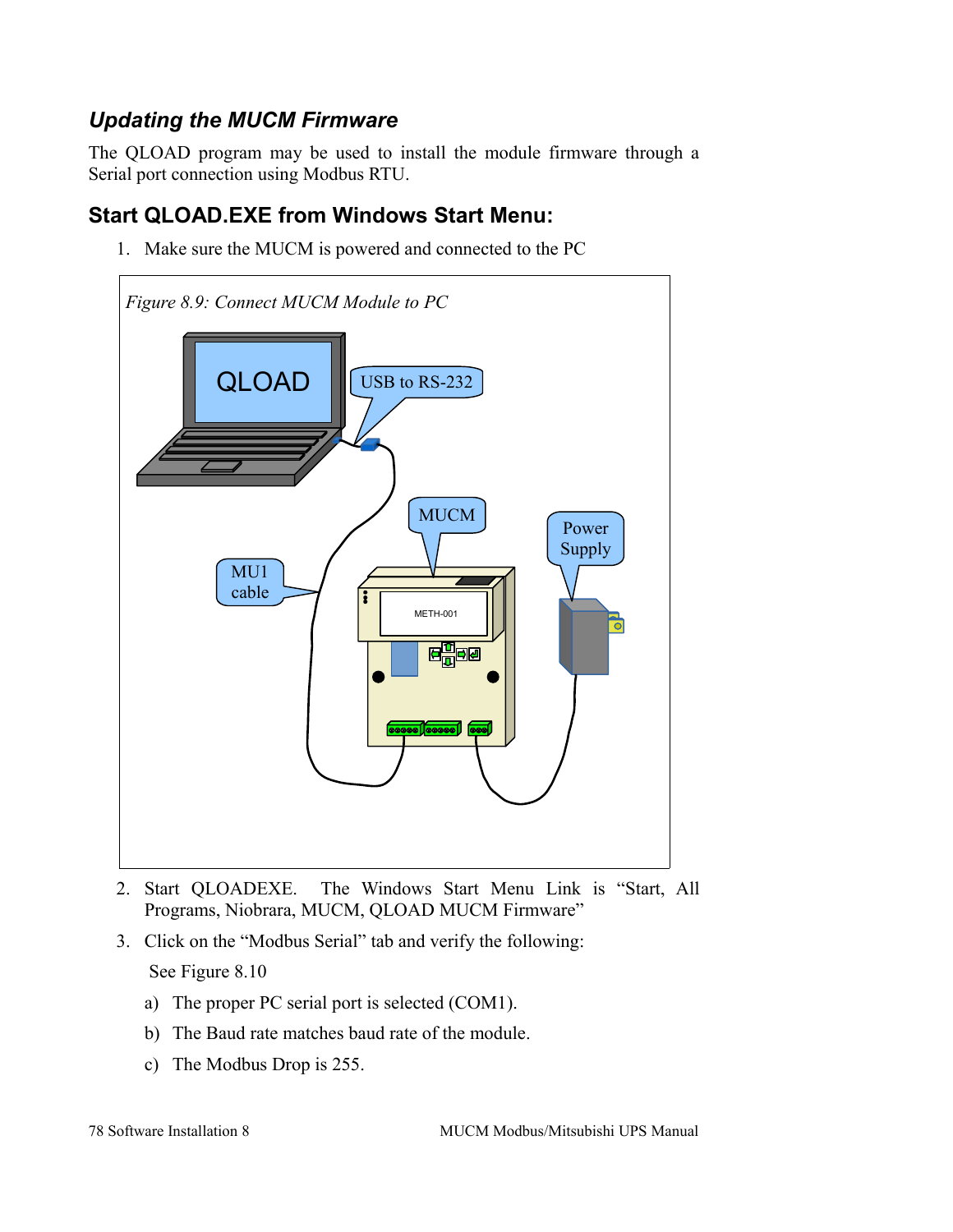- d) Application 1 is selected.
- e) The Parity matches the parity of the module.
- f) Number of data bits match that of the module.
- g) ASCII is NOT checked.

*Figure 8.10: Using QLOAD to update firmware*

<span id="page-74-0"></span>

| File Advanced Configure                  |                                           | Help         |
|------------------------------------------|-------------------------------------------|--------------|
| Load File C:\Niobrara\Firmware\MUCM3.qrc |                                           | Browse       |
|                                          | Modbus Serial   Modbus TCP   Program Info | Module Info  |
| COM1:                                    | 9600                                      | Baud         |
| Modbus Drop<br>255                       |                                           | C 7 Bits     |
|                                          |                                           | $G$ 8 Bits   |
| Parity<br>Even                           |                                           | ASCII        |
|                                          |                                           | Set Defaults |
| Query                                    | Start Download                            | Cancel       |

4. Press the "Start Download" button. QLOAD will open a progress bar to show the status of the download. When the download is complete the application may have to be restarted. To accomplish this, use the arrow keys on the module to navigate to the App option in the Main menu. Use the Enter or Right arrow button to select the option. Then select the Restart option in the Apps menu. See [Figure 8.11](#page-74-1)

<span id="page-74-1"></span>

| Switch<br>Restart<br>Erase |
|----------------------------|
|                            |
|                            |